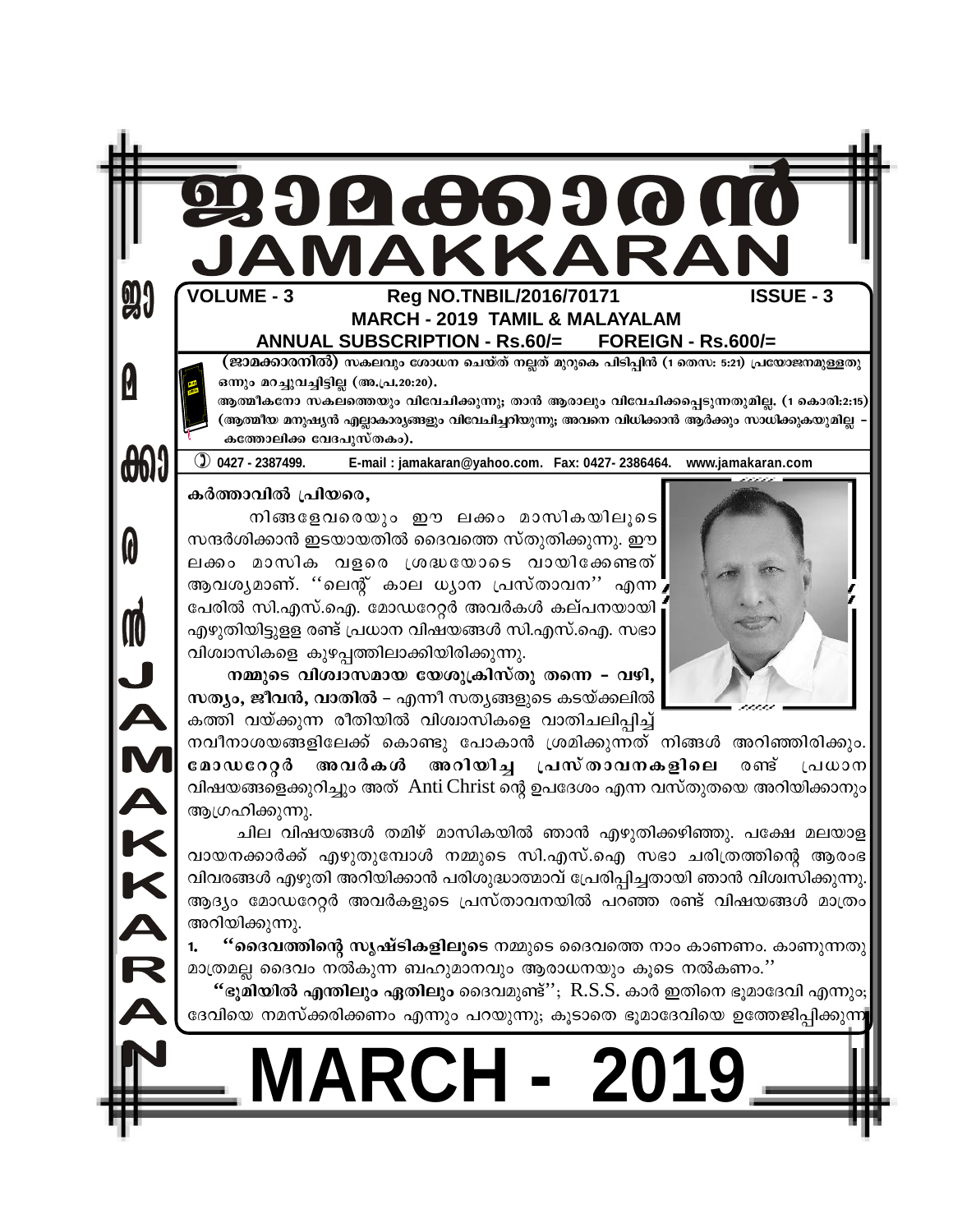സൂര്യഭഗവാനെ നാം ''യോഗ''യിലൂടെ തൊഴണം എന്നും പഠിപ്പിക്കുന്നു. മോഡറേറ്റർ അവർകൾ പറയുന്ന എല്ലായിടത്തും ദൈവമുണ്ട്; സകലത്തിലും ദൈവം ഉണ്ട് എന്ന പ്രസ്താവന നമ്മുടെ വാഴ്ത്തപ്പെട്ട കർത്താവിന്റെ കല്പനയെയും അപ്പോസ്തലന്മാരുടെ ഉപദേശത്തെയും കത്തി വയ്ക്കുന്ന മാരകമായ കുറ്റമെന്ന് മനസ്സിലാക്കാം.

"സ്രഷ്ടാവിനെ മറന്ന് സൃഷ്ടിയെ വന്ദിക്കരുത്" എന്നതാണ് ബൈബിൾ ഉപദേശം. ഈ ബൈബിൾ സത്യത്തെ മോഡറേറ്റർ അവർകൾ മാറ്റാൻ ശ്രമിക്കുന്നു.

ഹിജഡകളെയും, സ്വവർഗരതിക്കാരെയും സഭയിൽ മുൻപന്തിയിൽ കൊണ്ടുവരുക  $2.$ എന്നുളളതാണ് രണ്ടാമത്തെ കല്പന. സഭാ പദവികളിലും ചുമതലകളിലും അവർക്ക് പങ്കുണ്ടെന്ന് അറിയിച്ചത് ദൈവദൂഷണമാണ്. ദൈവം നശിപ്പിച്ച സോദോം ഗോമോറ പാപങ്ങളെ സഭയിൽ അനുവദിക്കുന്നത് മോഡറേറ്റർ അവർകൾക്കും, അനുചരന്മാർക്കും നല്ലതല്ല. **ദൈവ** കോപത്തിൽ നിന്ന് രക്ഷപ്പെടാൻ അവർ മനസ്സു മാറാൻ നാം പ്രാർത്ഥിക്കണം. അല്ലായെങ്കിൽ ഒന്നുമറിയാത്ത നിങ്ങൾ ശിക്ഷിക്കപ്പെടും. (2 ശമുവേൽ 24:17) തീർച്ച! മാറ്റമില്ല. നൂറുതരം ഉറപ്പ്. കഴിഞ്ഞ മാസം കേരളം, തമിഴ്നാട്, വടക്കേയിന്ത്യാ തുടങ്ങിയ സ്ഥലങ്ങളിൽ നടന്ന എല്ലാ

യോഗങ്ങളെയും ദൈവം അനുഗ്രഹിച്ചു. തുടർന്ന് ഈ ശുശ്രൂഷയെ എല്ലാ നിലകളിലും ആദരിക്കുന്ന ഏവർക്കുമായി ഞാൻ പ്രാർത്ഥിക്കുന്നു. ദൈവം നിങ്ങളെ അനുഗ്രഹിക്കട്ടെ! ഡോ. പുഷ്പരാജ്.

| <u>STATEMENT OF OWNERSHIP AND OTHER PARTICULARS ABOUT</u>                 |                                              |  |                                       |
|---------------------------------------------------------------------------|----------------------------------------------|--|---------------------------------------|
| <b>NEWSPAPER JAMAKKARAN (FORM IV)</b>                                     |                                              |  |                                       |
|                                                                           |                                              |  |                                       |
|                                                                           | 1. Title of the news paper                   |  | JAMAKKARAN                            |
|                                                                           | 2. Language(s) in which it is published      |  | <b>TAMIL / MALAYALAM</b>              |
|                                                                           | 3. Place of publication                      |  | 89, Majeeth Street,                   |
|                                                                           |                                              |  | Old Suramangalam,                     |
|                                                                           |                                              |  | Salem - 636 005.                      |
|                                                                           | 4. Periodicity of its publication            |  | Monthly                               |
|                                                                           | 5. Printer's name                            |  | M.Velu                                |
|                                                                           | (whether citizen of India)                   |  | Indian                                |
|                                                                           | Address                                      |  | P.M. Press                            |
|                                                                           |                                              |  | 168, Arumuga Nagar, Salem-636 005     |
|                                                                           | 6. Publisher & Editor's name                 |  | Dr.M.G.E.PUSHPARAJ                    |
|                                                                           | (whether citizen of India)                   |  | Indian                                |
|                                                                           | address                                      |  | 89, Majeeth Street, Old Suramangalam. |
|                                                                           |                                              |  | Salem - 636 005                       |
| I, Dr.M.G.E.PUSHPARAJ hereby declare that the particulars given above are |                                              |  |                                       |
|                                                                           | true to the best of my knowledge and belief. |  |                                       |
| Dated:                                                                    |                                              |  | Dr.M.G.E.PUSHPARAJ                    |
| 1.3.2019                                                                  |                                              |  | Signature of Publisher & Editor       |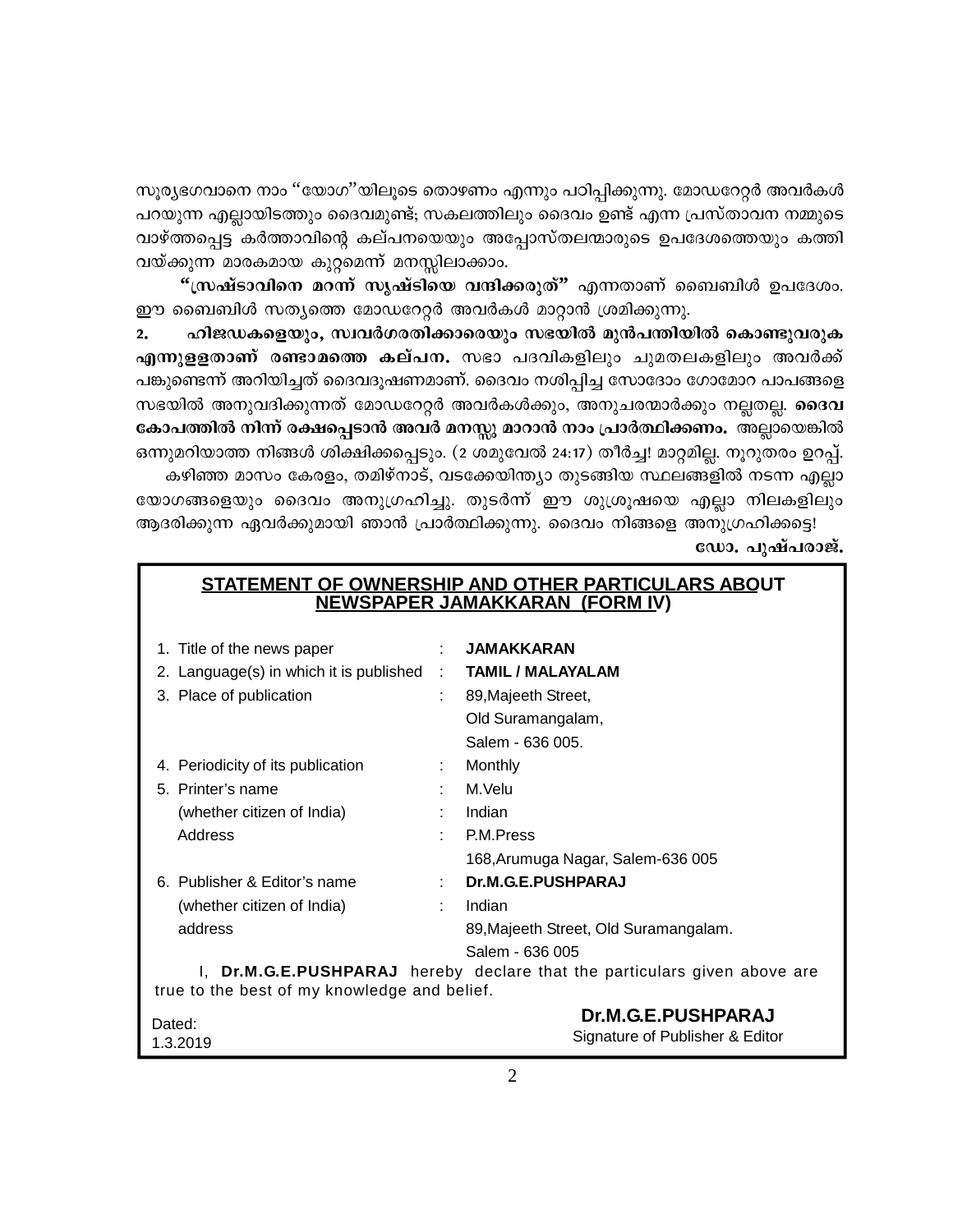# ആംഗ്ലിക്കൻ സഭ (C.S.I. & CNI)

# ഇന്നലെ, ഇന്ന്, ഇനി നാളെ!

# **ഇന്നലെ....**

നമ്മുടെ വാഴ്ത്തപ്പെട്ട കർത്താവ് സഭയെക്കുറിച്ചുളള ആദ്യ പരാമർശവേളയിൽ പറഞ്ഞ ശ്രദ്ധേയമായ ഒരു കാര്യമുണ്ട്: ''……….പാതാളത്തിന്റെ ഗോപുരങ്ങൾ അതിനെ ജയിക്കയില്ല……..''

സഭയുടെ ആദ്യ ചരിത്രമായ അപ്പോസ്തലപ്രവൃത്തികൾ മുതൽ ഇന്നുവരെയുളള ചരിത്രം പരിശോധിച്ചാൽ പാതാളത്തിന്റെ ഗോപുരങ്ങൾ (അന്ധകാരത്തിന്റെ ശക്തികൾ, പിശാച് നേരിട്ട്, പിശാച് തന്റെ ദൂതന്മാർ മുഖേന ചെയ്യുന്ന വിരോധങ്ങൾ, പിശാച് തന്റെ സർവ്വശക്തിയിലും ചെയ്യുന്ന–സകല യത്നങ്ങളാലും) അപ്പോസ്തലിക കാലം മുതൽ സഭയെ കീഴടക്കുവാൻ ശ്രമിച്ച ചരിത്രം കാണാനാകും. വിസ്തൃതമായ വിഷയമായതിനാൽ അത് ഇവിടെ വിടുന്നു. ഇങ്ങനെ വികലമാക്കുന്ന സഭയെ, ശുദ്ധീകരിക്കുവാനും നേർവഴിക്ക് നടത്തുവ ാനുമായി കാലാകാലങ്ങളിൽ ചില വൃക്തികളെ ദൈവം അയക്കുന്നത് കാണാം. അവരിലൂടെ സഭയ്ക്കു ഭാഗിക വിശുദ്ധിയോ പൂർണ വിശുദ്ധിയോ ലഭിക്കുന്നതും കാണാം.

# ആംഗ്ലിക്കൻ സഭ:

കാന്റർബറി ആർച്ചുബിഷപ്പിന്റെ മഹായിടവകയോട് കൂട്ടായ്മ പുലർത്തുകയും അദ്ദേഹത്തിന്റെ നേതൃത്വം അംഗീകരിക്കുകയും ആംഗ്ലിക്കൻ വിശ്വാസാചാരങ്ങൾ പാലിക്കയും ചെയ്യുന്ന ക്രൈസ്തവ സമൂഹമാണ് ആംഗ്ലിക്കൻ സഭ (Anglican Church) അഥവാ ആംഗ്ലിക്കൻ സമൂഹം (Anglican communion). ആംഗ്ലിക്കൻ സമൂഹത്തിന്റെ മാതൃസഭയായ ചർച്ച് ഓഫ് ഇംഗ്ലണ്ടിനെയാണ് ആംഗ്ലിക്കൻ സഭ എന്ന പദം കൊണ്ട് വിവക്ഷിക്കുന്നതെങ്കിലും, ആംഗ്ലിക്കൻ സമൂഹത്തെ പൊതുവെ ആംഗ്ലിക്കൻ സഭ എന്ന് പറയാറുണ്ട്.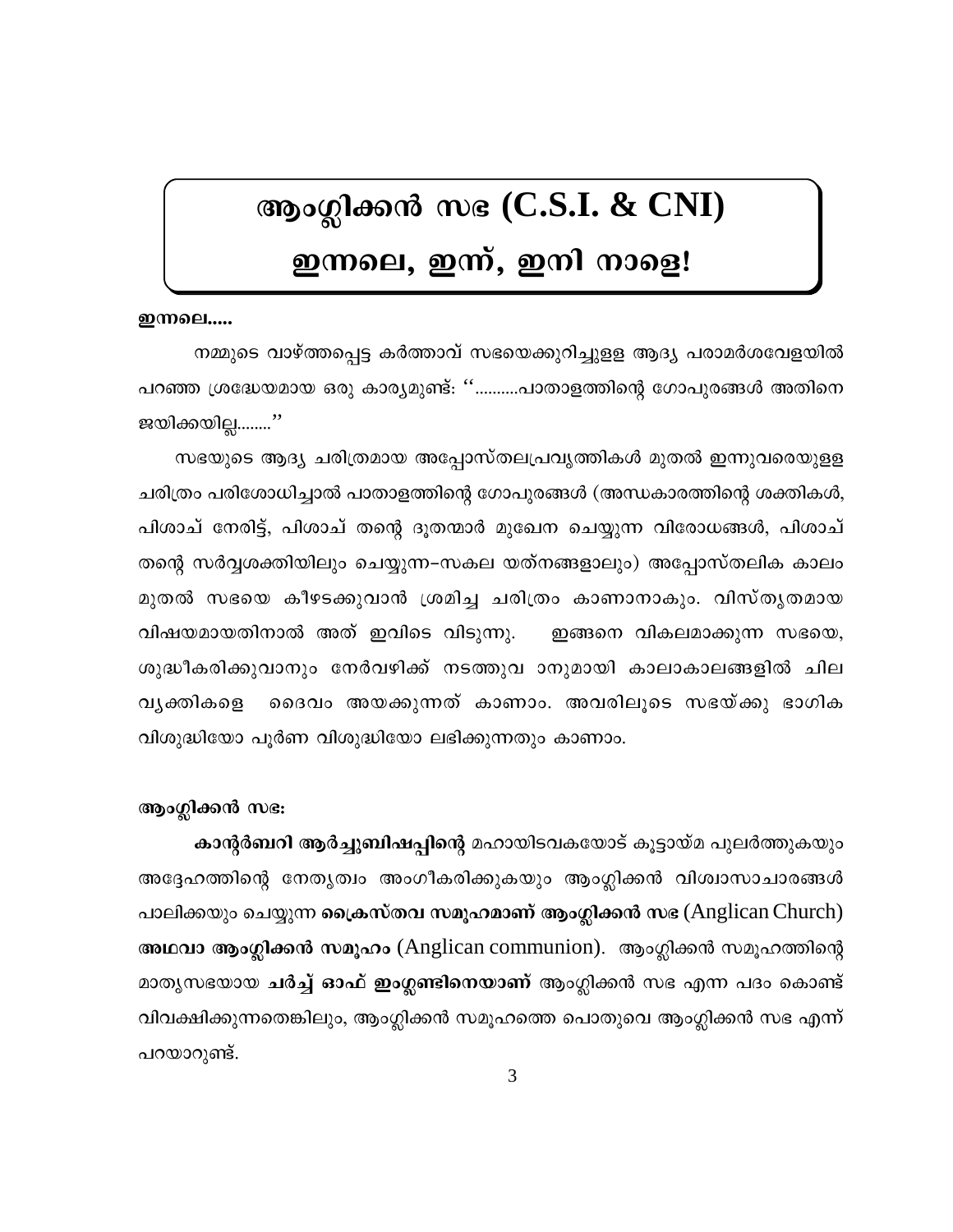ചർച്ച് ഓഫ് ഇംഗ്ളണ്ടിനെ കൂടാതെ ചർച്ച് ഓഫ് അയർലൻഡ്, ചർച്ച് ഇൻ വെയിൽസ്, എപ്പിസ്കോപ്പൽ ചർച്ച് ഇൻ സ്കോർട്ട്ലൻഡ്, പ്രോട്ടസ്റ്റന്റ് എപ്പിസ്കോപ്പൽ ചർച്ച് ഇൻ യു.എസ്.എ., കനേഡിയൻ ചർച്ച്, ചർച്ച് ഓഫ് ബർമ, ചർച്ച് ഓഫ് സിലോൺ, ചർച്ച് ഓഫ് വെസ്റ്റ് ഇൻഡീസ്, ഓസ്ട്രേലിയൻ ചർച്ച്, ചർച്ച് ഓഫ് ന്യൂസിലൻഡ്, ചർച്ച് ഓഫ് ദി പ്രോവിൻസ് ഓഫ് വെസ്റ്റ് ആഫ്രിക്ക മുതലായി ആംഗ്ലിക്കൻ സഭയുടെ ശാഖകൾ ലോകത്തിന്റെ നാനാഭാഗങ്ങളിലും വ്യാപിച്ചിട്ടുണ്ട്. നാലാം ശതകാരംഭം മുതൽ ഇംഗ്ലണ്ടിൽ ക്രൈസ്തവ മതം നിലവിലിരുന്നു എന്നതിനു തെളിവുകളുണ്ട്. പതിനൊന്നാം ശതകത്തിലാണ് ഇംഗ്ലണ്ടിലെ സഭകളുടെ മേൽ കാന്റർബറി ആർച്ച് ബിഷപ്പിന്റെ ഭരണാധിപത്യം സ്ഥിരപ്പെട്ടത്. ആറാം ശതകം മുതൽ പതിനാറാം ശതകം വരെ ഇംഗ്ലണ്ടിലെ സഭ, കാന്റർബറി ആർച്ചുബിഷപ്പിന്റെ നേതൃത്വത്തിലായിരുന്നു. അതേ സമയം റോമൻ സഭാചട്ടങ്ങളും സംഘടനാരീതികളും മറ്റും നടപ്പിലാക്കുന്നതിൽ റോമുമായി ബന്ധം പുലർത്തിയിരുന്നു. കാലക്രമേണ പോപ്പിന്റെ മേൽക്കോയ്മയും പ്രാബല്യത്തിൽ വന്നു.

മാർട്ടിൻ ലൂഥർ, കാൽവിൻ, മുതലായവരുടെ നേതൃത്വത്തിൽ നടന്ന മതനവീകരണത്തിന്റെ കാറ്റ് ഇംഗ്ലണ്ടിൽ വീശുകയും നവീകരണാശയങ്ങൾ വേദശാസ്ത്ര പണ്ഡിതൻമാരിൽ സ്വാധീനം ചെലുത്തുകയും ചെയ്തു. പതിനേഴാം ശതകത്തിന്റെ പൂർവാർധത്തിൽ ഹൈചർച്ച് ചിന്താഗതിയും ഉത്തരാർധത്തിൽ പ്രൊട്ടസ്റ്റന്റ് ചിന്താഗതിയും പ്രബലപ്പെട്ടു. റോമൻ കത്തോലിക്കാ വിശ്വാസാചാരങ്ങളുടെയും പ്രൊട്ടസ്റ്റന്റ് വിശ്വാസങ്ങളുടെയും ഏതാണ്ട് ഇടയ്ക്കുളള ഒരു അനുരഞ്ജനപദമാണ് ആംഗ്ലിക്കൻ നഭയിൽ 1662-ലെ പ്രാർഥനാ പുസ്തകത്തിന്റെ പ്രകാശനത്തോടുകൂടെ തുറക്കപ്പെട്ടത്.

രാഷ്ട്രത്തോടു ബന്ധപ്പെട്ടു വളർന്നു വികസിച്ച ചർച്ച് ഓഫ് ഇംഗ്ലണ്ട് ഒരു സുസ്ഥാപിത സഭയെന്നനിലയിൽ (Established Church) രാഷ്ട്രവുമായുള്ള ബന്ധം ഇന്നും പുലർത്തിപ്പോരുന്നു. ഇപ്പോൾ ഇംഗ്ലണ്ടിലെ ജനസംഖ്യയുടെ ഏകദേശം മൂന്നിൽ രണ്ടുഭാഗം ആംഗ്ലിക്കൻ സഭയുടെ അംഗങ്ങളാണ്.

 $\overline{4}$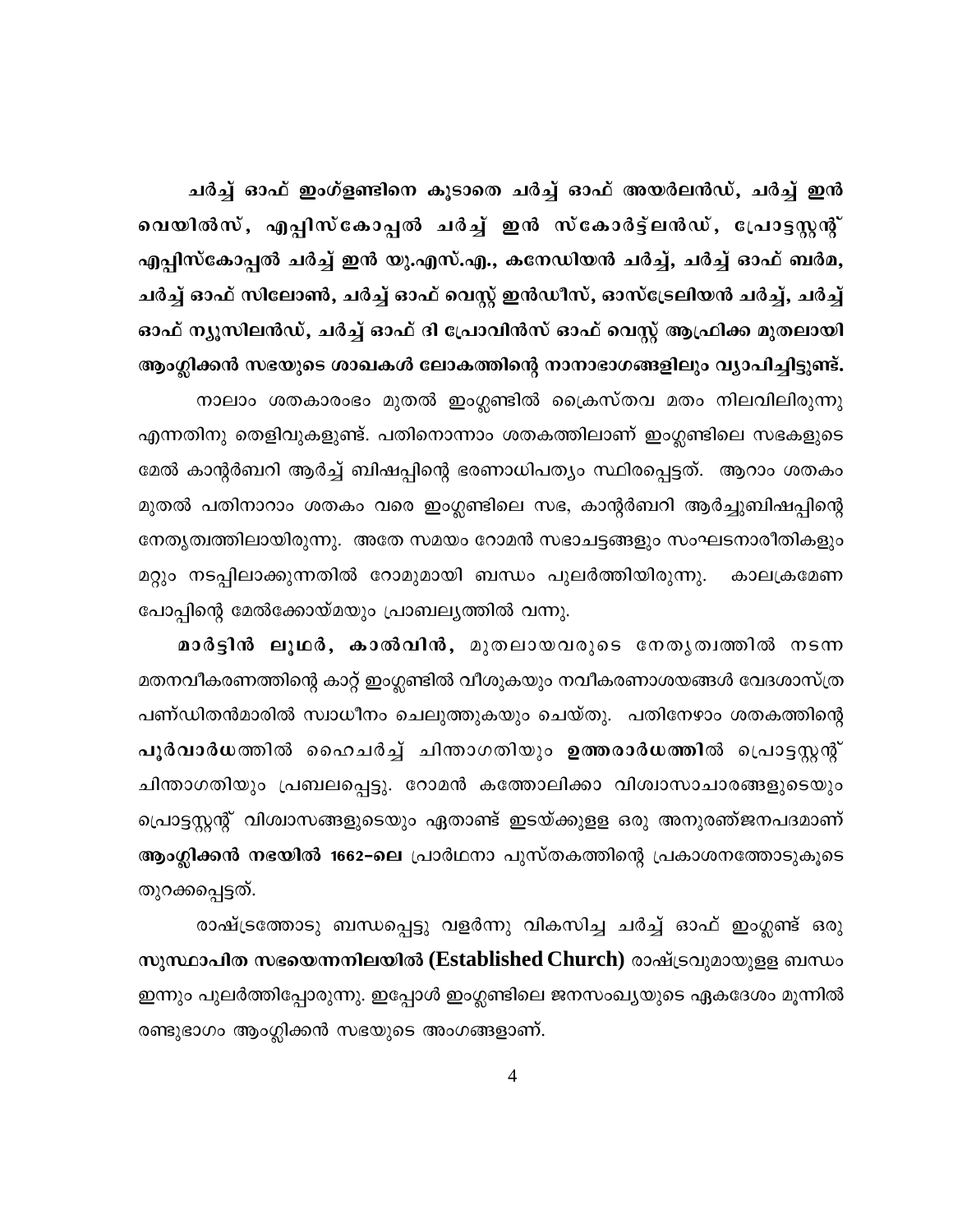ബ്രിട്ടീഷുകാർ മറ്റു രാജ്യങ്ങളിൽ കുടിയേറിപ്പാർത്ത് കച്ചവടം നടത്തുകയും സാമ്രാജൃസീമ വർധിപ്പിക്കുകയും ചെയ്തതും ആംഗലേയ മിഷനറിമാർ സുവിശേഷപ്രചരണാർഥം നാനാരാജ്യങ്ങളിലേക്കു പോയതും ആംഗ്ലിക്കൻസഭ ഒരു ആഗോളസഭയായിത്തീരുവാൻ കാരണമായിത്തീർന്നു.

ഇംഗ്ളണ്ടിലെ സഭയുടെ തുടർച്ചയാണ് ഇന്ത്യയിലെ  $C.S.I, CNI$  സഭകൾ.

# ഇന്ത്യയിൽ

ആംഗ്ലിക്കൻസഭയുടെ പ്രവർത്തനം പതിനേഴാം ശതകത്തിന്റെ പ്രാരംഭത്തിൽത്തന്നെ ഇന്ത്യയിൽ ആരംഭിച്ചു. ഈസ്റ്റ് ഇന്ത്യാക്കമ്പനിയുടെ ഉദ്യോഗസ്ഥൻമാരായി ഇന്ത്യയുടെ ഇംഗ്ലീഷുകാർക്ക് താമസിച്ചിരുന്ന പലഭാഗങ്ങളിൽ മതകർമങ്ങൾ നടത്തിക്കൊടുക്കുന്നതിന് ആംഗലേയ പുരോഹിതന്മാർ കമ്പനിയുടെ ചാപ്ളേന്മാരായി നിയമിക്കപ്പെട്ടു. സൂറത്ത്, ചെന്നെ, മുംബൈ, കൊൽക്കത്ത എന്നിവിടങ്ങളിൽ യഥാക്രമം 1614,1647, 1661, 1690 എന്നീ വർഷങ്ങളിൽ പുരോഹിതന്മാർ നിയമിതരായി. ഇംഗ്ലീഷുകാരുടെ ആത്മീയാവശ്യങ്ങൾ നടത്തിക്കൊടുക്കുന്നതിനു മാത്രമേ അവർക്ക് ഉത്തരവാദിത്തമുണ്ടായിരുന്നുളളുവെങ്കിലും സുവിശേഷ തത്പരരായ ചില പുരോഹിതന്മാർ അങ്ങിങ്ങായി മതാധ്യാപനത്തെ ലക്ഷ്യമാക്കി വിദ്യാലയങ്ങൾ ആരംഭിക്കുകയുണ്ടായി. തുറമുഖപ്പട്ടണങ്ങളിൽ മാത്രമല്ല. ഇംഗ്ലീഷുകാർ താമസിച്ചിരുന്ന ഉൾനാടുകളിലും (ഉദാ. കാൺപൂർ, ബഹറൻപൂർ, ആഗ്ര, തിരുനെൽവേലി) ചാപ്ളേൻമാർ നിയമിക്കപ്പെട്ടു. തന്നെയുമല്ല സുവിശേഷ സംഘടനകളായ എസ്.പി.സി.കെ. (Society for the Propagation of Christian Knowledge) എസ്.പി.ജി. (Society for the Propagation of Gospel) മുതലായവ പതിനെട്ടാം ശതകം മുതലും സി.എം.എസ്. (ചർച്ച് മിഷൻ സൊസൈറ്റി) പത്തൊമ്പതാം ശതകത്തിലും ഇന്ത്യയിൽ പ്രവർത്തനം ആരംഭിച്ചു. 1771-ൽ തിരു<mark>നെൽവേലി ജില്ലയിലെ പാളയംകോട്ടയിൽ</mark> ക്രിസ്തുമതം സ്വീകരിച്ചവർ ചേർന്നുണ്ടായ ആംഗ്ലിക്കൻ സഭ രൂപമെടുത്തു. സഭയിലെ ഒരു പ്രമുഖനായിരുന്ന സത്യനാഥൻ 1790–ൽ ആംഗ്ലിക്കൻ പൗരോഹിത്യം സ്വീകരിച്ചു. 1805–ൽ പാളയംകോട്ടയിൽ ആയിരക്കണക്കിനു ഭാരതിയർ ആംഗ്ലിക്കൻ സഭയിൽ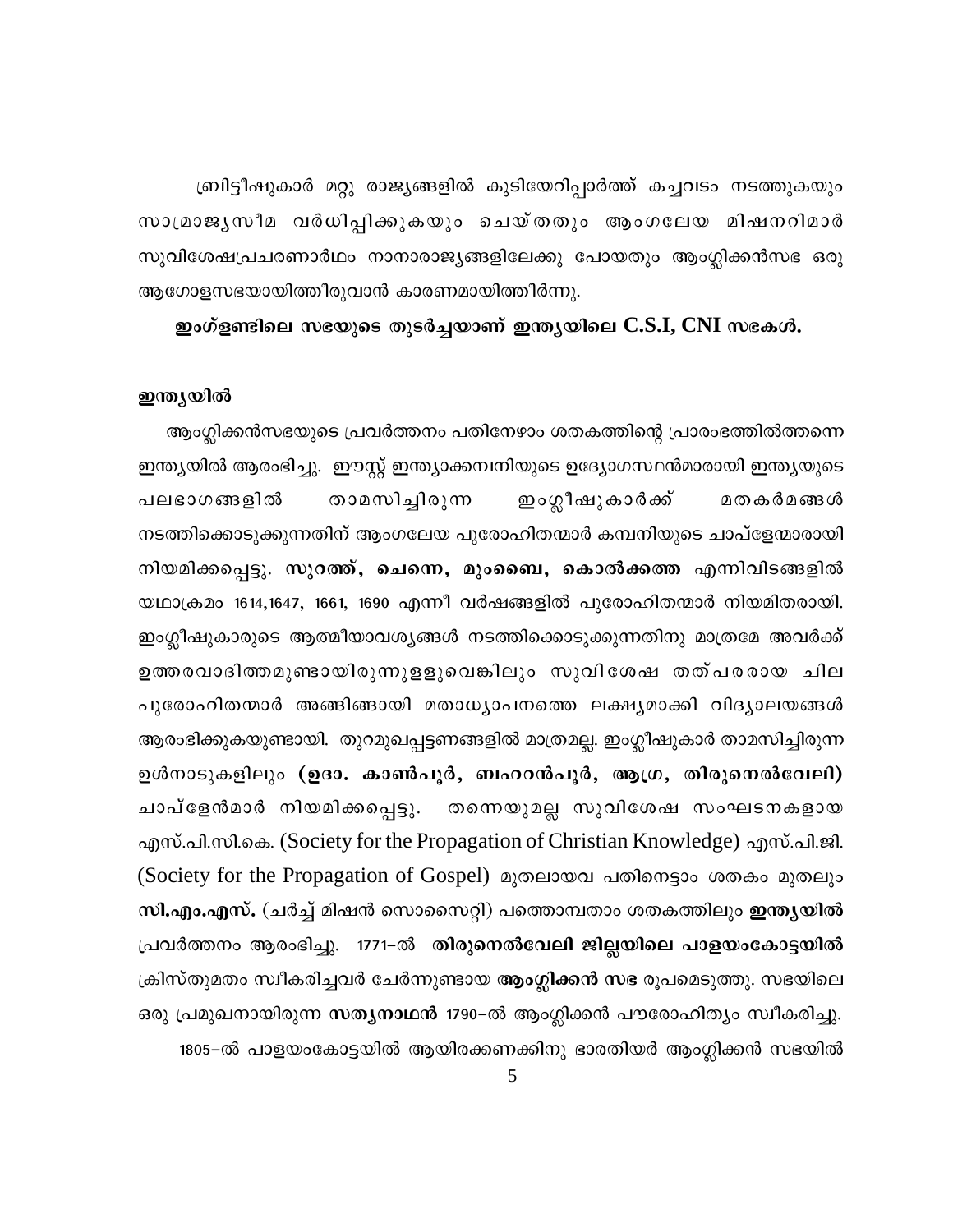ചേരുകയുണ്ടായി. ഈസ്റ്റ് ഇന്ത്യാ കമ്പനിയുടെ ചാപ്ളേനായിരുന്ന ഹെന്റി മാർട്ടിൻ സുവിശേഷപ്രചരണാർഥം അക്ഷീണം പ്രവർത്തിച്ചവരുടെ കൂട്ടത്തിൽപ്പെടുന്നു.

ഈസ്റ്റ് ഇന്ത്യാ കമ്പനിയുടെ ചാർട്ടർ 1823-ൽ പുതുക്കിയതോടുകൂടിയാണ് ഇന്തൃയിൽ ബിഷപ്പിനെ അയയ്ക്കുവാൻ വൃവസ്ഥയുണ്ടായത്. ഒന്നാമത്തെ ബിഷപ്പായ മിഡിൽട്ടൺ 1824–ൽ ഇന്ത്യയും ഓസ്ട്രേലിയയും പൂർവ്വദ്വീപുകളും ചേർന്ന രാജൃങ്ങളുടെയും ബിഷപ്പായി നിയമിതനായി. ഇദ്ദേഹത്തിന്റെ ആസ്ഥാനം കൊൽക്കത്തയായിരുന്നു. പിന്നീട് ചെന്നൈ (1835), മുംബൈ (1837) തുടങ്ങിയ സ്ഥലങ്ങളിലും 1877–ൽ തിരുവിതാംകൂർ–കൊച്ചിയെയും ഒരു മഹായിടവകയായി തിരിച്ച് ബിഷപ്പിന്റെ ഭരണത്തിൻ കീഴിലാക്കി.

ഇന്ത്യയിൽ ആംഗ്ലിക്കൻ സഭ സ്ഥാപിക്കുന്നതിൽ വളരെ ഔത്സുക്യം പ്രദർശിപ്പിച്ച ചാപ്ളേനായിരുന്നു **ക്ലോഡിയസ് ബുക്കാനൻ.** 1927 വരെ ഇന്തൃയിലെ ആംഗ്ലിക്കൻസഭ ബ്രിട്ടീഷ് ഗവൺമെന്റിന്റെ കീഴീലുളള സുസ്ഥാപിത സഭയെന്നനിലയിൽ ചർച്ച് ഓഫ് ഇംഗ്ലണ്ടിന്റെ ഒരു ഭാഗമായിരുന്നു. ഏതാനും ചില അധികാരങ്ങളും പദവികളും നല്കി മെത്രാപ്പൊലിത്താ (ആർച്ച് ബിഷപ്പ് സ്ഥാനമല്ല) യെന്ന സ്ഥാനത്തേക്ക് 1883–ൽ കൊൽക്കത്താ ബിഷപ്പിനെ ഉയർത്തി. ഇന്ത്യാക്കാരനായ ആദ്യ ആംഗ്ലിക്കൻ ബിഷപ്പ് വി.എസ്. അസറിയ (1912–45) ആയിരുന്നു.

# കേരളത്തിലെ ആംഗ്ലിക്കൻ സഭ

ക്ലോഡിയസ് ബുക്കാനൻ തിരുവിതാംകൂർ സന്ദർശിച്ചതിനുശേഷം ഇംഗ്ളണ്ടിലെ സി.എം.എസ്സിന് അയച്ച റിപ്പോർട്ടിന്റെ ഫലമാ യിട്ടുകൂടെയാണ് സി.എം.എസ്. മിഷനറിമാർ കേരളത്തിൽ വന്നുചേർന്നത്. കൂടാതെ റാണിലക്ഷ്മിഭായിയുടെ കാലത്ത് അന്നത്തെ റസിഡന്റും റാണിയുടെ ദിവാനുമായിരുന്ന കേണൽ മൺറോ തന്റെ സ്വാധീനം ഉപയോഗിച്ച് മിഷനറി പ്രവർത്തനത്തിനു പ്രോത്സാഹനം നല്കുകയും കോട്ടയത്ത് സൂറിയാനി സഭയുടെ പട്ടക്കാരെ പഠിപ്പിക്കുവാൻ 1813–ൽ ഒരു കോളേജ് സ്ഥാപിക്കുകയും ചെയ്തു.

മിഷനറിയായി വന്ന തോമസ് നോർട്ടൺ ആലപ്പുഴ കേന്ദ്രമാക്കി (1816)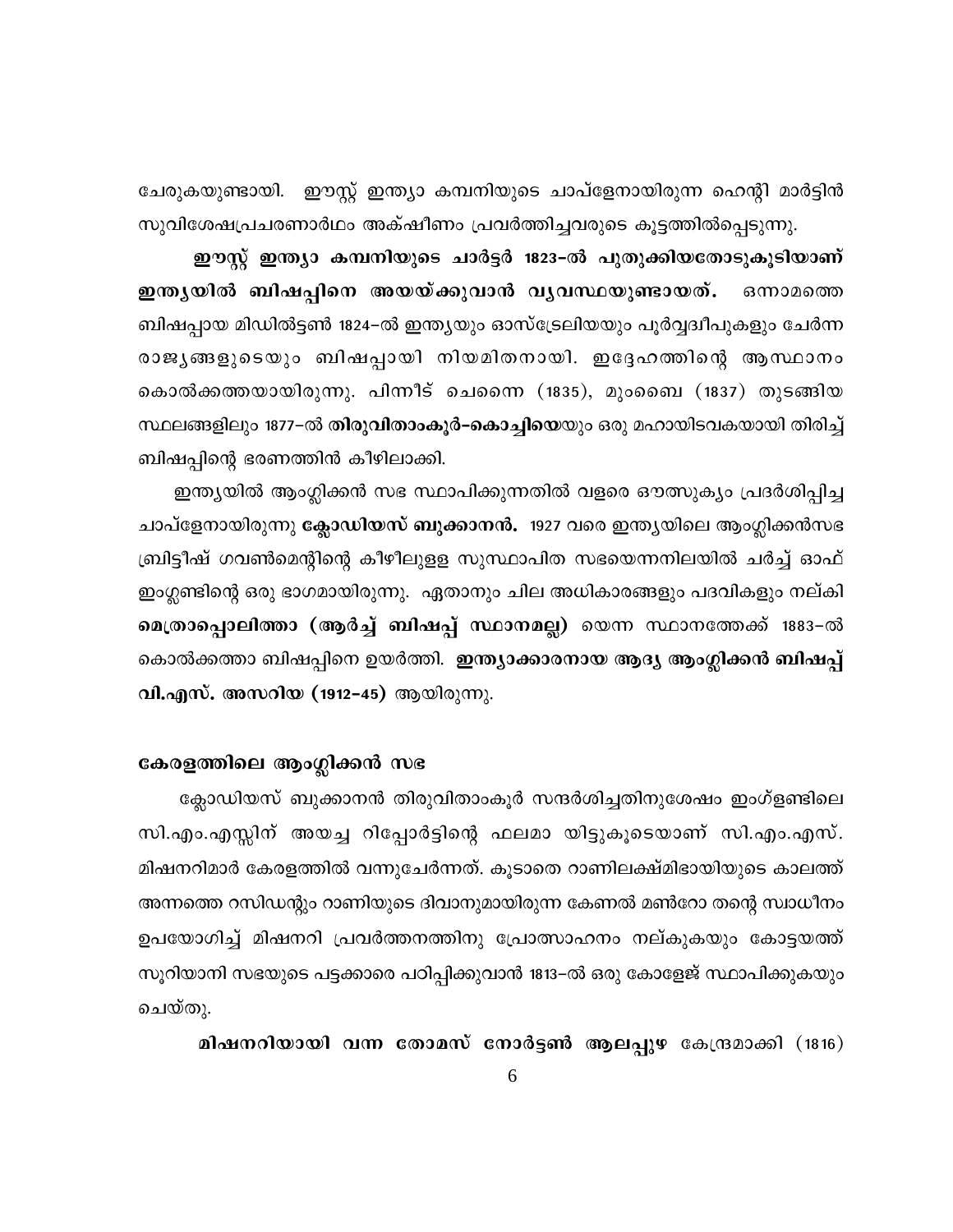പ്രവർത്തിച്ചു. ഇദ്ദേഹം ക്രിസ്തുമതത്തിലേക്കു പരിവർത്തനം ചെയ്തവർക്കുവേണ്ടി ആലപ്പുഴയിൽ സഭ സ്ഥാപിക്കുകയും സ്കൂളുകൾ ആരംഭിക്കുകയും ചെയ്തു. 1817–ൽ കൊച്ചി കേന്ദ്രമാക്കി തോമസ് ഡോസനും, അതേ വർഷം കോട്ടയത്ത് ബഞ്ചമിൻ ബെയിലിയും, 1818−ൽ ജോസഫ് ഫെന്നും, 1819−ൽ ഹെന്റി ബേക്കറും സൂറിയാനിസഭയുടെ സഹായാർഥം സി.എം.എസ്. അയച്ച "മിഷൻ ഓഫ് ഹെൽപ്" എന്ന ദൗത്യം നിർവ്വഹിക്കുവാൻ പരിശ്രമിച്ചു. സൂറിയാനിസഭയുമായി ഒത്തിണങ്ങി പ്പോകുവാൻ മിഷനറിമാർക്ക് കഴിയാതെ വന്നതിനാൽ 1837–ൽ അവർ തമ്മിൽ പിരിഞ്ഞു. ആംഗ്ലിക്കൻ സഭ തിരുവിതാംകൂറിലും കൊച്ചിയിലും ആരംഭിച്ചു. ചില സൂറിയാനി കുടുംബങ്ങൾ മിഷനറിമാരോടു ചേരുകയുണ്ടായി. അക്കാലത്ത് അധ:കൃതരെന്നു കണക്കാക്കപ്പെട്ടിരുന്ന ദലിതരിൽനിന്നും ചിലർ ക്രിസ്തുമതം സ്വീകരിച്ച് ആംഗ്ലിക്കൻ സഭാംഗങ്ങളാകുകയും ചെയ്തു. 1879-ൽ ബിഷപ്പ് സ്പീച്ചിലിയുടെ കീഴിൽ – കൊച്ചി ഒരു മഹായിടവകയായി രൂപംകൊണ്ടു. തിരുവിതാംകൂർ ഇദ്ദേഹത്തിനുശേഷം ഹോഡ്ജസ്, ഗിൽ, മൂർ, കോർഫീൽഡ്, സി.കെ. ജേക്കബ് എന്നിവർ ആംഗ്ലിക്കൻ ബിഷപ്പുമാരായി സഭയ്ക്കു നേതൃത്വം നല്കിയിട്ടുണ്ട്.

ആംഗ്ലിക്കൻ സഭയുടെ നാട്ടുകാരനായ ആദ്യത്തെ പട്ടക്കാരൻ മലയാള വ്യാകരണകൃത്തും പ്രസിദ്ധ ഗദ്യകാരനും ആയിരുന്ന ജോർജു മാത്തനും, ആദ്യത്തെ നാട്ടുകാരനായ ബിഷപ്പ് സി.കെ. ജേക്കബും ആയിരുന്നു.

ഈ സഭകളിൽ പാതാളഗോപുരത്തിന്റെ പ്രവൃത്തികൾ മൂലം കർത്താവിന് ഹിതകരമല്ലാത്ത പല കാരൃങ്ങൾ നടന്നുകൊണ്ടിരിക്കുന്നു. றூவக പ്രവൃത്തികൾക്ക് തുടക്കം എവിടെയാണ്? മതങ്ങളുടെ ഏകീകരണം, ബൈബിളിന്റെ ഭാഗമായി അപ്പോക്രിഫാ ഗ്രന്ഥങ്ങൾ ചേർക്കൽ, പ്രതിമയെ ആരാധിക്കൽ, ഹിജഡകളെ ശുശ്രൂഷകരാക്കൽ, സ്ത്രീ ശാക്തീകരണം എന്ന പേരിൽ സ്ത്രീകൾക്ക് Ordination, രക്ഷയെ അടിസ്ഥാന ഉപദേശങ്ങളുടെ പട്ടികയിൽ ചേർക്കാതിരിക്കൽ

തുടങ്ങി പാതാള ഗോപുരത്തിന്റെ പ്രവൃത്തികളുടെ പട്ടിക നീണ്ടുപോകുന്നു! ഇതിന് പോംവഴി എന്താണ്? തെറ്റുകൾ എങ്ങനെ തിരുത്താം. ആദ്യം അതിന്

 $\tau$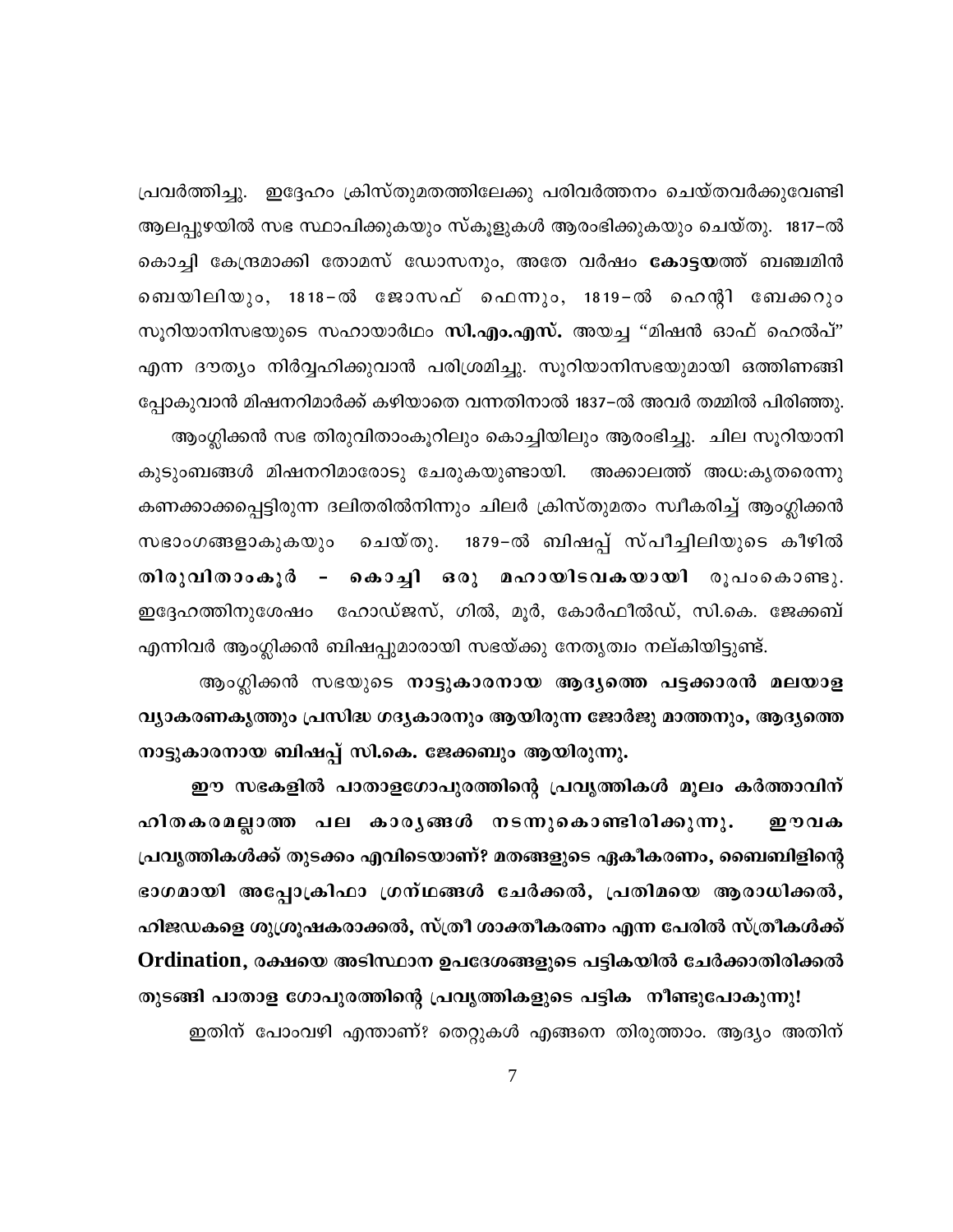ചരിത്രം മനസ്സിലാക്കണം. <mark>ആംഗ്ലിക്കൻ സഭയുടെ ഉൽപത്തി, ഉപദേശം</mark> എന്നിവ മനസ്സിലാക്കിയാൽ ഇന്ന് നടക്കുന്ന പല വികൃത രൂപങ്ങളുടെ പിൻപിലുളള ശക്തി ഏതെന്ന് മനസ്സിലാക്കാം. വരൂ, നമുക്ക് 16 ാം നൂറ്റാണ്ടിലെ ഇംഗ്ലണ്ടിലെ സഭയിലേക്ക് ചെല്ലാം.

ഒന്നാം നൂറ്റാണ്ടിൽ സഭയുടെ തലവൻ ക്രിസ്തുവായിരുന്നു. രണ്ടാം നൂറ്റാണ്ടിൽ സഭയുടെ തലവൻ സഭാ പിതാക്കന്മാരായി. മൂന്നാം നൂറ്റാണ്ടിൽ സഭയുടെ തലവൻ രാജ്യത്തിന്റെ ചക്രവർത്തിയും പോപ്പും തുല്യമായി വീതിച്ചെടുത്തു. പതിനാറാം നൂറ്റാണ്ടിൽ ആംഗ്ലിക്കൻ സഭ സ്ഥാപിതമായപ്പോൾ സഭയുടെ തലയായി ഇംഗ്ലണ്ടിലെ രാജാവും കാന്റർബറി ആർച്ച് ബിഷപ്പുമായിത്തീർന്നു. വചനത്തിന്റെ എട്ടം പൊട്ടും അറിയാത്ത രാജാവ് സഭയുടെ പരമാധികാരിയായി മാറി. രാജാവിന് ബോധിച്ച പോലെ സഭയെ നടത്തി. ആ **ഇരുണ്ട കാലം** ഇന്നും ആവർത്തിച്ചുകൊണ്ടേയിരിക്കുന്നു.

പഥ്യോപദേശത്തിന്റെ ബാലപാഠങ്ങൾ പോലും അറിയാത്ത നേതൃത്വം ഇന്നും നമുക്ക് വരുത്തിവയ്ക്കുന്ന വിനകൾ ചില്ലറയല്ല. ആംഗ്ലിക്കൻ സഭ (ഇന്ത്യയിൽ C.S.I., CNI) യുടെ ഉത്പത്തിയും ഉപദേശ സംഹിതയും വൃക്തമായി മനസ്സിലാക്കുമ്പോൾ വായനക്കാരിൽ ഏറെ മാറ്റങ്ങൾ ഉണ്ടാകും എന്ന വിശ്വാസം എനിക്കുണ്ട്. സഭയെ നിരന്തരം ശുദ്ധീകരിക്കുന്ന പരിശുദ്ധാത്മാവ് നിങ്ങളിലൂടെ ഈ നാളുകളിൽ ഒരു ശുദ്ധികലശം നടത്താൻ ആഗ്രഹിക്കുന്നു. വായിക്കുക! ചിന്തിക്കുക!! പ്രവൃത്തിക്കുക!!!

# A. ആംഗ്ലിക്കൻ സഭയുടെ ഉത്പത്തി

# നവീകരണം – ഇംഗ്ലണ്ടിൽ പ്രേരക കാരണങ്ങളും ലക്ഷ്യവും

ഇംഗ്ലണ്ടിൽ നവീകരണത്തിന് പ്രേരകമായത് പലവിധ കാരണങ്ങൾ ആണ്.  $1.$ നവീകരണം സംബന്ധമായ വലിയ കാഴ്ചപ്പാടൊന്നും ഇക്കാലത്ത് ഇംഗ്ലണ്ടിലെ  $2.$ സഭാ നേതാക്കളുടെ ഇടയിൽ ഉണ്ടായിരുന്നില്ല. എന്നാൽ ചില പട്ടക്കാരെങ്കിലും വിശ്വാസപ്രമാണം ലളിതവും, അതോടൊപ്പം തന്നെ അത് വേദപുസ്തകവുമായി ബന്ധപ്പെട്ടത് ആയിരിക്കണമെന്നും, സഭാ ഭരണവും ആരാധനയും അപ്പോസ്തലിക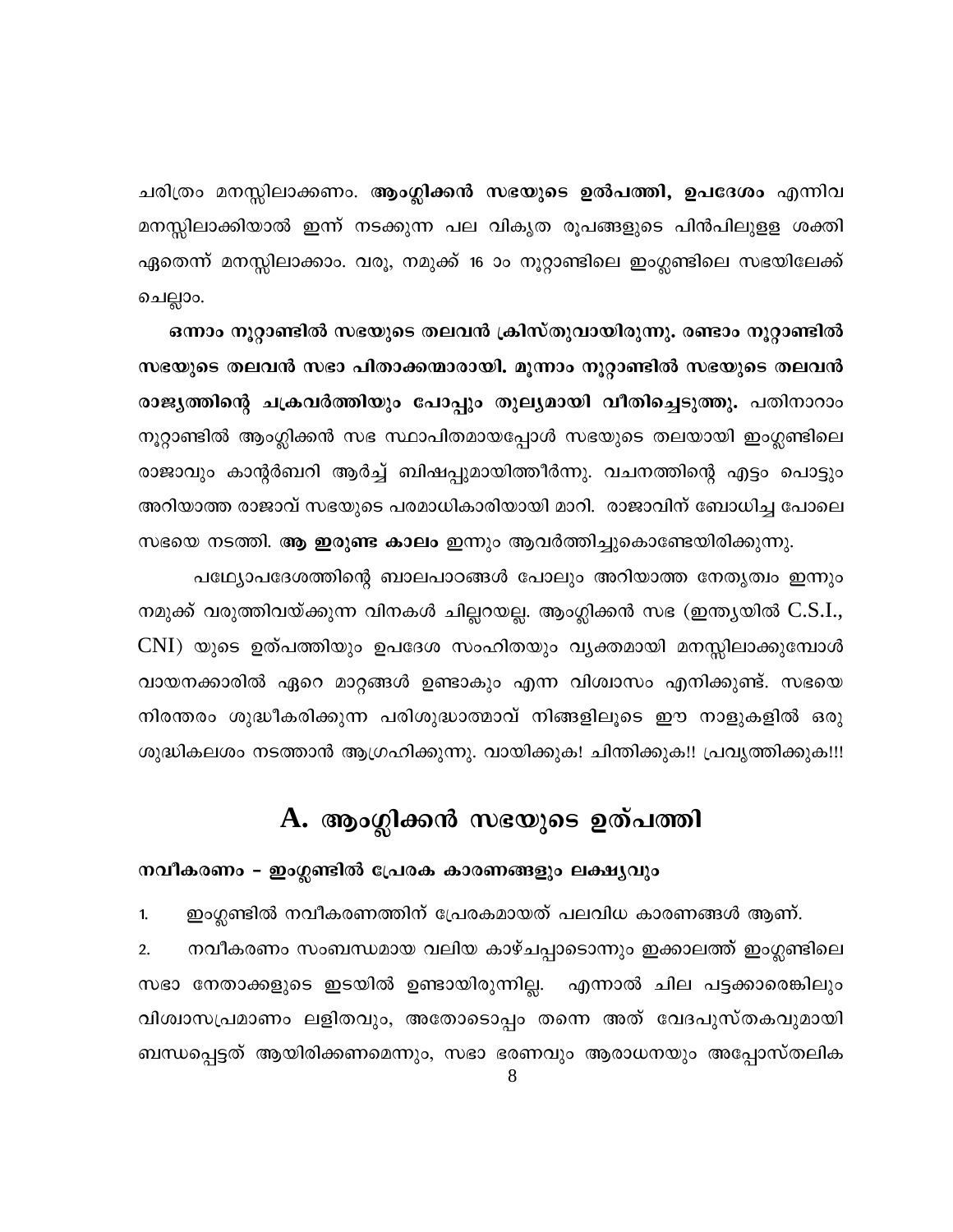സഭയുടെ രീതിയിൽ ആയിരിക്കണമെന്നും ആഗ്രഹിച്ചിരുന്നു. എന്നാൽ ബഹുഭൂരിപക്ഷവും മാറ്റങ്ങൾ കാണുവാൻ ആഗ്രഹിച്ചത്. പട്ടക്കാരുടെ വിശിഷ്ഠാ സനൃാസപട്ടക്കാരുടെ ധാർമ്മികതയിലും, സഭാ സ്വത്തുക്കളിന്മേൽ കരം ചുമത്തുന്നതിലും, മെത്രാസനങ്ങളുടെയും സന്യാസാശ്രമങ്ങളുടെയും സമ്പത്തിന്റെ പരിധി നിശ്ചയിക്കുന്നതിലും ആണ്. മാത്രമല്ല, അവർ പട്ടക്കാരുടെ വേദപുസ്തക പരിജ്ഞാനക്കുറവിലും ധാർമ്മികതയുടെ അധ:പതനത്തിലും അതൃപ്തരായിരുന്നു. രാഷ്ട്രീയവും, സാമൂഹികവും ആയ കാരണങ്ങളിൽ പാപ്പായുടെ അധികാരവകാശങ്ങൾ നിയന്ത്രിക്കുന്നതിലും, ഇംഗ്ലണ്ടിലെ ധനം റോമിലേക്ക് പോകുന്നത് നിരോധിക്കുന്നതിലും അവർ തല്പരരായി കാണപ്പെട്ടു.

വേദപുസ്തകം, പൊതുവായി പറഞ്ഞാൽ പലർക്കും അപ്രാപൃമായിരുന്നു. 3. മേല്പട്ടക്കാർക്ക് സഭാ ശുശ്രൂഷയിൽ ഉളള പങ്കാളിത്തം തുലോം വിരളമായി കാണപ്പെട്ടു. അവരിൽ പലരും രാജ്യത്തിലെ വിവിധ ചുമതലകൾ വഹിച്ചിരുന്നു. ചിലരാകട്ടെ തങ്ങളുടെ ഭദ്രാസനങ്ങളിൽ താമസിച്ചിരുന്നില്ല. മാത്രമല്ല, പലരും ഇംഗ്ലണ്ടിൽ തന്നെ ഉണ്ടായിരുന്നില്ല. സഭാധികാരികൾ ഇങ്ങനെ ആയിരിക്കെ വചനത്തിൽ അന്ധരായ ജനത്തിന്റെ കാര്യം പ്രത്യേകം എടുത്തു പറയേണ്ടതില്ലല്ലോ? അവരും എല്ലാ വിധ അജ്ഞതയിലും, ചൂഷണത്തിലും, അടിസ്ഥാന രഹിത വിശ്വാസാചാരങ്ങളിലും, ദുർവൃത്തതകളിലും കുടുങ്ങിക്കിടന്നിരുന്നു.

ഹെൻട്രി എട്ടാമൻ ഇംഗ്ലണ്ടിൽ രാജാവായിരുന്ന കാലത്താണ് ശക്തമായ 4. മാറ്റങ്ങൾക്ക് നാന്ദി കുറിച്ചത്. ഇംഗ്ലണ്ടിൽ ഗ്രീൻവിച്ച് എന്ന സ്ഥലത്ത് എ.ഡി. 1491 ജൂൺ 28നു ഇദ്ദേഹം ജാതനായി. ഹെൻട്രി റ്റ്യൂഡർ വംശത്തിലെ ദ്വിതീയ രാജാവായി, തന്റെ പിതാവും റ്റ്യൂഡർ വംശത്തിലെ പ്രഥമ രാജാവുമായ ഹെൻട്രി ഏഴാമന്റെ (എ.ഡി 1485 – 1509) പിൻഗാമിയായി എ.ഡി. 1509 ഏപ്രിൽ 21 നു രാജ്യഭാരം കൈയേറ്റു. പില്ക്കാലത്ത് അയർലണ്ടിലെ രാജാവായും തീർന്നു.

5. ഹെൻട്രി ആദ്യകാലത്ത് റോമൻ കത്തോലിക്കാസഭാംഗം ആയിരുന്നെങ്കിലും, തന്റെ വൃക്തിഗത ജീവിതവും, അതിലെ തകർച്ചകളും റോമുമായുളള ബന്ധത്തിൽ ഉലച്ചിൽ ഉണ്ടാക്കുവാൻ കാരണഭൂതമായി. താൻ ആറു പ്രാവശ്യം ഒന്നിനു പുറകേ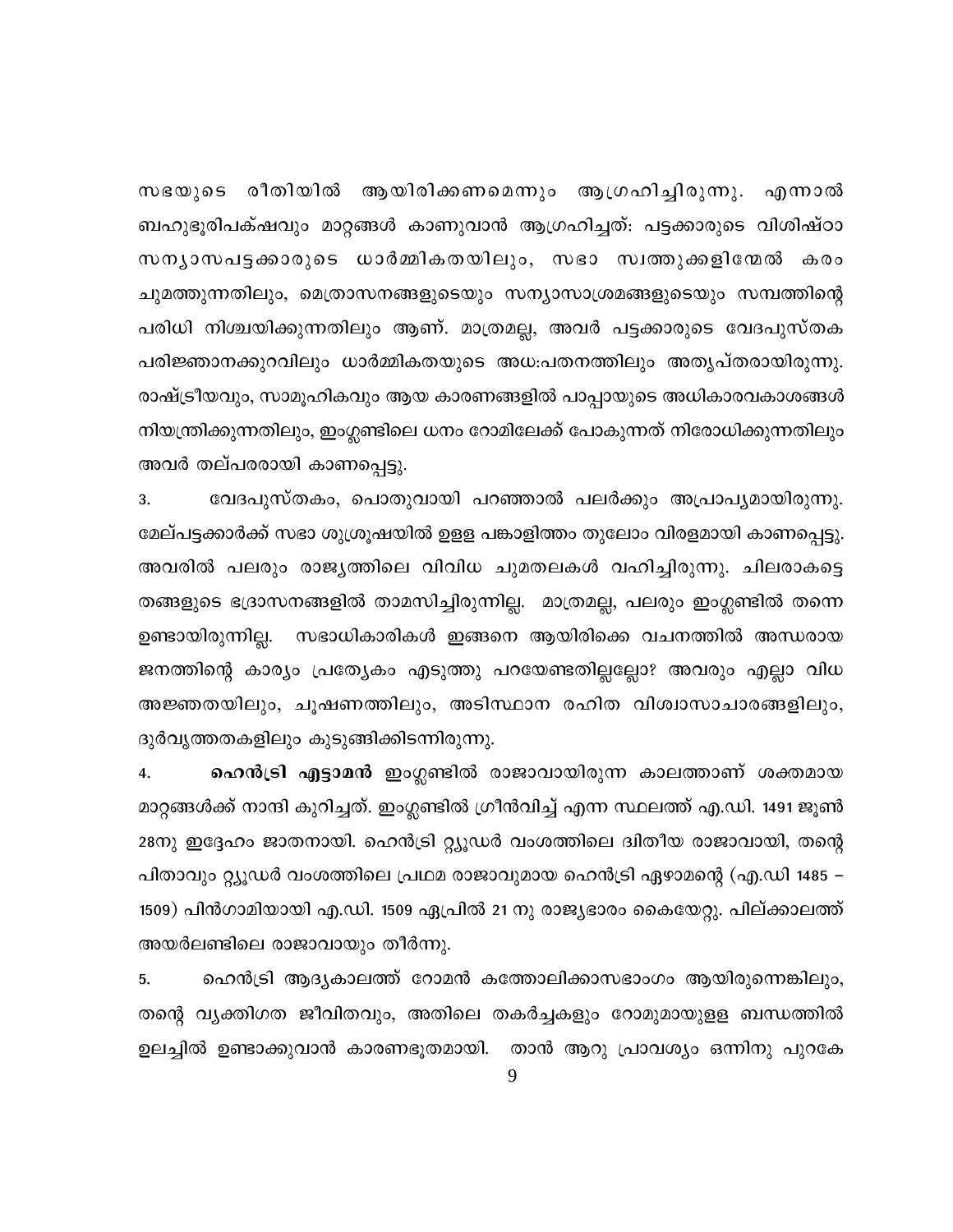ഒന്നായി വിവാഹിതനായി. സ്പെയിനിലെ രാജ ദമ്പതികളായ ഫെർഡിനാൻഡ് രണ്ടാമന്റെയും ഇസബെല്ലാ 1 ന്റെ മകളും, ആരഗനിലെ സ്പാനിഷ് രാജകുമാരിയുമായ

കാതറിൻ (എ.ഡി 1485 – 1536 ജനുവരി) ആയിരുന്നു തന്റെ പ്രഥമ പത്നി. ഹെന്റി എട്ടാമൻ രാജാവ്, തന്റെ ഭാര്യയായ കാതറിൻ രാജ്ഞി ജീവിച്ചിരിക്കതന്നെ കൊട്ടാരം നർത്തകിയായ ആനിബോളിനെ വിവാഹം കഴിക്കാൻ തീരുമാനിച്ച് മാർപാപ്പായ്ക്ക് കത്തയച്ചു. എന്നാൽ മാർപാപ്പ വിവാഹത്തിന് അനുവാദം നല്കിയില്ല.

ഇതിൽ പ്രതിക്ഷേധിച്ച് രാജാവ് ആംഗ്ലിക്കൻ സഭ സ്ഥാപിക്കുകയാണുണ്ടായത്. വിവാഹമോചനം അനുവദിക്കപ്പെടാത്തതിനെ തുടർന്ന് ഹെൻട്രി ഇംഗ്രണ്ടിലെ മതപരമായ കാര്യങ്ങളിൽ തന്റെ അധീശത്വം പുലർത്തുവാൻ തുടങ്ങി. ഹെൻട്രി പാപ്പായെ നിശിതമായി വിമർശിക്കുകയും അവഗണിക്കുകയും ചെയ്തു. എ.ഡി 1529 നവംബറിൽ ഹെൻട്രി പാർലമെന്റ് വിളിച്ചുകൂട്ടി. ഇതാണ് ഏഴ് വർഷ പാർലമെന്റ് അഥവാ നവീകരണ പാർലമെന്റ് എന്ന പേരിൽ പ്രസിദ്ധിയാർജ്ജിച്ച പാർലമെന്റ്. പ്രസ്തുത പാർലമെന്റ് ഹെൻട്രിക്ക് കാര്യമായ പിന്തുണ പ്രഖ്യാപിച്ചു. ഇത് ഹെൻട്രിയുടെ മുമ്പോട്ടുളള പ്രവൃത്തികൾക്ക് ഒത്താശയായി ഭവിച്ചു. തുടർന്ന് തന്റെ ഭരണാരംഭത്തിൽ രാജ്യകാര്യങ്ങളിൽ ഉപദേശം നല്കുകയും, രാഷ്ട്രീയ രംഗങ്ങളിൽ അമിതമായ സ്വാധീനം ചെലുത്തുകയും, ഇംഗ്ലണ്ടിൽ പാപ്പായുടെ പ്രതിനിധിയുമായ കർദ്ദിനാൾ തോമസ് വോൾസെ (ഉ. എ.ഡി 1471 – 1530) യെ സ്ഥാനഭ്രഷ്ടനാക്കി. ഇതിന്റെ പ്രഥമ കാരണം തോമസ് വോൾസെ പാപ്പായുടെ പ്രതിനിധി ആയിരുന്നു എന്നതുതന്നെയാണ്. കൂടാതെ വോൾസെയെ ഇംഗ്ലണ്ടിലെ പട്ടക്കാർ ഹാർദ്ദവമായി സ്വീകരിച്ചിരുന്നു. വോൾസെയ്ക്ക് എതിരായി ഹെൻട്രിയിൽ അപ്രീതി ഉളവായതോടെ വോൾസെ എ.ഡി. 1531 ലെ Praemunire നിയമം ലംഘിച്ചെന്ന് ആരോപിക്കുകയും, വോൾസെയെ അനുകൂലിച്ച് എല്ലാ പട്ടക്കാരും അതിൽതന്നെ കുറ്റക്കാരനെന്നും ഹെൻട്രി വിധിച്ചു. വോൾനെയ്ക്കും പട്ടക്കാർക്കും സ്വത്തുക്കളിന്മേൽ ഉള്ള അവകാശങ്ങൾ നിക്ഷേധിക്കുകയും ചെയ്തു. പട്ടക്കാർ പണം നല്കി തങ്ങളുടെ നില സുരക്ഷിതമാക്കി. കൂടാതെ ഹെൻട്രി സഭയുടെയും പട്ടക്കാരുടെയും ഏക തലവൻ (only head) ആണെന്ന്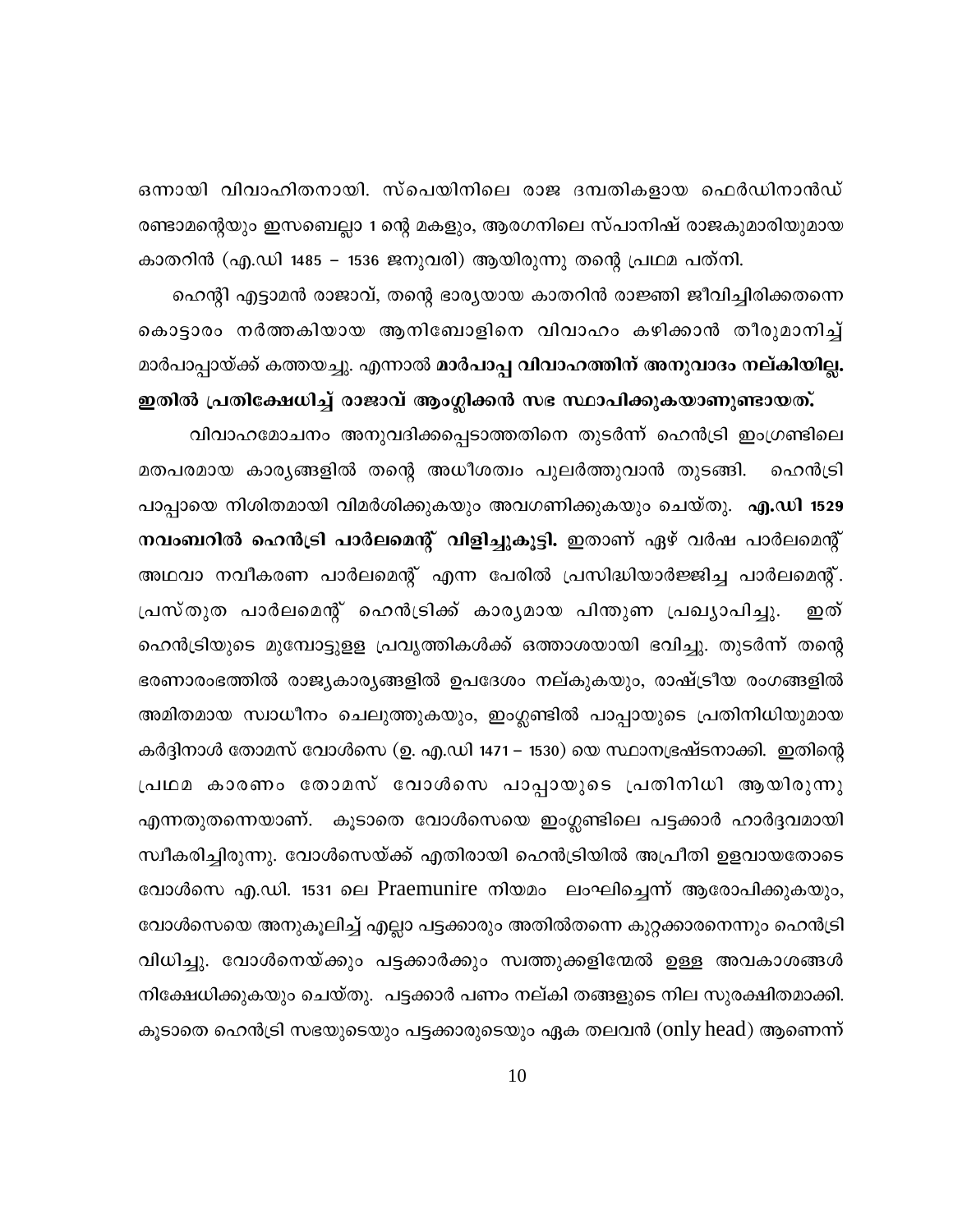അംഗീകരിച്ചുകൊണ്ട് ഹെൻട്രിയോടുളള വിധേയത്വം അവർ പ്രകടമാക്കി. ഇതിൽ തൃപ്തനാകാതെ ഹെൻട്രി താഴെപ്പെറയുന്ന നാലുകാരൃങ്ങളിൽകൂടി അവർ സമ്മതിക്കേണ്ടതാണെന്ന് ശഠിച്ചു. അവ നാലും അവർക്ക് അംഗീകരിക്കേണ്ടതായും ഒന്ന്, രാജാവിന്റെ അനുവാദവും അംഗീകാരവും കൂടാതെ സഭാനിയമങ്ങൾ വന്നു. ഉണ്ടാക്കുകയോ, പ്രസിദ്ധപ്പെടുത്തുകയോ ചെയ്യുകയില്ല. രണ്ട്, സഭയുടെ പുരാതന കാനോൻ പരിഷ്ക്കരിക്കുന്നതിന് 32 അംഗങ്ങൾ ഉള്ള കമ്മറ്റിയെ നിയമിക്കുന്നതിന് അനിവദിക്കുക. മൂന്ന്, രാജാധികാരത്തോടുളള എല്ലാ മുൻവിധികളും ഒഴിവാക്കുക. നാല്, സഭാ കാനോനകൾക്ക് നിയമസാധുത്വം കൈവരുന്നത് രാജാവിന്റെ സമ്മതം ലഭിക്കുമ്പോൾ മാത്രമാണ് എന്ന് പ്രസ്താവിക്കുക. എ.ഡി. 1532 ൽ ഇംഗ്ലണ്ടിൽ സഭയുടെ പൊതു അസംബ്ലി ഇവ നാലും അംഗീകരിച്ചതിനു പുറമേ റോമാ സിംഹാസനത്തിന് ആദ്യ വർഷവരുമാനം കൊടുക്കേണ്ടതില്ലായെന്ന് തീരുമാനിക്കുകയും ചെയ്തു. ഇതിനനുസരണമായി Conditional Restraint of Annates Act (1532) എന്ന നിയമവും പാസ്സാക്കി. എന്നാൽ പ്രസ്തുത വരുമാനം രാജാവിന്റെ ട്രഷറിയിൽ അടയ്ക്കുവാൻ ഹെൻട്രി ആവശ്യപ്പെട്ടു. ഇതോടെ പട്ടക്കാർക്ക് ഹെൻട്രയുടെ ഹിതത്തിന് പൂർണ്ണമായും വഴങ്ങേണ്ടി വന്നു. ഇതിനാണ് എ.ഡി. 1532 ൽ സംഭവമായ പട്ടക്കാരുടെ കീഴടങ്ങൽ എന്ന് പറയുന്നത്. എ.ഡി. 1533 ഫെബ്രുവരിയിൽ Act in Restraint of Appeals എന്നൊരു നിയമം പാർലമെന്റ് പാസ്സാക്കി. അങ്ങനെ റോമിലേയ്ക്കുളള എല്ലാ അപ്പീലുകളും തടഞ്ഞു. ഇതോടെ കാര്യങ്ങളെല്ലാം പാപ്പായുടെ പിടിയിൽ നിന്ന് അകന്നു പോകുകയും ചെയ്തു.

കാതറിനുമായുളള ഹെൻട്രിയുടെ വിവാഹത്തിന്റെ സാധുത തിട്ടപ്പെടുത്തുവാൻ  $7.$ ഇംഗ്ലണ്ടിലെയും യൂറോപ്പിലെയും മറ്റും പ്രമുഖ സർവ്വകലാശാലകളിലെ വേദശാസ്ത്രജ്ഞരോട് ആവശ്യപ്പെടുന്നത് നല്ലതാണെന്ന് ആർച്ച് ബിഷപ്പ് ക്രാൻമർ അഭിപ്രായപ്പെട്ടു. ജൂലിയസ് രണ്ടാമൻ പാപ്പാ തന്റെ അധികാര പരിധി ലംഘിച്ചാണ് വിവാഹത്തിന് നല്കിയതെന്നും അനുമതി ആകയാൽ വിവാഹം അസാധുവാണെന്നും അതൊരു യഥാർത്ഥ വിവാഹം അല്ലെന്നും ഒരു വിഭാഗം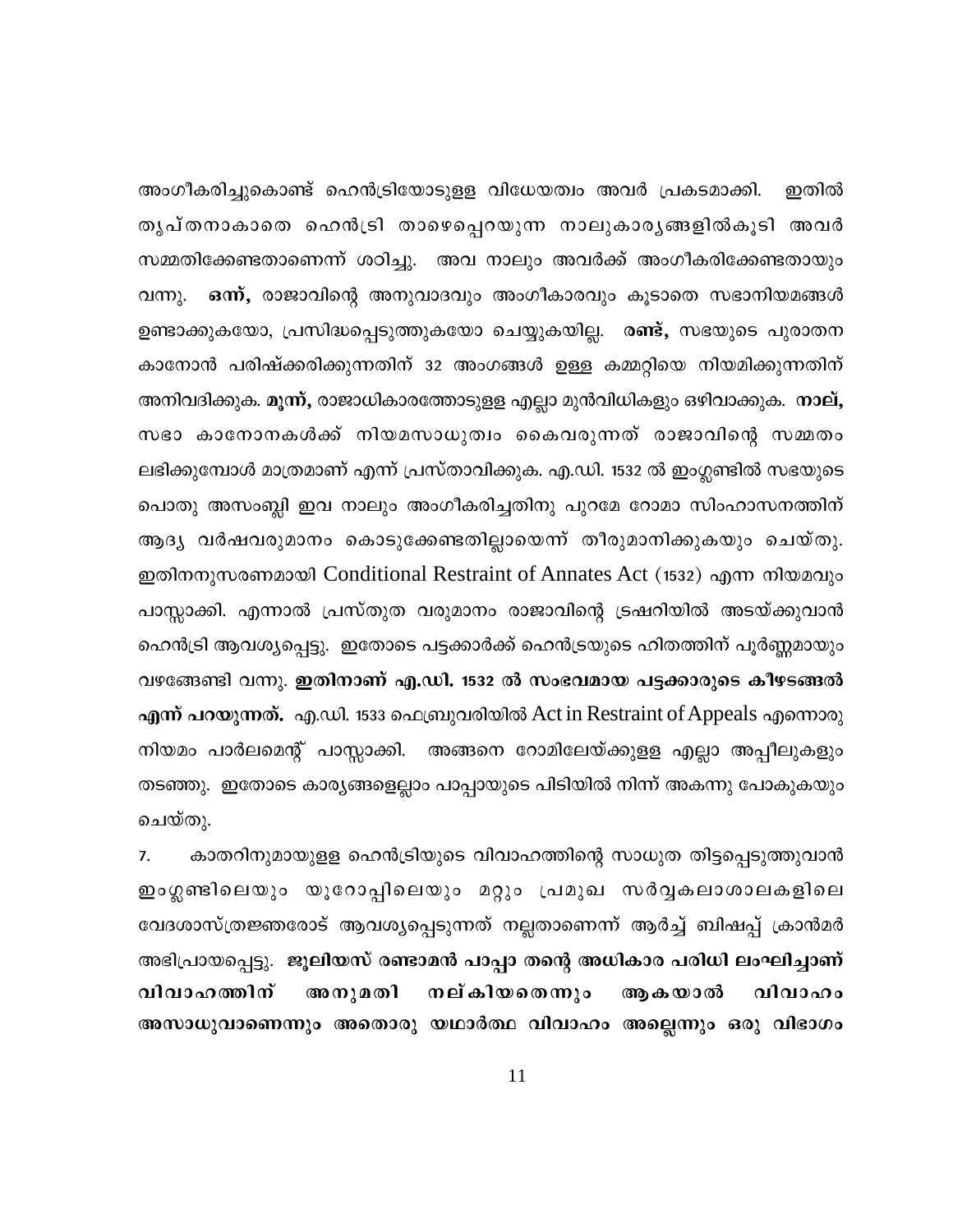പ്രസ്തുത വിധി സമ്പാദിപ്പാൻ വിധികർത്താക്കൾക്ക് ധാരാളം പണം വിധിച്ചു. നല്കിയതായും പറയപ്പെടുന്നു. ഏതായാലും ഹെൻട്രി സന്തുഷ്ടനായി. രാജാവ് ഇച്ഛിച്ച പ്രകാരം കാതറിനുമായുളള തന്റെ വിവാഹം തോമസ് ക്രാൻമർ വേർപെടുത്തി കൊടുത്തു. കൂടാതെ ഹെൻട്രി കാതറിനെ തന്റെ രാജ്ഞിയായി കണക്കാക്കുന്നതിൽ നിന്നും ജനത്തെ ഒരു പ്രസ്താവനയിൽക്കൂടി തടഞ്ഞു. എ.ഡി 1533 മാർച്ചിൽ പാർലമെന്റ് First Act of Succession എന്ന നിയമത്തിലൂടെ കാതറിനുമായി ഹെൻട്രി നേരത്തെ തന്നെ നടന്ന വിവാഹം (എ.ഡി 1533 ജനുവരി 25) അസാധുവായി പ്രഖ്യാപിക്കുകയും ചെയ്തു. ഇതേ Succession Act എ.ഡി 1534 ൽ കാതറിനിൽ ഹെൻട്രിക്ക് ജനിച്ച മേരിയെ നിയമാനുസൃതയല്ലായെന്നും (illegitimate) വിധിച്ചു.

എ.ഡി. 1533 ജൂൺ 1 നു ആനി ബോളിനെ രാജ്ഞിയായി കിരീടം ധരിപ്പിച്ച് 8. കാന്റർബറി ആർച്ച് ബിഷപ്പ് അഭിഷേകം ചെയ്തു.

ആനിബോളിനും ഒരു പുരുഷ സന്താനത്തെ പ്രദാനം ചെയ്യുവാൻ സാധിച്ചില്ല. 9. എ.ഡി. 1533 സെപ്റ്റംബർ 7നു താൻ ജന്മം ഏകിയത് ഒരു പെൺകുഞ്ഞിനായിരുന്നു – എലിശബേത്ത് 1. മേരി നിയമാനുസൃതമല്ലാത്തവൾ ആയി വിധിക്കപ്പെട്ടതിനെത്തുടർന്ന് എ.ഡി. 1534 നവംബറിൽ പാർലമെന്റ് പാസ്സാക്കിയ Succession Act mom ആനിബോളിന്റെ മകൾ എലിശബേത്തിനെ അടുത്ത അവകാശിയായി പ്രഖ്യാപിച്ചു. കൂടാതെ ഇംഗ്ലണ്ടിലെ സഭയ്ക്ക് ഏകപരമാധികാര തലവൻ (Only Supreme head of the church in earth) ആയും തെറ്റുകുറ്റങ്ങളും ദുരുപദേശങ്ങളും നീക്കം ചെയ്യുവാൻ ഉളള അധികാരിയായും ഹെൻട്രി പ്രഖ്യാപിക്കപ്പെട്ടു. ഇപ്രകാരം സഭാ നിയമങ്ങളിൽ സിവിൾ നിയമങ്ങൾക്കുളള പ്രാമുഖ്യം അതായത് രാജകീയാധികാരം (Royal Supremacy) ഹെൻട്രിയുടെ കരങ്ങളിൽ വന്നു ചേർന്നു. ഈ നിയമത്തിൽ ഇംഗ്ലണ്ടിലെ സഭയെ ആംഗ്ലേയ സഭ (Anglicana Ecclesia)എന്നാണ് അഭിസംബോധന ചെയ്തിരിക്കുന്നത്. എ.ഡി. 1534 ൽ വീണ്ടും ഒരു നിയമത്തിലൂടെ ഇംഗ്ലണ്ടിലും , വെയിത്സിലും അസിസ്റ്റന്റ് ബിഷപ്പുമാരെ നിയമിക്കുവാനുളള അധികാരവും പാർലമെന്റ് പാസ്സാക്കി. Suffragan Bishop's Act എന്ന പേരിൽ ഇത് അറിയപ്പെടുന്നു. ഏതാണ്ട് 25 സ്ഥലങ്ങൾ ഇപ്രകാരം അസിസ്റ്റന്റ് ബിഷപ്പന്മാർ നിയമിക്കപ്പെടേണ്ടുന്ന സ്ഥലങ്ങളായി പരിഗണിക്കപ്പെട്ടു. തന്നാണ്ടിൽ തന്നെ പാസ്സാക്കിയ വേറൊരു നിയമമാണ് The Act Concerning Peter Pence and Dispensa-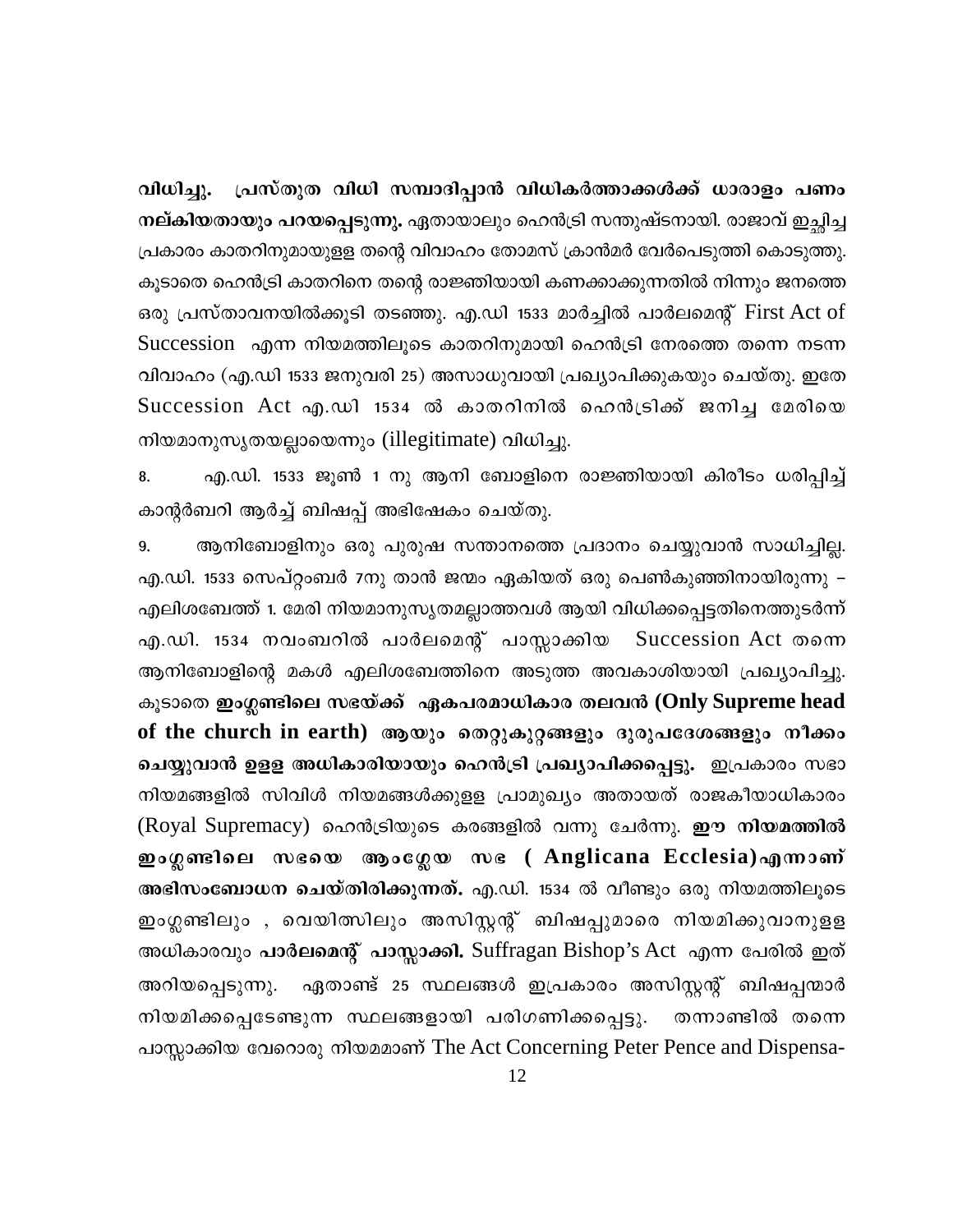tions (Ecclesiastical Licences Act1534) றலை உருவ Peter Pence, അതായത് സാക്സൺ ഭരണാധിപനും മഹാനായ ആൾഫ്രഡ് രാജാവിന്റെ (എ.ഡി. 849 – 899) കാലം മുതൽ നിലവിൽ ഇരുന്നതും പ്രതിവർഷം റോമിലേയ്ക്ക് നല്കിയതുമായ ഒരു പെനി (One Penny Payment) യും വിവിധ പേരുകളിൽ അറിയപ്പെടുന്ന മറ്റ് പല ഇനങ്ങളും (ഉദാ: Pensions, Cences, Portions, Procurations, Fruits എന്നിവ) റോമിലേയ്ക്ക് അയയ്ക്കുന്ന പതിവ് നിർത്തലാക്കി. കൂടാതെ പാപ്പായ്ക്ക് വ്യവസ്ഥകൾ ഒഴിവാക്കാൻ (Dispensations) ഉളള അധികാരവും അതുപോലെയുളള മറ്റ് അവകാശങ്ങളും (ഉദാ: licences, compositions, grants തുടങ്ങിയവ) എടുത്തുമാറ്റി, പകരം പ്രസ്തുത അധികാരങ്ങൾ കാന്റർബറി ആർച്ചു ബിഷപ്പിന് കൊടുത്തു.

എ.ഡി 1533 മുതൽ 1536 വരെ ഇംഗ്ലണ്ടിലെ രാജ്ഞി പദം അലങ്കരിച്ച ആനിബോളിൽ  $10.$ വൃഭിചാരം, രാജ്യദ്രോഹം (treason) എന്നീ കുറ്റങ്ങൾ ആരോപിക്കപ്പെട്ട് എ.ഡി. 1536 മേയ് 19 നു ശിരച്ഛേദം ചെയ്യപ്പെട്ടു. തികഞ്ഞ ലാഘവത്തോടെ ഹെൻട്രി തന്റെ പ്രവർത്തനങ്ങൾ തുടരുകയും ചെയ്തു.

ഹെൻട്രിയുടെ ക്രൂരത താണ്ഡവമാടിയപ്പോൾ തന്റെ രോഷാഗ്നിയിൽ എത്രപേർ  $11.$ ഹോമിക്കപ്പെട്ടു എന്ന് പറയുക എളുപ്പമല്ല. ചരിത്ര ഗതിയെ അലോസരപ്പെടുത്തുന്ന സംഭവങ്ങളുടെ പരമ്പര. അക്കാലത്ത് അരങ്ങേറിയതിന്റെ ഏകദേശരൂപം നേരത്തെതന്നെ പ്രതിപാദിക്കപ്പെട്ടിട്ടുണ്ട്. തനിക്കെതിരായി ധൈഷണികമായി പ്രതികരിച്ചവരും തന്റെ ഇംഗിതത്തിനുമുമ്പിൽ നിസ്സാംഗതയോടെ പെരുമാറിയവരും എല്ലാം തന്റെ പ്രതികാരത്തിന് ഇരയായി. അക്കൂട്ടത്തിൽ മെത്രാന്മാരും, പട്ടക്കാരും, ഫ്രാൻസിസ്കൻ, കാർത്തുസിയൻ സന്യാസക്രമങ്ങളിലെ പുരോഹിത സന്യാസികളും, കന്യാസ്ത്രീകളും, ഇതരസന്യസ്ഥരും, സ്ത്രീ–പുരുഷന്മാർ ഉൾപ്പെടുന്ന സാധാരണ ജനവും, ധനികരും, ദരിദ്രരും എല്ലാം ഉൾപ്പെട്ടിരുന്നു. തൂക്കിലിടപ്പെട്ടവർ, ശിരച്ഛേദം ചെയ്യപ്പെട്ടവർ, അഗ്നിക്കിരയായവർ, തടവറയിലെ പട്ടിണിയിലും ശൈതൃത്തിലും ജീവൻ വെടിഞ്ഞവർ ഒക്കെയും ആ ഗണത്തിൽ ഉണ്ട്. നിഷ്ഠൂരതയുടെ ഈ കാലം 'ഇംഗ്ലീഷ് ഭീകരത' യെന്ന് വിളിക്കപ്പെടുന്നു.

ഹെൻട്രിയുടെ കുത്തഴിഞ്ഞ ജീവിതത്തെ ചോദ്യം ചെയ്ത നവീകരണ  $12.$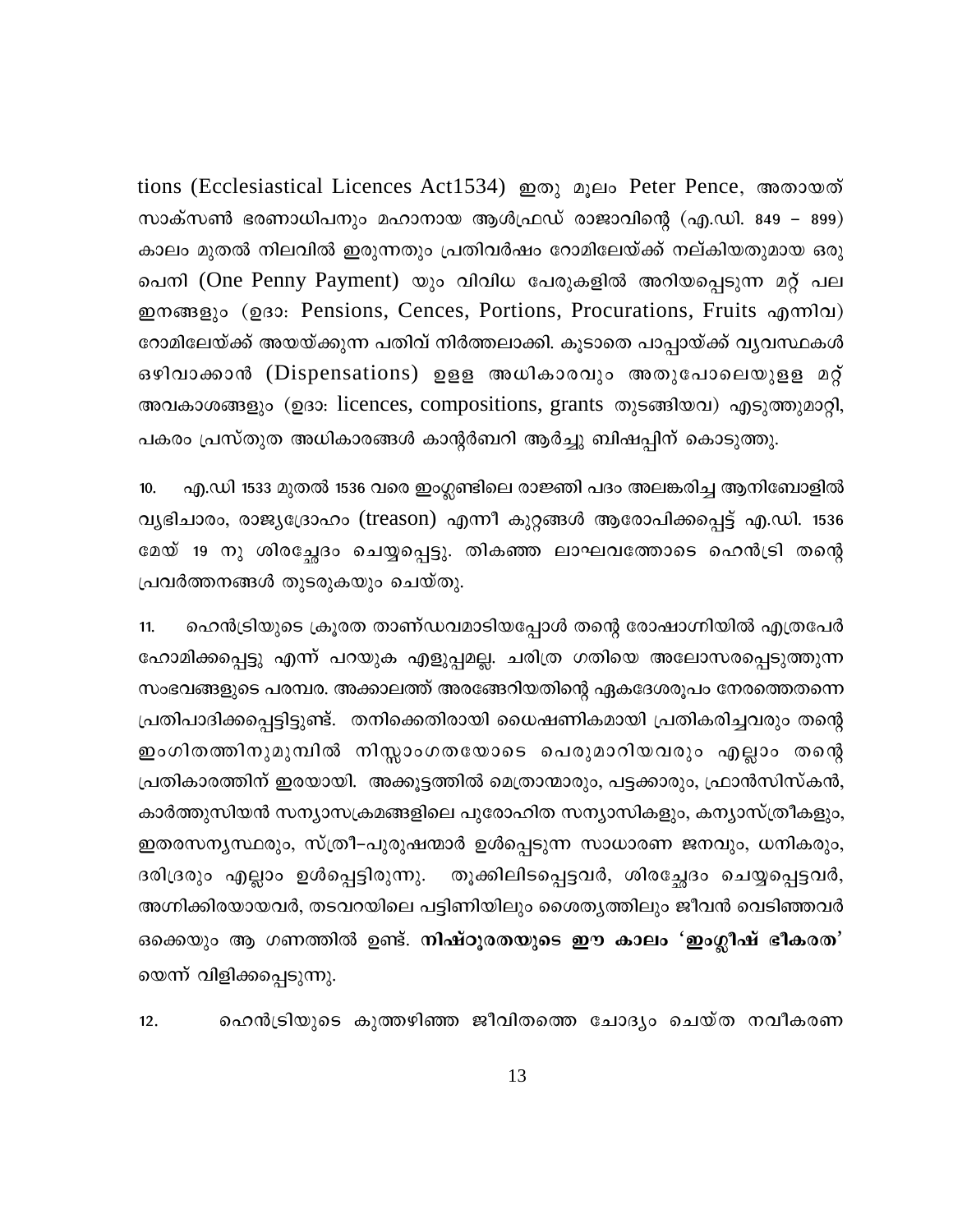കർത്താക്കളിൽ പലരും വിദേശത്തേയ്ക്ക് രക്ഷപ്പെട്ടെങ്കിലും അവരും പലവിധ യാതനകൾക്ക് വശംവദരായി. സന്യാസിമാരിൽ അനേകരും പലായനം ചെയ്തു. മതസ്ഥാപനങ്ങളിലെ കൊളളയും, കൊള്ളിവെയ്പ്പും എല്ലാവിധ പരിധികൾക്കും അപ്പുറത്തായിരുന്നു. യോർക്ക്ഷയർ, ലിങ്കൺഷയർ, കമ്പർലാൻഡ് തുടങ്ങി പല സ്ഥലങ്ങളിലും സംഘർഷങ്ങൾ ഉണ്ടായി. പ്രൊട്ടസ്റ്റന്റ് നവീകരണ നേതാക്കളിൽ ഒരുവനും, വേദപുസ്തക പരിഭാഷകനുമായ വില്ല്യം റ്റിൻഡേയിലിനെ ഹെൻട്രിയുടെ ആജ്ഞപ്രകാരം ദുരുപദേശകൻ എന്ന് മുദ്രകുത്തി എ.ഡി. 1536 ഒക്ടോബർ 6 നു ബെൽജിയത്തിലെ ബ്രസ്സിൽസിനു സമീപെ കഴുത്ത് ഞെരിച്ച് കൊന്നതിനുശേഷം അഗ്നിക്കിരയാക്കി. റ്റിൻഡേയിലിന്റെ അവസാനവാക്കുകൾ ഇതായിരുന്നു: "കർത്താവേ, ഇംഗ്ലണ്ടിലെ രാജാവിന്റെ കണ്ണുകൾ തുറക്കണമേ''.

ആനിബോളിൻ കൊല്ലപ്പെട്ടതോടെ, അതായത് ഏതാനും നാളുകൾക്ക് ശേഷം  $13.$ ആനിബോളിന്റെ സഹായികളിൽ ഒരാളായ (lady assistant) ജയിൻ സെയ്മൂറിനെ (എ.ഡി. 1508 – 1537) ഹെൻട്രി തന്റെ മൂന്നാമത്തെ രാജ്ഞിയായി എ.ഡി. 1536 മെയ് 30 നു പരിണയിച്ചു. എ.ഡി. 1536 ജൂണിൽ പാർലമെന്റ് രണ്ടാമത്തെ നിയമം പാസ്സാക്കി. ഇതിന്റെ പ്രധാന ഉദ്ദേശ്യം മേരിയേയും, എലിശബേത്തിനെയും കിരീടാവകാശികളുടെ സ്ഥാനത്തുനിന്ന് മാറ്റുകയും ജയിൻ സെയ്മൂറിന്റെ സന്താനത്തിനോ സന്താനങ്ങൾക്കോ കിരീടാവകാശികളുടെ നിരയിൽ സ്ഥാനം ഉറപ്പാക്കുകയും ചെയ്യുകയായിരുന്നു. തന്റെ താല്പരൃങ്ങളുടെ സംരക്ഷണാർത്ഥം ഹെൻട്രി എന്തും ചെയ്യുവാൻ തിടുക്കം കൂട്ടിയിരുന്നുവെന്നത് ഒരിക്കൽകൂടി ഈ സന്ദർഭത്തിൽ വ്യക്തമാകുന്നുണ്ട്. ഹെൻട്രി –ജയിൻ ദാമ്പത്യം തികച്ചും ഹ്രസ്വമായിരുന്നു. എങ്കിലും ജയിൻ സെയ്മൂറിന് ഒരു ആൺകുഞ്ഞിന് – എഡ്വേർഡിന് (എ.ഡി. 1537 – 1553)– എ.ഡി. 1537 ഒക്ടോബർ 12 ന് ജന്മം നല്കുവാൻ സാധിച്ചു. ജയിൻ സെയ്മൂർ എ.ഡി. 1537 ഒക്ടോബർ 24 നു നിര്യാതയായി.

# തിരസ്കരിക്കപ്പെട്ട ദാമ്പതൃങ്ങൾ

ഉയർന്നു വരുന്ന ഭിന്നാഭിപ്രായങ്ങളുടെ മദ്ധ്യേ ഹെൻട്രി നാലാമത്തെ വിവാഹത്തിന് തയ്യാറായി. ഇപ്രാവശ്യം തന്റെ പത്നി പദത്തിനായി തിരഞ്ഞെടുത്തത് ജർമ്മനിയിലെ ജൂലിക് – ക്ലിവ്സ് – ബർഗിലെ പ്രഭുവായ വില്ല്യമിന്റെ സഹോദരി ആനി (എ.ഡി. 1515 – 1557) യെ ആയിരുന്നു.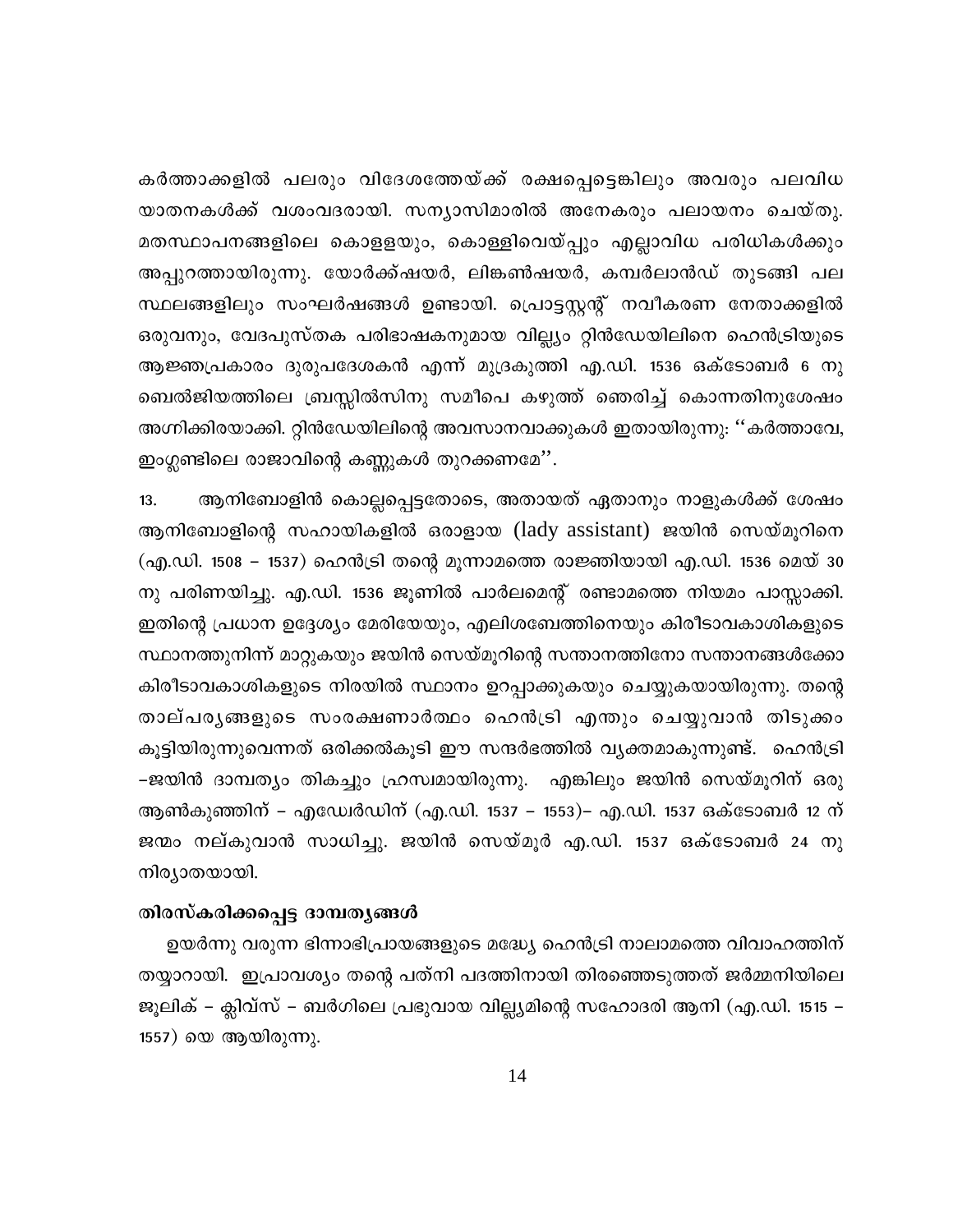ഹെൻട്രി തന്റെ അഞ്ചാമത്തെ വൈവാഹിക ജീവിതത്തിൽ പ്രവേശിച്ചു.  $14.$ നോർഫോക്കിലെ പ്രഭുവായ തോമസ് ഹോവാർഡിന്റെ മകനായ എഡ്മണ്ട് ഹോവാർഡ് പ്രഭുവിന്റെ മകൾ കാതറിൻ ഹോവാർഡിനെ (എ.ഡി. 1521 – 1542) എ.ഡി. 1540 ജൂലൈ 23 നു വിവാഹം ചെയ്തു. പക്ഷേ പ്രസ്തുത ബാന്ധവത്തിലും ദുരന്തം അതിന്റെ പങ്ക് വഹിച്ചു. കാതറിൻ ഹോവാർഡിനെ പ്രാരംഭഘട്ടത്തിൽ ഹെൻട്രി അംഗീകരിച്ചെങ്കിലും രണ്ടു വർഷങ്ങൾക്കുള്ളിൽ കാതറിൻ ഹെൻട്രിയും അനിഷ്ഠത്തിന് ഇരയായി. വൃഭിചാരം, വഞ്ചന എന്നീ കുറ്റങ്ങൾ ആരോപിക്കപ്പെട്ട് കാതറിൻ എ.ഡി. 1542 ഫെബ്രുവരി 13 നു തന്റെ മാതുലന്റെ പുത്രിയും, ഹെൻട്രിയുടെ രണ്ടാമത്തെ രാജ്ഞിയുമായിരുന്ന ആനിബോളിനെപ്പോലെ തന്നെ ശിരച്ഛേദം ചെയ്ത് കൊല്ലപ്പെട്ടു.

നോർത്ത് ഹാംടൻഷയറിലെ സർ തോമസ് പാറിന്റെ മകളും, ധനികയും,  $15.$ വിധവയുമായ കാതറിൻപാറി (ഉ. എ.ഡി. 1512 – 1548) നെ ഹെൻട്രി എ.ഡി. 1543 ജൂലൈ 2 നു തന്റെ ആറാമത്തെ രാജ്ഞിയായി സ്വീകരിച്ചു. ഇത് ഹെൻട്രിയുടെ ആറാമത്തെ വിവാഹം എന്നതു പോലെ, കാതറിന് ഇത് മൂന്നാമത്തെ വിവാഹം ആയിരുന്നു. ഇംഗ്ലണ്ടിലെ രാജ്ഞി എന്നതിനോടൊപ്പം തന്നെ അയർലണ്ടിന്റെ രാജ്ഞി എന്ന പദവിയും പ്രസ്തുത വിവാഹത്തോടെ കാതറിന് ലഭ്യമായി. കാതറിൻ ആദ്യം കത്തോലിക്കാ വിശ്വാസിയായിരുന്നെങ്കിലും പിന്നീട് പ്രൊട്ടസ്റ്റന്റ് വിശ്വാസത്തിലേയ്ക്ക് തിരിയുകയുണ്ടായി. ഹെൻട്രിയുടെ മരണാനന്തരം കാതറിൻ നാലാമതും വിവാഹിതയായി. ഇതിൽ തനിക്ക് ഒരു പുത്രിയും ജനിച്ചു – മേരി സെയ്മൂർ. കാതറിൻ എ.ഡി. 1548 സെപ്റ്റംബർ 5 നു നിര്യാതയായി.

16. ഹെൻട്രി എട്ടാമൻ എ.ഡി 1548 ജനുവരി 28 നു മരണപ്പെട്ടു. അങ്ങനെ സാഹസീകത യും, ക്രൂരതയും, രക്തക്കറയും നിറഞ്ഞ ജീവിതത്തിന് തിരശ്ശീല വീണു.

സകല അധികാരവും തന്റെ കൈയ്യിലാക്കുക എന്നത് തന്റെ സ്വകാര്യജീവിത  $17.$ ത്തിനും അനിവാര്യമെന്ന് ഹെന്റടി കണ്ടു. അതിന്നായി തന്റെ രാജകീയ അധികാര ങ്ങൾക്കൊപ്പം സഭയുടെ ഏക തലവൻ എന്ന സ്ഥാനം സ്വീകരിക്കുകയും, പാർലമെന്റിന്റെ തന്റെ ഹിതാനുസാരികളെ പ്രോത്സാഹിപ്പിച്ചു. പിന്തുണ ഉറപ്പാക്കുകയും ചെയ്തു. തനിക്ക് അഹിതം പ്രവർത്തിച്ചവരെ നിഷ്കരുണം തുറങ്കിലടയ്ക്കുകയോ വധിക്കുകയോ ചെയ്തു. തന്റെ രാഷ്ട്രീയവും സ്വകാര്യവുമായ ജീവിതം താൻ പടുത്തുയർത്തിയ സ്വേച്ഛാ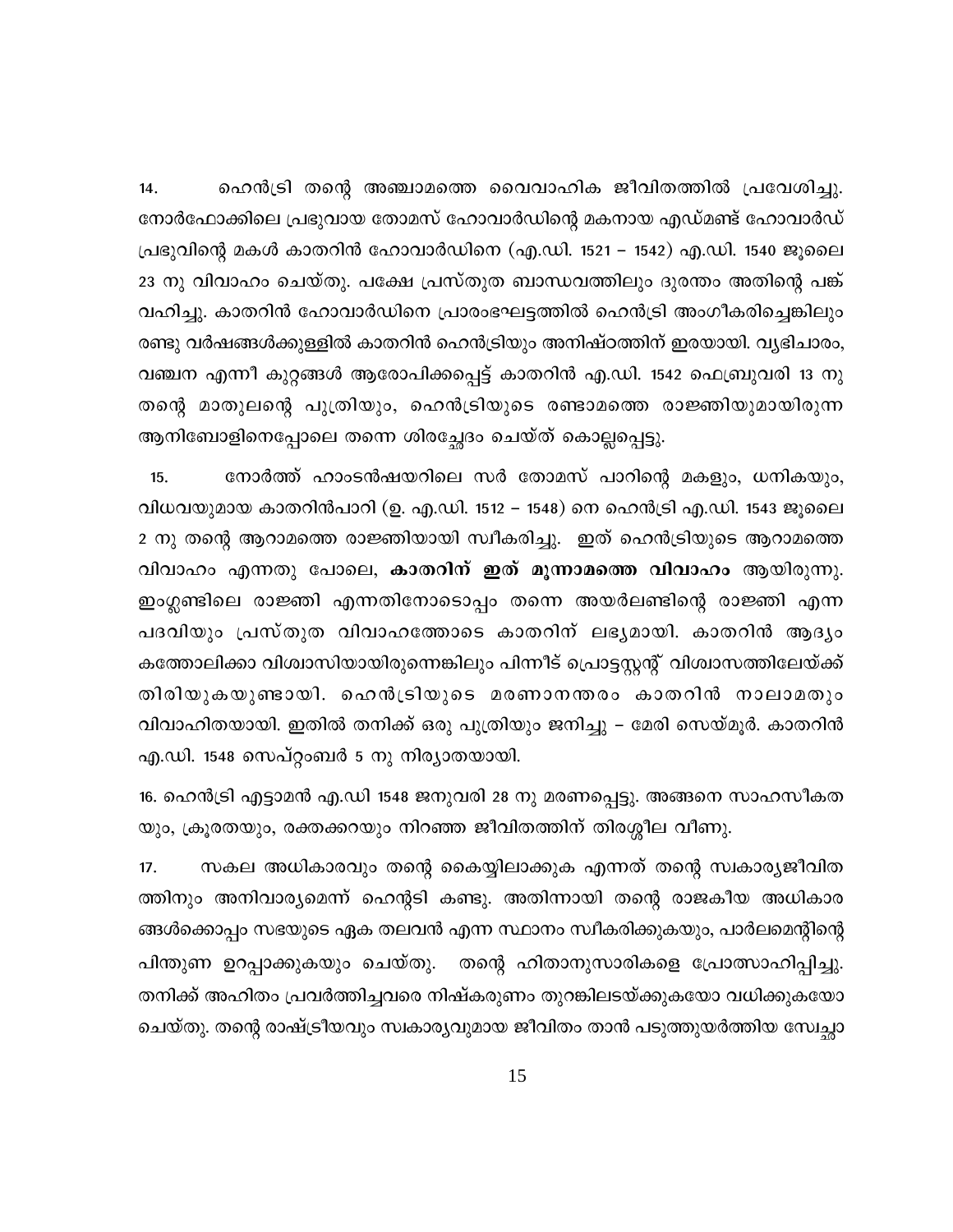ധിപതൃത്തിന്റെ എക്കാലവും നിലനില്ക്കുന്ന സാക്ഷ്യങ്ങൾ തന്നെയാണ്. തന്റെ രാജപ ത്നീപദം സ്വീകരിച്ചവരിൽ ഒന്നാമത്തേയും (ആരഗണിലെ കാതറിൻ), രണ്ടാമത്തേയും (ആനിബോളിൻ), നാലാമത്തെയും (ക്ലീവ്സിലെ ആനി), അഞ്ചാമത്തെയും (കാതറിൻ ഹോവാർഡ്) പത്നിമാരുാമായുളള വിവാഹ ബന്ധങ്ങൾ ഓരോ കാരണം ഉന്നയിച്ച് താൻ വേർപെടുത്തി. മൂന്നാമത്തെ (ജയിൻ സെയ്മൂർ) പത്നി പ്രകൃത്യായുളള മരണത്തിന് വിധേയയായി. തന്റെ വിവാഹ ബന്ധത്തിൽ തനിക്ക് രണ്ട് പുത്രിമാരും (ആരഗണിലെ കാതറിന് ജനിച്ച മേരി 1, ആനിബോളിൽ ജനിച്ച എലിശബേത്ത് 1), ഒരു പുത്രനും (ജ യിൻ സെയ്മൂറിൽ ജനിച്ച എഡ്വേർഡ് 6) ഉണ്ടായിരുന്നു. ഇവർ മൂവരും ഇംഗ്ലണ്ടിലെ രാഷ്ട്രീയ മത ജീവിതത്തെ പലവിധത്തിൽ സ്വാധീനിച്ചവരാണ്. ഇവരെകൂടാതെ ഔദേ ്യാഗിക വൈവാഹിക ബന്ധത്തിനുവെളിയിൽ ജനിച്ചതും, അംഗീകരിക്കപ്പെട്ടതുമായ ഒരു പുത്രനും (തന്റെ കാമുകി (mistress) ആയ എലിശബേത്ത് ബ്ലണ്ടിൽ ജനിച്ച ഹെൻട്രി ഫിറ്റ്സ് റോയി) ഉണ്ടായിരുന്നു. എക്കാലവും ഹെൻട്രിക്ക് നേരേ ക്ലിപ്തമായ വിമർശന ങ്ങൾ ഉയർന്നിട്ടുണ്ട്. ''അതൃധികം അസഹിനീയനായ ക്രൂരമനുഷ്യൻ ഇംഗ്ലണ്ടിന്റെ ചരി ത്രത്തിലെ രക്തത്തിന്റെയും കൊഴുപ്പിന്റെയും (grease) കളങ്കം" എന്നീപ്രകാരമാണ് ചാൾസ് ഡിക്കൻസ് ഹെൻട്രിയെപ്പറ്റി പറഞ്ഞിരിക്കുന്നത്.

 $\lambda$ 

 $\mathbf{1}$ 

ഇങ്ങനെയുളള നല്ല മുഹൂർത്തത്തിലും നാളിലുമാണ് ആംഗ്ലിക്കൻ സഭപിറന്നു വീണ ത് .ഇനി യ ങ്ങോട്ട് നാളിന്റെ றற നല്ല ലക്ഷണങ്ങളും പ്രവൃത്തികളും നാം കാണാൻ പോകുകയാണ്.

ഹെൻട്രി എട്ടാമൻ രാജാവിൽ പ്രവേശിച്ച പാതാള ഗോപുരത്തിന്റെ ശക്തികൾ - ഉപദേശം, പ്രവൃത്തി - എന്നിവയിലൂടെ ആംഗ്ലിക്കൻ സഭയിൽ (C.S.I., CNI സഭകളിൽ) ഇന്ന് എങ്ങനെ വിരാജിക്കുന്നുവെന്ന് വരൂ നമുക്ക് കാണാം.

# B. ആംഗ്ലിക്കൻ സഭയുടെ വിശ്വാസപ്രമാണങ്ങൾ

ആംഗ്ലിക്കൻ സഭയുടെ (C.S.I., C.N.I.) വിശ്വാസപ്രമാണങ്ങൾ എന്തെന്ന് ചിന്തിക്കുന്നതിന് മുമ്പ് ആംഗ്ലിക്കൻ സഭയുടെ വിശ്വാസചരിത്രാവലോകനം ഇതുവരയായി ആംഗ്ലിക്കൻ സഭ എങ്ങനെ ഉടലെടുത്തു എന്ന് നടത്തേണ്ടതുണ്ട്.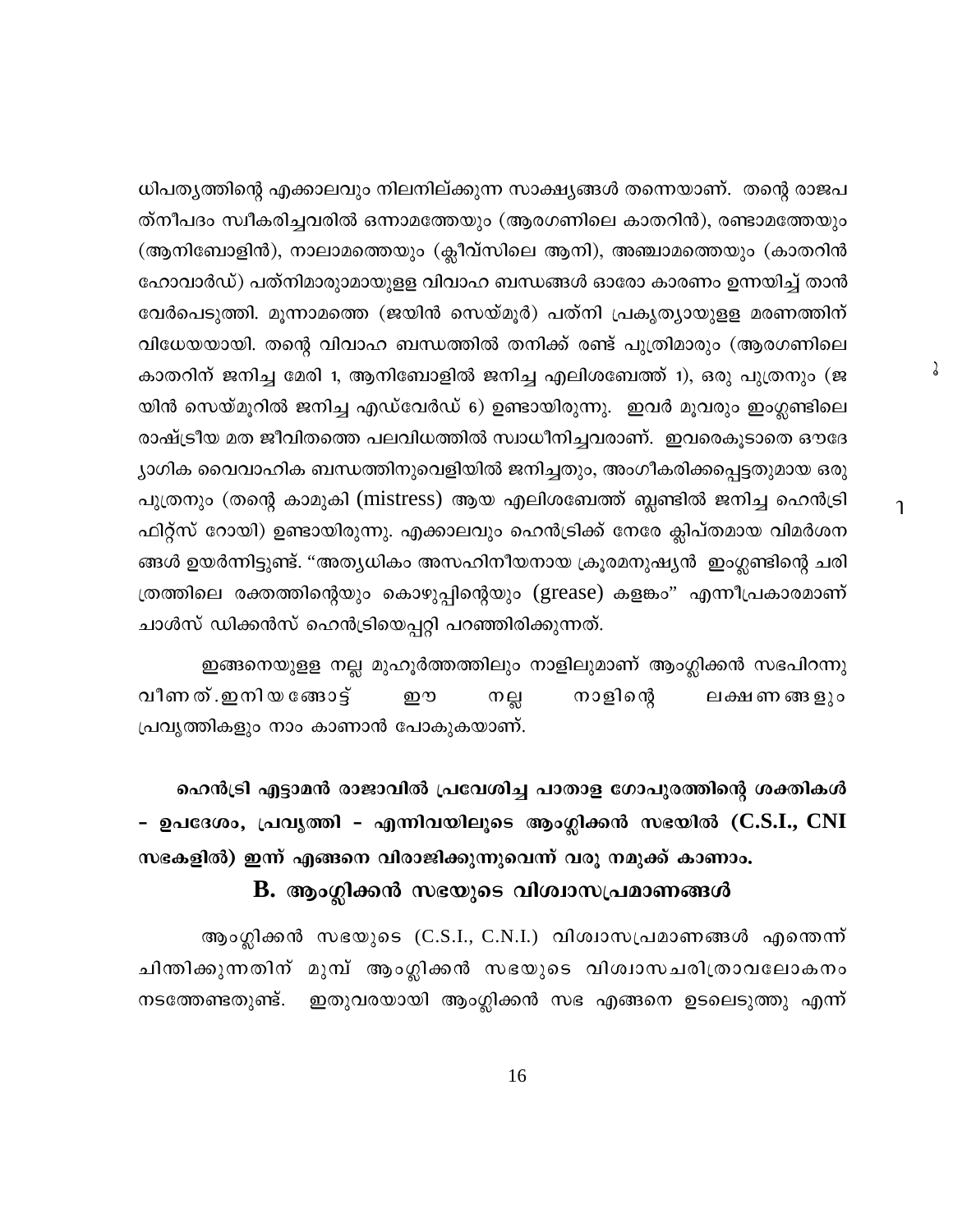കാണുകയുണ്ടായി. ഹെൻട്രി VIII–ാമൻ രാജാവിന്റെ അവിഹിത വേഴ്ചയിലൂടെ ഉളവായ ആംഗ്ലിക്കൻ സഭ അതിന്റെ വിശ്വാസപ്രമാണങ്ങളിലും ഇന്നുവരെ വൃക്തതയില്ലാതെ തന്നെയാണ് മുന്നോട്ട് പോകുന്നത്. അതിന് കാരണങ്ങളുണ്ട്.

ഒന്: നാലാം നൂറ്റാണ്ടു മുതൽ 16–ാം നൂറ്റാണ്ടു വരെ ഇംഗ്ളണ്ടിൽ റോമൻ കത്തോലിക്കാ സഭയുടെ വിശ്വാസവും ഭരണവുമാണ് നിലനിന്നത്. റോമൻ കത്തോലിക്കാ സഭയുടെ വിശ്വാസപ്രമാണമെന്നത്: <mark>നിഖ്യാ വിശ്വാസപ്രമാണം</mark> അത്താനേഷൃസ് വിശ്വാസപ്രമാണം, സഭാ പിതാക്കന്മാരുടെ രചനകൾ, റോമാ ബാബിലോന്ന്യ മത സംഗ്രഹങ്ങൾ, തത്വചിന്തകൾ എന്നിവയുടെ "ഒരു അവിയൽ പരുവമാണ്.'' ആംഗ്ലിക്കൻ സഭ ഉരുവാകുന്നതുവരെ ഇംഗ്ളണ്ടിലെ സഭകളിൽ നിലനിന്ന വിശ്വാസരൂപവും, പ്രയോഗവും ഇതായിരുന്നു.

രണ്ട്: ഹെൻട്രി എട്ടാമൻ രാജാവിന്റെ രണ്ടാം വിവാഹത്തോടുകൂടി (ആദ്യ ഭാര്യ ജീവിച്ചിരിക്കെത്തന്നെ) രൂപീകൃതമായ ആംഗ്ലിക്കൻ സഭ തന്റെ വിശ്വാസം, അവയുടെ ആചരണം എന്നീ കാര്യങ്ങളിൽ ഒരു തീരുമാനമെടുക്കാൻ ഏറെക്കാലമെടുത്തു. കാരണം: രാജാവിന്റെ രണ്ടാം വിവാഹം സഭയെയും രാഷ്ട്രത്തെയും ഉലച്ച സംഭവമാണ്. റോമൻ കത്തോലിക്കാ സഭയുടെ സമ്മർദ്ദം, അയൽ രാഷ്ട്രങ്ങളിൽ നിന്നുളവാകാം എന്ന് കരുതിയ ഭീഷണികൾ, രാഷ്ട്രത്തിലെ അരഷ്ടിതാവസ്ഥ –ഇങ്ങനെയുളള കാലഘട്ടത്തിൽ, ആംഗ്ലിക്കൻ  $m<sub>g</sub>$ തന്റെ വിശ്വാസ പ്രമാണമായി നിഖൃാവിശ്വാസപ്രമാണം, അത്താനേഷൃസ് വിശ്വാസപ്രമാണം, റോമൻ കത്തോലിക്കാ സഭയുടെ അനുഷ്ഠാനങ്ങൾ (വിഗ്രഹാരാധനാ, മേരീ വണക്കം

etc. ....) തുടരുകയും ചെയ്തു.

മുന്ന്: ആംഗ്ലിക്കൻ സഭയിലെ കലാപം നിമിത്തം 17 ാം നൂറ്റാണ്ടു മുതൽ സഭയുടെ വിശ്വാസത്തിലും അനുഷ്ഠാനങ്ങളിലും കത്തോലിക്കാ സഭയിൽ നിന്ന് മാറ്റങ്ങളുളള പ്രമാണങ്ങൾ നടപ്പിലാക്കാൻ തുടങ്ങി. അവയിൽ പ്രധാനമായവ 39 Articles (പിന്നീട് Articles 42), Book of Common Prayer (BCP) പിന്നീട് West minister Confession of Fatith എന്നിവയാണ്.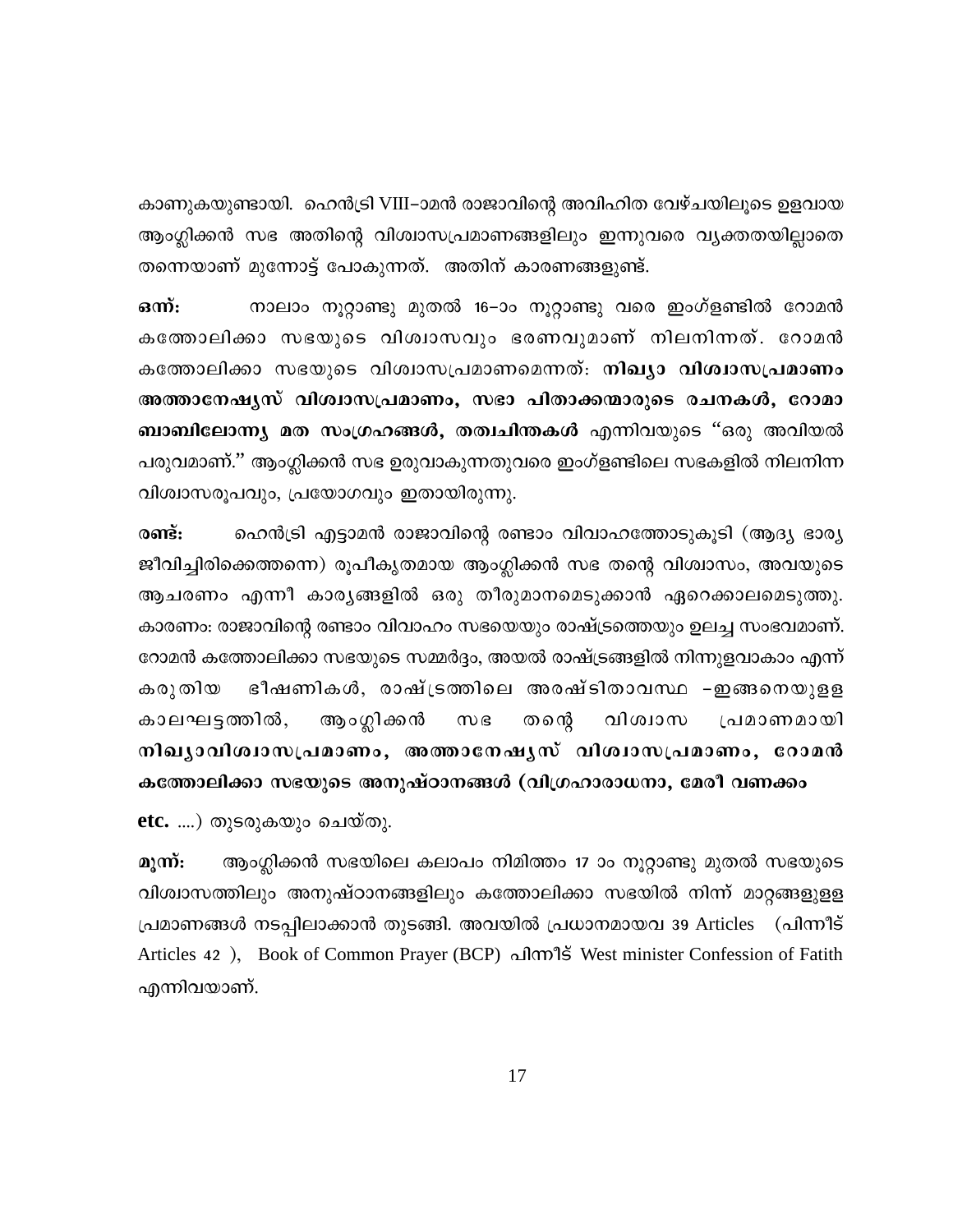നാല്: ഉത്പത്തി മുതൽ ഇന്നുവരെ–മൂന്ന് തരത്തിലുളള വിശ്വാസധാരകൾ ആംഗ്ലിക്കൻ സഭയുടെസഭയ്ക്കകത്ത് ഉണ്ട്. അവ: 1. റോമൻ കത്തോലിക്കാ–ഓർത്തഡോക്സ് വിശ്വാസങ്ങളോട് ചായ്പ് ഉളള ആംഗ്ലോ കാത്തലിക് അഥവാ ഹൈചർച്ചുകാരും, 2. പ്രൊട്ടസ്റ്റന്റ് ചിന്താഗതിയുളള <mark>ഇവാൻജലിക്കൽ അഥവാ ലോചർച്ച്കാരും,</mark> 3. ഹൈ ലോ ചർച്ച് ചിന്താഗതികൾ തമ്മിലുളള അനുരഞ്ജനമെന്ന നിലയിൽ മധൃവർത്തിക ളായ സ്വതന്ത്ര ചിന്താഗതിക്കാർ – ബ്രോഡ് ചർച്ചുകാരും ആംഗ്ലിക്കൻ സഭയിലുണ്ട്. 1. ഹൈചർച്ച് വിഭാഗക്കാർ പൗരോഹിതൃത്തിനും പാരമ്പരൃത്തിനും പ്രാചീനവും

കതോലികവുമായ മതാചാരങ്ങൾ പ്രാധാന്യം നല്കുന്നു. 2. ലോചർച്ച് വിഭാഗക്കാർ ബൈബിളിനെയും പ്രാർഥനാപ്പുസ്തകത്തെയും ആധാരമാക്കിയുളള ലളിതമായ ആരാ ധനാ സമ്പ്രദായത്തെയും മുറുകെപ്പിടിക്കുന്നു. 3. ബ്രോഡ് ചർച്ചുകാരുടെ സ്വതന്ത്ര നിലപാട് എന്ന നിലയ്ക്ക് ബൈബിളിലും ആത്മീയതയിലും വിശ്വാസം ഒട്ടും തന്നെ ഇല്ലാത്ത കൂട്ടരുമാണ് (Liberal Theologians).

അന്നു തുടങ്ങിയ ഈ വൃതൃസ്ഥ വിശ്വാസ ധാരാ സംഘർഷം ഇന്നും ആംഗ്ലിക്കൻ ആംഗ്ലിക്കൻ സഭ തുടങ്ങിയ നാളുകളിൽ ഈ വിശ്വാസ സഭയുടെഅകത്തുണ്ട്. സംഘർഷം അഭൃന്തര കലാപമായി (Civil War) മാറിയത് വായനകാർക്ക് അറിയാമെന്ന് കരുതുന്നു. പ്യൂരിട്ടൻ വിഭാഗക്കാർ പള്ളികളും, അരമനയും, പാർലമെന്റും അടിച്ച് തകർത്തത് ഇന്നു സെക്യൂലർ ചരിത്ര പാഠപുസ്തകങ്ങളിലൂടെ ലോകം വായിക്കുന്നു, പഠിക്കുന്നു; ഒപ്പം പരിഹാസത്തോടെ ചിരിക്കുന്നു. ആ അടിപിടികളുടെ തുടർച്ച ഇന്നും പള്ളികമ്മറ്റികളും, ഡയോസിസ്, സിനാഡ് മീറ്റിങ്ങികളിലും നമുക്ക് കാണാം. (എഡ്വേർഡ് എട്ടാമൻ രാജാവിൽ അന്നു കയറി ഇന്നും വിരാജിക്കുന്ന പാതാളഗോപുരത്തിന്റെ ശക്തി കളുടെ വിളയാട്ടം!) ആംഗ്ലിക്കൻ സഭാ ഇലക്ഷനുകൾ അന്നും ഇന്നും പോലീസ് അക മ്പടിയോടെ നടക്കുന്നത് നമുക്കും കർത്താവിനും എന്ത് പേരും പേരുമയെന്നും അറി  $\omega$ ocoo?

₹

തുടർന്ന് നിങ്ങൾക്ക് ആംഗ്ലിക്കൻ സഭയുടെ ഒന്നാം, രണ്ടാം, മൂന്നാം ഘട്ട വിശ്വാസ പ്രമാണങ്ങളെ കാണാം. കൂടുതൽ ഭാഗങ്ങളും ഇംഗ്ലീഷിൽത്തന്നെ നല്കുന്നത് അന്ന് എന്ത് എഴുതിയോ അത് അതേ ആശയത്തിൽ നിങ്ങൾക്കു ലഭിക്കാനാണ്. ഇംഗ്ലീഷ് ഭാഷാ പരിജ്ഞാനക്കുറവുളള വായനക്കാർ സദയം ക്ഷമിക്കുക.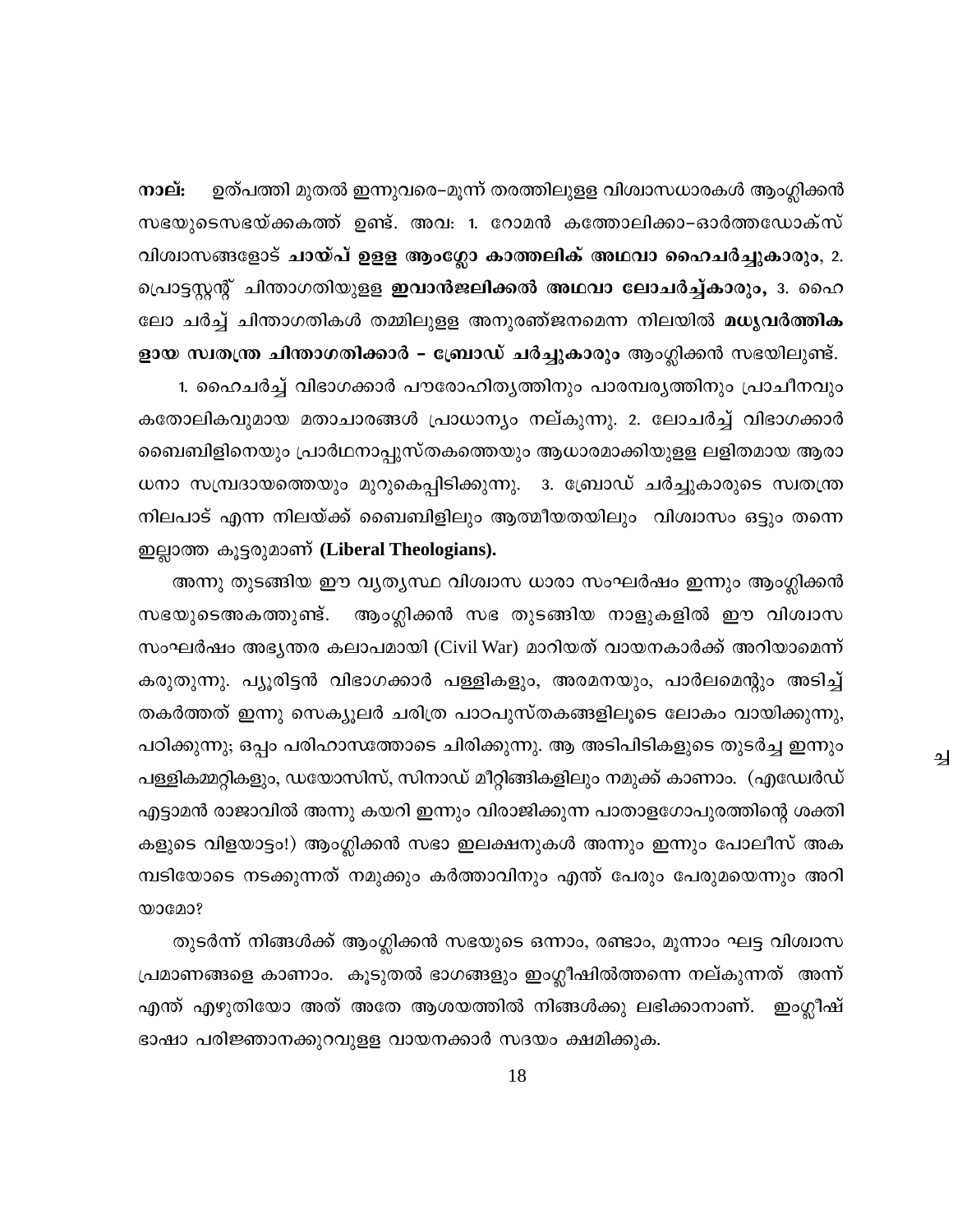അടുത്ത ലക്കത്തിൻ ഈ ഓരോ വിശ്വാസപ്രമാണങ്ങളും ദൈവവചനവുമായി താര തമ്യം ചെയ്ത് ശരിതെറ്റുകൾ പരിശോധിക്കാം. ശരിയായവ തുടർന്നും മുറുകെ പിടി ക്കാം. തെറ്റായ വിശ്വാസങ്ങളെ തിരുത്താം; ഉപേക്ഷിക്കാം.

തന്റെ തെറ്റുകളെ തിരുത്തി; ഉപേക്ഷിക്കുന്നവനാണ് (വൃക്തികളും, കുടുംബങ്ങ ളും, സഭയും ) ശുഭം (നന്മ, അനുഗ്രഹം, പ്രസാദം) ലഭിക്കുന്നത്. (സദൃ. 28:13).

# $\,$  B1. ആംഗ്ലിക്കൻ സഭയുടെ ഒന്നാംഘട്ട വിശ്വാസപ്രമാണങ്ങൾ

# ഒന്ന്: നിഖ്യാ വിശ്വാസ പ്രമാണം

എ.ഡി 325–ലെ **നിഖ്യാ സുന്നഹദോസി**ന്റെ തീരുമാനമാണ് നിഖ്യാവിശ്വാസ പ്രമാണം എന്നപേരിൽ അറിയപ്പെടുന്നത്. ക്രൈസ്തവ പ്രബോധനത്തിന്റെ അടിത്തറ യായ ഈ വിശ്വാസരേഖ ക്രിസ്തുവിജ്ഞാനീയ (ക്രിസ്റ്റോളജി)ത്തിന്റെ തേജസ്സുകൂടി യാണ്. പ്രസ്തുത വിശ്വാസപ്രമാണം ഇതാണ്:

1. ''സർവ്വശക്തനായ പിതാവും ദൃശൃവും അദൃശൃവുമായ സകലത്തിന്റെയും സ്രഷ്ടാ വുമായ ഏക ദൈവത്തിൽ ഞങ്ങൾ വിശ്വസിക്കുന്നു.

2. പിതാവിന്റെ ഏക പുത്രനും ദൈവസത്തയുള്ളവനും ദൈവത്തിൽ നിന്നുളള ദൈവവും പ്രകാശത്തിൽനിന്നുളള പ്രകാശവും സതൃദൈവത്തിൽ നിന്നുളള സതൃദൈവവും, ജനി ച്ചവനും സൃഷ്ടിയല്ലാത്തവനും സാരാംശത്തിൽ പിതാവിനോട് തുലൃനും, സ്വർഗ്ഗത്തിലും ഭൂമിയിലുമുളള സകലത്തിന്റെയും സ്രഷ്ടാവുമായ ഏക കർത്താവായ ഈശോയിൽ ഞങ്ങൾ വിശ്വസിക്കുന്നു.

3. അവിടുന്ന് മനുഷ്യരായ ഞങ്ങൾക്കും ഞങ്ങളുടെ രക്ഷയുക്കുംവേണ്ടി സ്വർഗ്ഗത്തിൽ നിന്നിറങ്ങി, മനുഷ്യ സ്വഭാവം സ്വീകരിച്ച് മനുഷ്യനായി തീർന്നു. അവിടുന്ന് കഷ്ടം അനുഭവിച്ച്, മൂന്നാം ദിവസം ഉയിർത്തെഴിന്നേറ്റ് സ്വർഗ്ഗത്തിലേക്ക് കരേറി.

4. അവിടുന്ന് ജീവിക്കുന്നവരേയും മരിച്ചവരേയും വിധിക്കുവാൻ വരുമെന്നും ഞങ്ങൾ വിശ്വസിക്കുന്നു.

5. പരിശുദ്ധാത്മാവിലും ഞങ്ങൾ വിശ്വസിക്കുന്നു.

6. എന്നാൽ ആരെങ്കിലും അവൻ (ക്രിസ്തു) ഇല്ലായിരുന്ന സമയം ഉണ്ടായിരുന്നു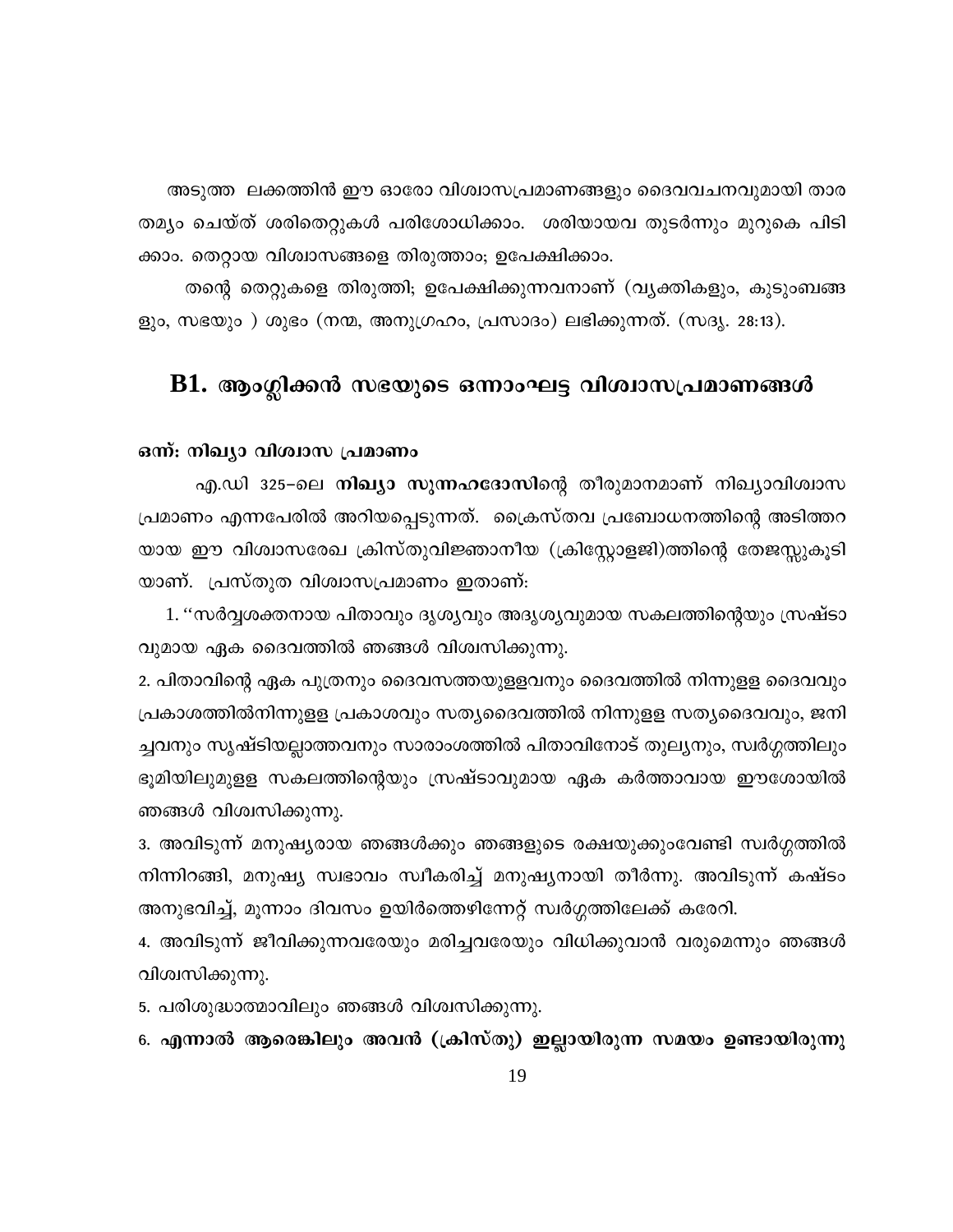വെന്നും, അവൻ (ക്രിസ്തു) സൃഷ്ടിക്കപ്പെടുന്നതിന് മുമ്പ് ഇല്ലായിരുന്നുവെന്നും, അവൻ (ക്രിസ്തു) ഇല്ലായ്മയിൽ നിന്നും സൃഷ്ടിക്കപ്പെട്ടുവെന്നും, വേറൊരു സത്ത യുളളവനാണെന്നും അല്ലെങ്കിൽ ദൈവപുത്രൻ സൃഷ്ടിക്കപ്പെട്ടുവെന്നും മാറ്റപ്പെടു ന്നുവെന്നും പറയുന്നുവെങ്കിൽ അവരെ സാർവ്വത്രികവും പരിശുദ്ധവുമായ സഭ പുറ ന്തളളുന്നു".

# രണ്ട്: അത്താനേഷ്യസ് വിശ്വാസപ്രമാണം

ആറാം നൂറ്റാണ്ടു മുതൽ സഭ ഈ വിശ്വാസപ്രമാണം ചൊല്ലി വരുന്നു. പാശ്ചാത്യ സഭകളാണ് ഈ വിശ്വാസപ്രമാണത്തിന് അധികം ഊന്നലും, പ്രാധാന്യവും നല്കിവരു ന്നത്. പൗരസത്യ സഭകൾ വർഷത്തിലൊരിക്കൽ – ത്രിത്വ ഞായാറാഴ്ചയാചരണ ത്തിന്റെ – അന്നു മാത്രം ചൊല്ലി വരുന്നു.

അലക്സാണ്ട്രിയയിലെ അത്താനേഷ്യസ് നിഖ്യാ വിശ്വാസപ്രമാണത്തിന്റെ പ്രധാന സംരക്ഷകരിൽ ഒരാളായിരുന്നു. ത്രിത്വ ഉപദേശത്തിന് അപഭ്രംശവും, കോട്ടവും തട്ടിയ പ്പോൾ ഒരു കാവൽ ഭടനായി രംഗത്ത് വന്ന വിശ്വാസ സമർഥകനാണ് (Apologist) അത്താനേഷ്യസ്.

അത്താനേഷ്യസിന്റെ വിശ്വാസപ്രമാണത്തിന് രണ്ട് ഭാഗങ്ങളുണ്ട്. 1. ത്രിത്വ ഉപ ദേശം 2. ക്രിസ്തു ശാസ്ത്രം. ലാറ്റിൻ ഭാഷയിൽ എഴുതിയ വിശ്വാസപ്രമാണത്തെ ആംഗ്ലി ക്കൻ സഭ ഇംഗ്ലീഷിലേക്കു മൊഴി മാറ്റം ചെയ്തു ഉപയോഗിച്ച് വരുന്നു.

I) ത്രിത്വ ഉപദേശം: Whosoever will be saved, before all things it is necessary that he hold the catholic faith. Which faith unless every one do keep whole and undefiled, without doubt he shall perish everlastingly. And the catholic faith is this: that we worship one God in Trinity, and Trinity in Unity; neither confounding the Persons, nor dividing the Essence. For there is one Person of the Father; another of the Son; and another of the Holy Ghost. But the Godhead of the Father, of the Son, and of the Holy Ghost, is all one; the Glory equal, the Majesty coeternal. Such as the Father is; such is the Son; and such is the Holy Ghost. The Father uncreated; the Son uncreated; and the Holy Ghost uncreated. The Father unlimited; the Son unlimited; and the Holy Ghost unlimited. The Father eternal; the Son eternal; and the Holy Ghost eternal. And yet they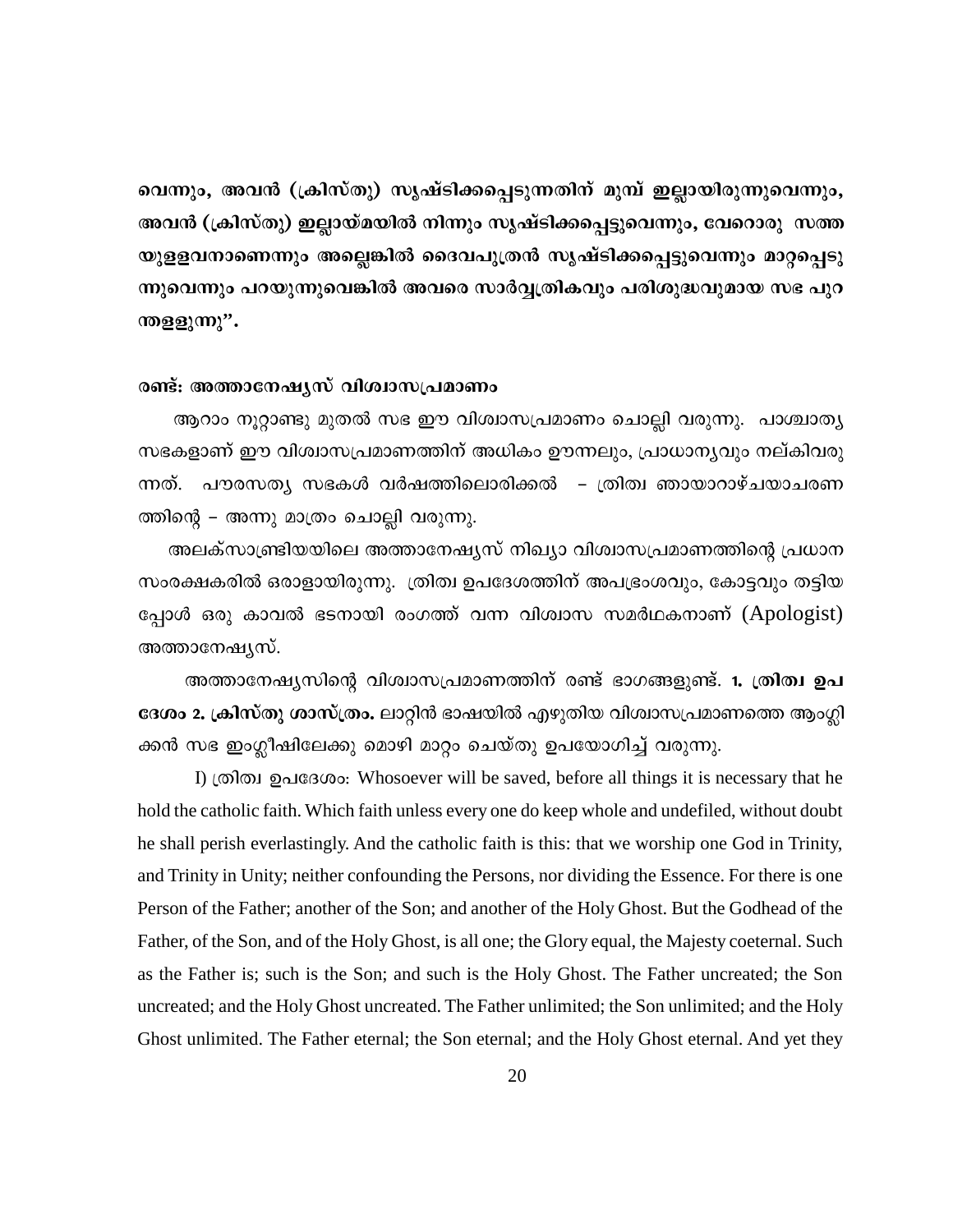are not three eternals; but one eternal. As also there are not three uncreated; nor three infinites, but one uncreated; and one infinite. So likewise the Father is Almighty; the Son Almighty; and the Holy Ghost Almighty. And yet they are not three Almighties; but one Almighty. So the Father is God; the Son is God; and the Holy Ghost is God. And yet they are not three Gods; but one God. So likewise the Father is Lord; the Son Lord; and the Holy Ghost Lord. And yet not three Lords; but one Lord. For like as we are compelled by the Christian verity; to acknowledge every Person by himself to be God and Lord; So are we forbidden by the catholic religion; to say, There are three Gods, or three Lords. The Father is made of none; neither created, nor begotten. The Son is of the Father alone; not made, nor created; but begotten. The Holy Ghost is of the Father and of the Son; neither made, nor created, nor begotten; but proceeding. So there is one Father, not three Fathers; one Son, not three Sons; one Holy Ghost, not three Holy Ghosts. And in this Trinity none is before, or after another; none is greater, or less than another. But the whole three Persons are coeternal, and coequal. So that in all things, as aforesaid; the Unity in Trinity, and the Trinity in Unity, is to be worshipped. He therefore that will be saved, let him thus think of the Trinity.

II. {InkvXp imkv{Xw: -Furthermore, it is necessary to everlasting salvation; that he also believe faithfully the Incarnation of our Lord Jesus Christ. For the right Faith is, that we believe and confess; that our Lord Jesus Christ, the Son of God, is God and Man; God, of the Substance [Essence] of the Father; begotten before the worlds; and Man, of the Substance [Essence] of his Mother, born in the world. Perfect God; and perfect Man, of a reasonable soul and human flesh subsisting. Equal to the Father, as touching his Godhead; and inferior to the Father as touching his Manhood. Who although he is God and Man; yet he is not two, but one Christ. One; not by conversion of the Godhead into flesh; but by assumption of the Manhood into God. One altogether; not by confusion of Substance [Essence]; but by unity of Person. For as the reasonable soul and flesh is one man; so God and Man is one Christ; Who suffered for our salvation; descended into hell; rose again the third day from the dead. He ascended into heaven, he sitteth on the right hand of God the Father Almighty, from whence he will come to judge the living and the dead. At whose coming all men will rise again with their bodies; And shall give account for their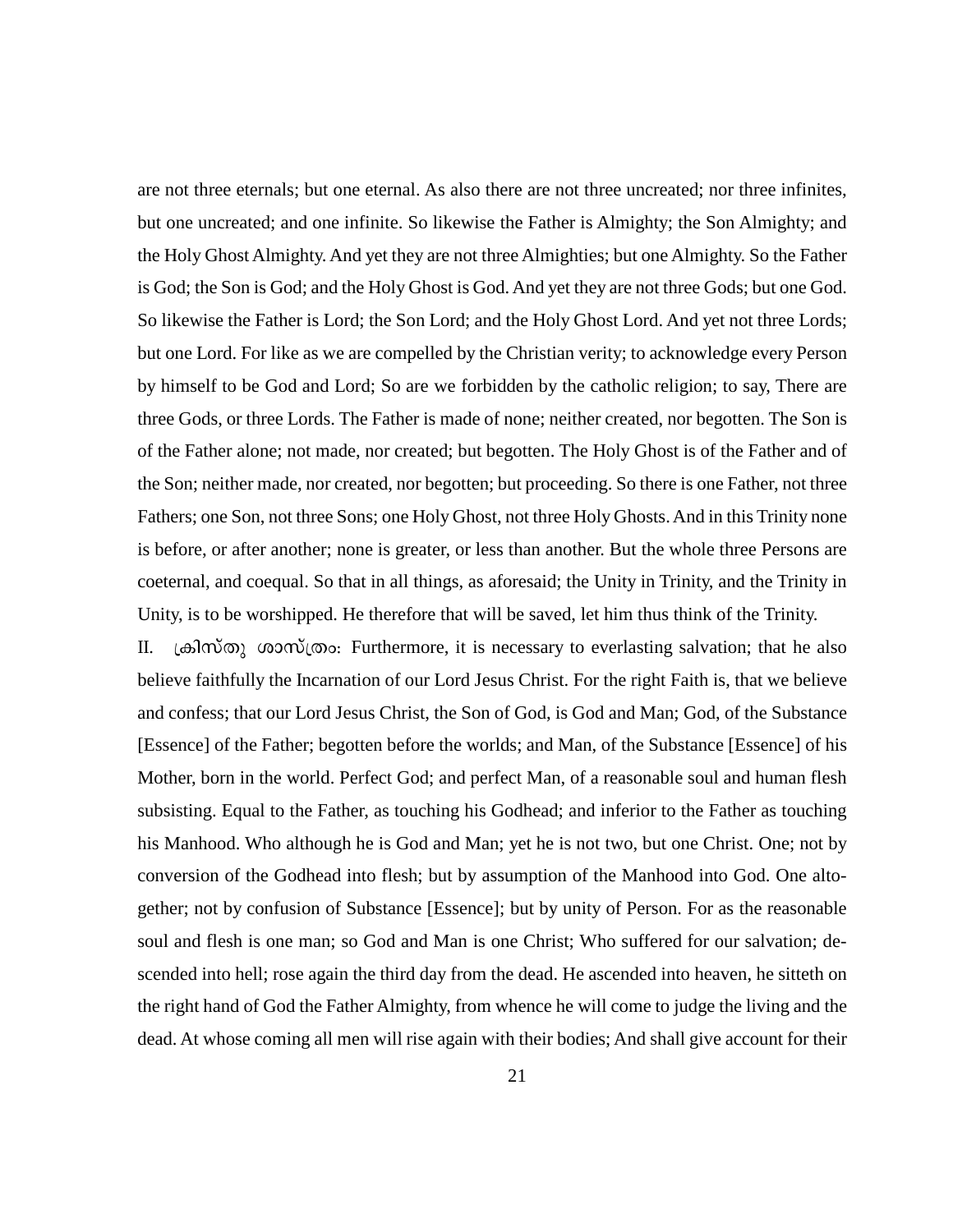own works. And they that have done good shall go into life everlasting; and they that have done evil, into everlasting fire. This is the catholic faith; which except a man believe truly and firmly, he cannot be saved.

# B2. ആംഗ്ലിക്കൻ സഭയുടെ രണ്ടാം ഘട്ട വിശ്വാസപ്രമാണങ്ങൾ

# മൂന്ന് : 39 Articles (പിന്നീട് 42 Articles)

ആംഗ്ലിക്കൻ സഭ നിലവിൽ വന്നെങ്കിലും വിശ്വാസവും ആചാരങ്ങളും റോമൻ കത്തോലിക്കാ സഭയുടേത്തന്നെയായിരുന്നു. ഇതിനൊരു മാറ്റം വരാനാണ് 39 ആർട്ടി ക്കിൾസ് എന്ന വിശ്വാസപ്രമാണത്തെ ആംഗ്ലിക്കൻ സഭ കൊണ്ടുവന്നത്. കാന്റർബറി ആർച്ച് ബിഷപ്പായിരുന്ന തോമസ് ക്രാൻമറിന്റെ നേതൃതൃത്തിലുളള സംഘമാണ് ഈ വിശ്വാസ സംഹിത തയ്യാറാക്കിയത്. തയ്യാറാക്കിയ കാലത്തു തന്നെ പ്രധാനപ്പെട്ട 5 തിരുത്തലുകൾ ഉൾപ്പെടുത്തി. ആറൂ നൂറ്റാണ്ടുകളായി തിരുത്തലുകൾ ചെയ്തു കൊണ്ടേ യിരിക്കുന്നു. നേരത്തെ സൂചിപ്പിച്ചതുപോലെ, 3 വിശ്വാസ ധാരകൾ ആംഗ്ലിക്കൻ സഭ യിൽ നിലനിൽക്കും കാലം തിരുത്തലുകൾ വന്നുകൊണ്ടേയിരിക്കും. കാരണം തമ്മിൽ ചേർച്ചയില്ലാത്ത 3 വൃത്യസ്ഥധാരകളാണ് ഇവർ. ഇവരുടെ വിശ്വാസാചാരങ്ങളുടെ സ്ഥാപ നത്തിനായി പരസ്പരം വെട്ടും തിരുത്തലും നടത്തിക്കൊണ്ടിരിക്കും. കർത്താവ് വന്നു പോയ ശേഷവും ഇവർ ഉണ്ടായിരിക്കും (മത്താ. 24:40-42). ഇതുപോലെ തന്നെ പ്രവർത്തിക്കും.

39 ആർട്ടിക്കിൾസ് നീണ്ട ലേഖനമാകയാൽ ചുരുക്കത്തിൽ ഇവിടെ പ്രതിപാദിക്കാം. 1. ബൈബിളിനൊപ്പം 4 ഐകൃമെനിക്കൽ Creed കളുമാണ് (സ്ഥിരീകരണം (Confirmation), വിവാഹം, എപ്പിസ്കോപ്പൽ (പട്ടത്വ) സ്ഥാനങ്ങൾ, ദൈവത്തിന്റെ നേരിട്ടുളള ഇട പെടൽ) ക്രിസ്തീയ വിശ്വാസത്തിന്റെ അടിത്തറ.

2. സ്നാനം രക്ഷയ്ക്ക് ആവശ്യമാണ്; അതൃന്ത്യാപേക്ഷിതമാണ്. കുഞ്ഞുങ്ങൾക്കാണെ ങ്കിലും "ജ്ഞാനത്തളിപ്പ്" നടത്തപ്പെടേണ്ടതാണ്.

3. തപസ്സ്, നോമ്പ്, പ്രായശ്ചിത്തം, ദോഷപരിഹാരം, അനുതാപം, പശ്ചാത്താപം എന്നിവ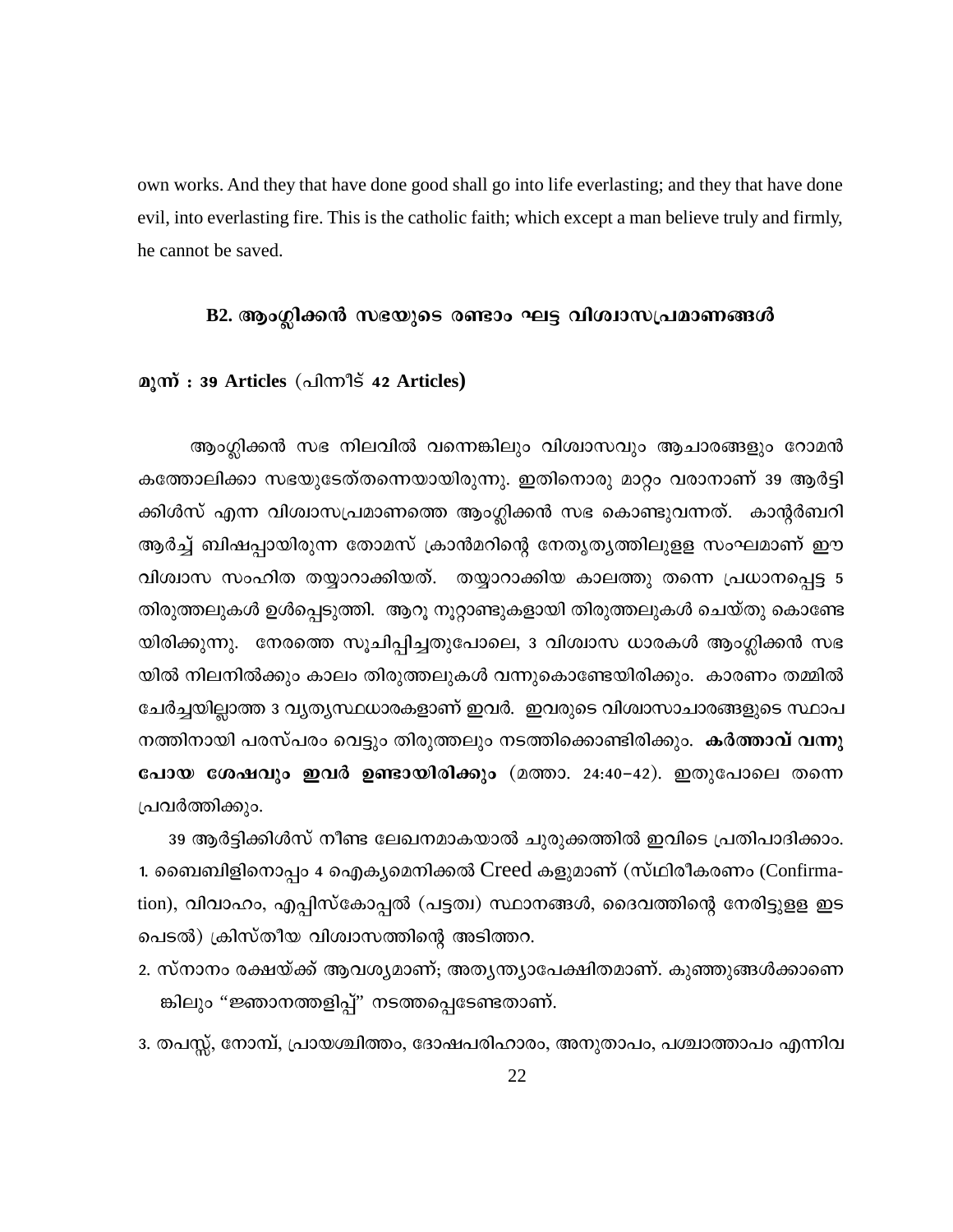രക്ഷയ്ക്ക് ആവശ്യമായ സംഗതിയാണ് (ഉദാ. ലെന്ത് ആചാരങ്ങൾ)

4. **കർത്തൃമേശ**യിലെ അപ്പത്തിലും, വീഞ്ഞിലും കർത്താവിന്റെ ശരീരവും, രക്തവും അടങ്ങിയിരിക്കുന്നു.

5. വിശ്വാസത്താൽ നീതീകരണം ലഭിക്കുമെങ്കിലും പ്രവൃത്തികളാൽ (ദാനധർമ്മം, ഔദാ ര്യം, അനുസരണം) മാത്രമേ അത് പൂർണ്ണമാകുകയുളളൂ.

6. പ്രതിമകളും സ്വരൂപങ്ങളും ഭക്തിയെ വർദ്ധപ്പിക്കുന്നതിനാൽ അവ ഉപയോഗി ക്കാം.

7. കന്യകാമറിയം, വിശുദ്ധന്മാർ എന്നിവരുടെ സ്മരണകൾ നമുക്ക് നല്ല മാതൃകകൾ നല്കുന്നതിനാൽ അവരെ ബഹുമാനിക്കണം; അവരിലൂടെ പ്രാർത്ഥിക്കാം.

8. വിശുദ്ധ ദിവസങ്ങൾ മുറതെറ്റാതെ അനുഷ്ഠിക്കണം.

9. വിവിധ ആചാരാനുഷ്ഠാനങ്ങൾ തുടർന്നും പാലിക്കണം; പക്ഷേ, രക്ഷയ്ക്ക് അവ ആവശ്യമുളളതല്ല.

10. പട്ടക്കാരുടെ അംശവസ്ത്രങ്ങൾ, വിശുദ്ധജലം തളിക്കൽ, Candle Mass നടത്തുന്ന വേളയിൽ **മെഴുകുതിരി** വഹിക്കുക, ചാമ്പൽ ബുധനാഴ്ച (Ash Wednesday) യിൽ ചാരം (ചാമ്പൽ) നൽകുക തുടങ്ങി മദ്ധ്യകാല സഭയുടെ വിവിധ ആചാരകർമ്മങ്ങളുടെയും അനുഷ്ഠാനം.

# 11. മരിച്ചവർക്കുവേണ്ടി പ്രാർത്ഥിക്കുന്നത് ശ്രേഷ്ടതയാർന്ന കർമ്മമാണ്. നാല്: ബുക്ക് ഓഫ് കോമൺ പ്രയർ (AD 1604)

ആംഗ്ലിക്കൻ സഭയുടെ പ്രാർത്ഥനാമഞ്ജരിയാണ് ''ദ ബുക്ക് ഓഫ് കോമൺ പ്രയർ''. ആംഗ്ലിക്കൻ കൂട്ടായ്മയിലും ആംഗ്ലിക്കൻ തുടർ സഭകളിലും ആംഗ്ലിക്കൻ നവസഖ്യ ത്തിലും പ്രചാരത്തിലിറിക്കുന്ന പരസ്പരബന്ധമുളള പ്രാർത്ഥനപ്പുസ്തകങ്ങളുടെ പൊതു നാമമാണത്.

റോമൻ കത്തോലിക്കസഭയിൽ നിന്നുളള വേർപിരിയലിനെ തുടർന്ന് നടന്ന ഇംഗ്ലീഷ് മതനവീകരണത്തിന്റെ ഭാഗമായി രൂപപ്പെട്ട ഇതിന്റെ ആദിഗ്രന്ഥം എഡ്വേർഡ് ആറാമൻ രാജാവിന്റെ ഭരണകാലത്ത് 1549–ലാണ് വെളിച്ചം കണ്ടത്. കാന്റർബറിയിലെ മെത്രാ പ്പോലീത്ത തോമസ് ക്രാന്മർ ആയിരുന്നു അതിന്റെ മുഖ്യരചയിതാവ്. ''സൈഥരൃലേപ നം, വിവാഹം രോഗീലേപനം, ശവസംസ്കാരശുശ്രൂഷ തുടങ്ങിയ വിശേഷകർമ്മങ്ങളു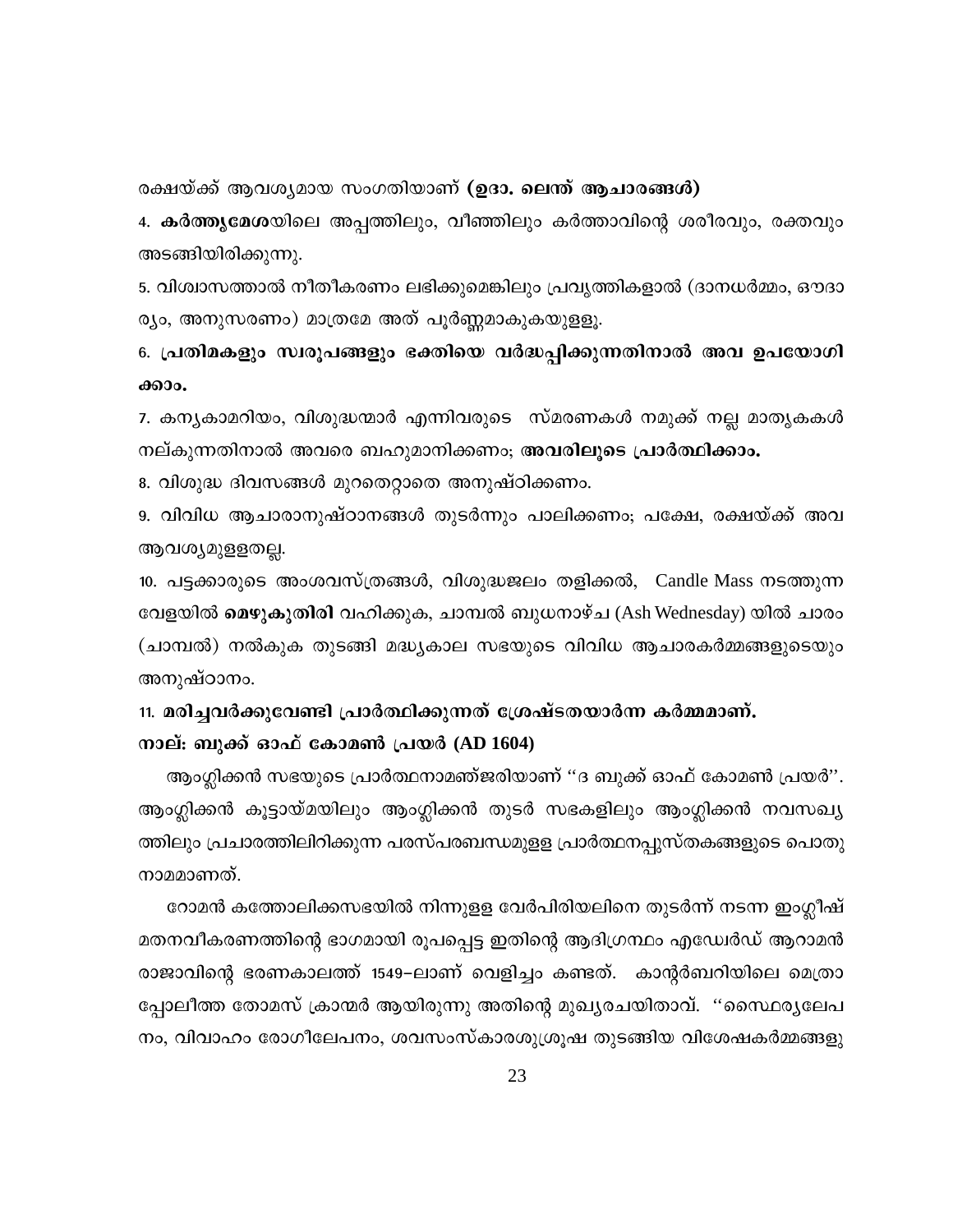ടേയും മുറകൾ അടങ്ങിയിരുന്നു''. ആരാധനാമുറ വർഷത്തിൽ കാലത്തിനനുസരിച്ച് മാറിവരുന്ന പ്രാർത്ഥനകളും അതിന്റെ ഭാഗമാണ്. ആണ്ടുവട്ടം മുഴുവനിലെയും ആരാ ധനയിലെ വായനക്കുളള ബൈബിൾ പാഠങ്ങളുടേയും ആലാപനത്തിനുളള ഗീതങ്ങളു ടേയും പട്ടികയും അതിൽ ചേർത്തിരിക്കുന്നു.

ഈ പ്രാർത്ഥനാഗ്രന്ഥം ആംഗ്ലിക്കൻ ക്രിസ്തീയതയ്ക്ക് ഐകൃവും ദിശാബോധവും നൽകുന്നു. പല നാടുകളിലും ആംഗ്ലിക്കൻ പശ്ചാത്തലമുളള സഭകളിലെ ഞായറാഴ്ച ആരാധന മറ്റും പ്രാർത്ഥനാഗ്രന്ഥങ്ങളെ ആശ്രയിച്ചാണെങ്കിലും പൊതുപ്രാർത്ഥനാഗ്രന്ഥം വിവിധതരമായ മാറ്റങ്ങളോടെ ആംഗ്ലിക്കൻ കൂട്ടായ്മക്കുളളിലും പുറത്തുമായി 50–ഓളം രാജ്യങ്ങളിൽ 150 ഓളം ഭാഷകളിലും പ്രചാരത്തിലിരിക്കുന്നു. ആംഗ്ലിക്കൻ ക്രിസ്തീയ തക്കു പുറമേയുളള ലൂഥറൻ, മെഥഡിസ്റ്റ്, പ്രിസ്ബിറ്റേറിയൻ സഭകളിലെ പ്രാർത്ഥനാമ ഞ്ജരികളും ബുക്ക് ഓഫ് കോമൺ പ്രെയറിയിൽ നിന്നു കടമെടുത്തിട്ടുണ്ട്. ആംഗ്ലി ക്കൻ സമാഹാരത്തിലെ വിവാഹ ശവസംസ്കാര ശുശ്രൂഷാമുറകൾ ഇതരക്രിസ്തീയത കളേയും സ്വാധീനിച്ചിട്ടുണ്ട്.

# B3. ആംഗ്ലിക്കൻ സഭയുടെ മൂന്നാം ഘട്ട വിശ്വാസ പ്രമാണങ്ങൾ

# അഞ്ച്. The Westminster Confession of Faith (A D 1643)

അംഗ്ലിക്കൻ സഭയിലെ കത്തോലിക്കാ, ഓർത്തോഡോക്സ് വിഭാഗക്കാരെ തൃപ്തി പ്പെടുത്താനായി 39 ആർട്ടിക്കിൾസും Book of Common Prayer യും പ്രസിദ്ധീകരിച്ചു, നട പ്പിൽ വരുത്താനും തുടങ്ങി. പ്രശ്നം കെട്ടടങ്ങുമെന്ന് കരുതി. പക്ഷേ പുതിയ പ്രശ്ന ങ്ങളുടെ തുടക്കമായിരുന്നു അത്. അന്ന് ആംഗ്ലിക്കൻ സഭയിൽ മൂന്ന് പ്രബലരായ വിഭാ ഗക്കാർ ഉണ്ടായിരുന്നു. അവർ: 1. പ്യൂരിട്ടൻസ് 2. ജോൺ കാൽവിന്റെ നേതൃത്വത്തിലു ളള Reformationlist കൾ 3. വചനത്തിലേക്കു പൂർണ്ണമായി മടങ്ങി വരൂ എന്ന ആഹ്വാന വുമായി നിലകൊണ്ടു അനാബാപ്റ്റിസ്റ്റകൾ തുടങ്ങി അനേകം ചെറിയ ഗ്രൂപ്പുകൾ.

പ്യൂരിട്ടനുകൾ അരങ്ങും അണിയറയും അടിച്ച് തകർക്കുകയായിരുന്നു. ഒരു രുദ്ര താണ്ടവമായിരുന്നു അവരുടെ പ്രവർത്തനവും മാർഗ്ഗവും.

മറ്റൊരു വശത്ത് സർവ്വകലാശാലകളിലെ പ്രൊഫസർമാർ അവരെ പിണക്കുക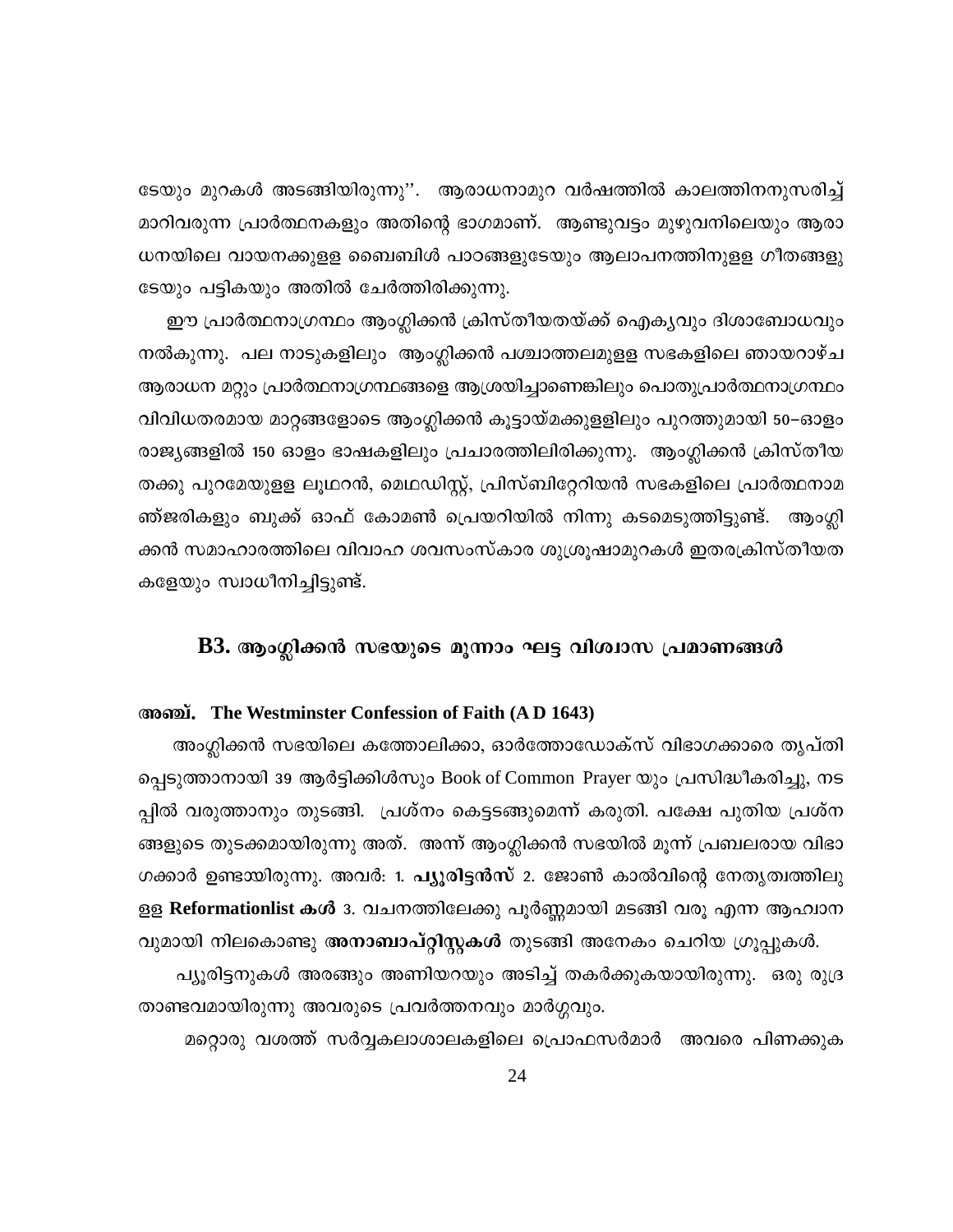അത്ര എളുപ്പമല്ല; മാത്രമല്ല ബുദ്ധിയുമല്ല. കാരണം അവരാണ് ഇംഗ്ലണ്ടിന്റെ ബുദ്ധി സ്രോതസ്സുകൾ. അവർ ജോൺ കാൽവിന്റെ പക്ഷക്കാരാണ്. ആത്മീയ കാര്യങ്ങളിൽ അന്നത്തെ–അവസാന വാക്ക്– ജോൺ കാൽവിന്റേത് ആയിരുന്നു.

മൂന്നമതായി, വചന സ്നേഹികളായ, സുവിശേഷ തത്പരരായ സാധാരണ ജന ങ്ങൾ (സഭയിൽ ഭൂരിപക്ഷവും ഇവരാണ്).

രാജാവ് എന്ത് ചെയ്യണമെന്നറിയാതെ വിഷമിച്ചു. പാർലമെന്റ് Westminister Abbey യിൽ വിളിച്ചുകൂട്ടി. എല്ലാ വിഭാഗക്കാരെയും തൃപ്തിപ്പെടുത്താൻ പരമാവധി ശ്രമിച്ചു. കാര്യങ്ങൾ രാജാവിന്റെ പിടിവിട്ട് പോകുകയാണ് ചെയ്തത്. ചർച്ചകളിൽ ജോൺ കാൽവിന്റെ നേതൃത്വത്തിന് മേൽക്കോയ്മ കിട്ടി. കാരണം അവരുടെ വേദശാസ്ത്രം പകുതി കത്തോലിക്കാ മതത്തിന്റെയും പകുതി നവീകരണ വാദികളുടേതുമായിരുന്നു. വീണ്ടും ഒരു മധ്യവർത്തി നിലപാട്. ഇതനുസരിച്ച് 1643 ൽ തയ്യാറാക്കിയ വിശ്വാസപ്ര മാണമാണ് Westminister Confession of Faith.

യഥാർഥ സഭയും, വചനവും, പഥ്യോപദേശവും കർത്താവിന്റെ രാജ്യത്തിലേക്കു ഏറെ ദൂരം നടന്നു നീങ്ങിയെങ്കിലും ആംഗ്ലിക്കൻ സഭ ഇപ്പോഴും 1643 ൽ തന്നെ കടിച്ചുതൂങ്ങ ിക്കിടക്കുന്നു! വഞ്ചി തിരുനക്കര തന്നെ!!

എന്താണ് Westminister Confession of Faith ? അതറിയാൻ വായനക്കാർക്ക് തിടുക്ക മായിരിക്കും.

#### The Westminster Confession of Faith

The Westminster Confession of Faith is a Reformed confession of faith. Drawn up by the 1646 Westminster Assembly as part of the Westminster Standards to be a confession of the Church of England, it became and remains the "subordinate standard" of doctrine in the Church of Scotland and has been influential within Presbyterian churches worldwide.

In 1643, the English Parliament called upon "learned, godly and judicious Divines" to meet at Westminster Abbey in order to provide advice on issues of worship, doctrine, government and discipline of the Church of England.

The confession is a systematic exposition of Calvinist orthodoxy (which neo-orthodox scholars refer to as "scholastic Calvinism"), influenced by Puritan and covenant theology. It includes doctrines common to most of Christendom such as the Trinity and Jesus' sacrificial death and resurrection, and it contains doctrines specific to Protestantism such as sola scriptura and sola fide. Its more controversial features include the covenant of works with Adam, the Puritan doctrine that assurance of salvation is not a necessary consequence of faith, a minimalist conception of worship, and a strict sabbatarianism. It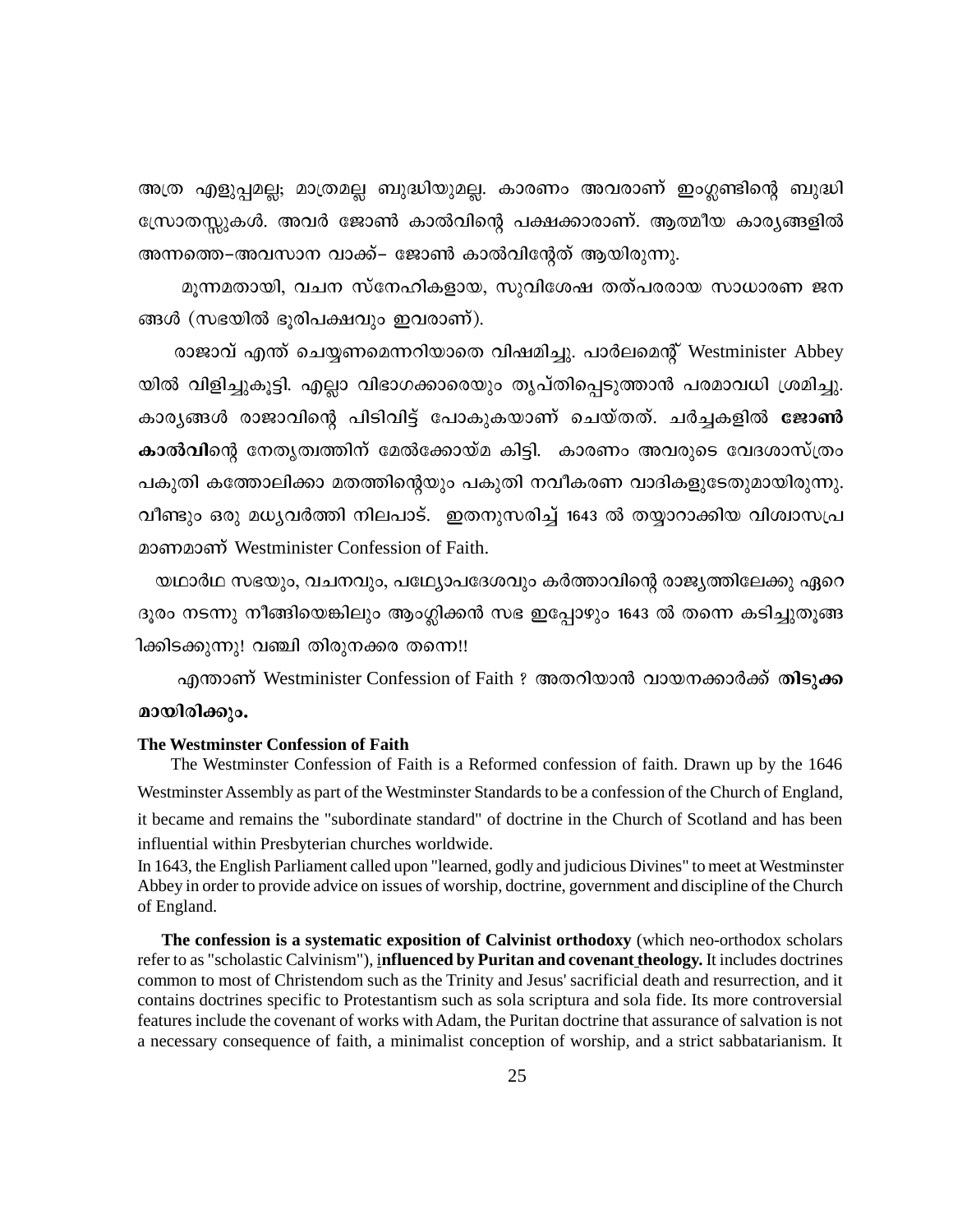states that the Pope is the Antichrist, which was a very common belief in seventeenth-century England.

#### **I Holy Scriptures, the Trinity and predestination**

**The Bible**, both Old and New Testaments, is the inspired, written Word of God. As the Word of God, the Bible is considered "the rule of faith and life." The Holy Scriptures are said to possess infallible truth and divine authority, containing "all things necessary for [God's] own glory, man's salvation, faith, and life", so that no new revelations or human traditions can be added to it.

 **The Trinity**, which holds that the one and only God exists as three persons, "of one substance, power, and eternity", namely, God the Father, God the Son, and God the Holy Spirit.

**Predestination**: that God foreordained who would be among the elect (and therefore saved), while he passed by those who would be damned for their sins.

 **The Genesis creation** narrative and affirms that human beings were created in the image of God with immortal souls, having fellowship with God and dominion over other creatures.

**The Fall of Man** whereby humans committed original sin and became subject to total depravity. According to the confession, the consequence of the fall and sin is that sinners are guilty before God, under divine wrath and the curse of the law, and, ultimately, subject to spiritual death.

#### **II Covenant Theology**

 which holds that God has dealt with humans through various covenants. In the first covenant, a **covenant of works**, Adam and his descendants were promised life on the condition of perfect obedience.

The fall made it impossible for man to keep this covenant, so God made another covenant, this one

called the **covenant of grace**. In the covenant of grace, God freely offered sinners life and salvation by Jesus Christ. As part of this covenant, God promises to give the elect the Holy Spirit to make them willing and able to believe.

 According to the confession, **the covenant of grace was administered differently in the time of the law** (during Old Testament times) and in the time of the gospel (during and after New Testament times). Under the law, the covenant was administered by promises, prophecies, sacrifices, circumcision, the paschal lamb, and other types and ordinances instituted among the Jewish people. These all anticipated Jesus Christ, the promised Messiah, and were sufficient to give the elect of that time forgiveness of sins and eternal salvation. **The confession teaches that under the gospel, the covenant of grace is dispensed more fully through the preaching of the Bible and the administration of the sacraments of baptism and the Lord's Supper.**

**Jesus Christ**: the second person of the Trinity, was chosen by God the Father to be the mediator between God and man and hold the threefold office of prophet, priest, and king. It affirms his incarnation, virgin birth, and dual nature as both God and man. In his human nature, Christ was without sin. He was crucified and buried, and the confession teaches that he was bodily resurrected and afterward as-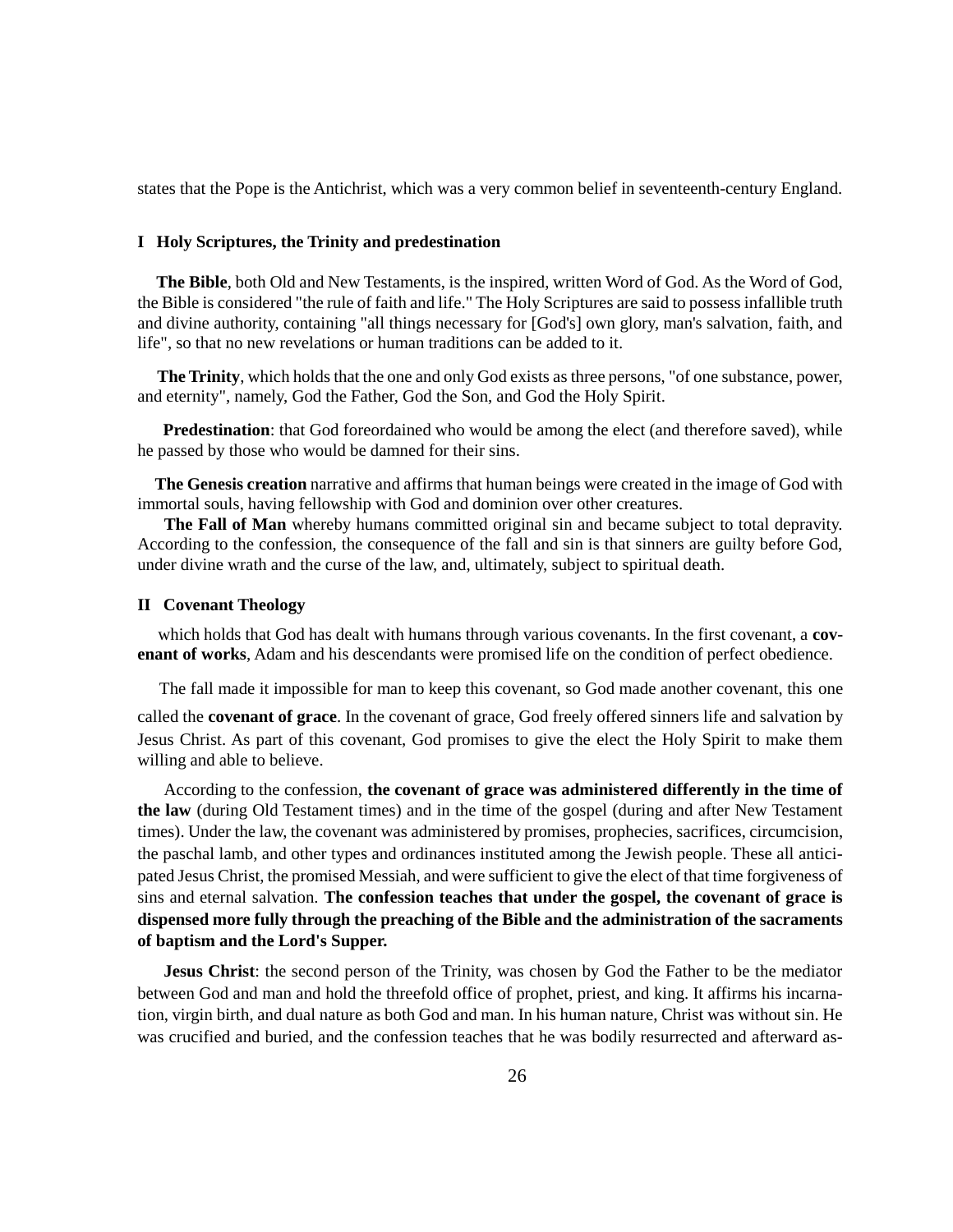cended into heaven where he intercedes on behalf of the living. It also teaches that Christ will return to earth to judge the world.

**Christ's sacrificial death** : as satisfying God's justice and attaining both humanity's reconciliation with God and everlasting life for the elect. Salvation is granted to individuals by means of the word of God and the Holy Spirit, who persuades them to believe and obey.

**Man's will is free**: and that because of the fall, man lost the ability to do anything spiritually pleasing to God, and man's will became enslaved to his sinful nature. Man, after conversion, regains the ability to please God and to choose good, but sin remains within. Complete sinless perfection is only attainable after death in the state of glorification.

# **III Salvation**

 By the Holy Spirit and the preaching of the word—God effectually calls the elect out of the state of sin and death toward faith in Jesus Christ and spiritual life. It teaches that "elect infants" and "all other elect persons who are uncapable of being outwardly called by the ministry of the Word" are regenerated and saved.

 **Justification**: It affirms the Reformation doctrines of justification by faith alone and the imputation of Christ's righteousness to the elect. Justification can never be lost, but the justified are still able to sin and, as a result, confession and repentance must be ongoing.

 S**aving faith** : as that which enables people to believe to the saving of their souls. The confession states that it is the work of the Holy Spirit and is ordinarily accomplished by the preaching of the word. Saving faith is strengthened and increased by the preaching of the word, the sacraments, and prayer. This faith enables a person to believe that whatever is revealed in the Bible is true and to rest on Christ alone for eternal life.

**The need for repentance** : alongside saving faith. While repentance does not earn forgiveness (which is the result of divine grace), the confession states that no sinner "may expect pardon without it." The confession also describes the role of private and public confession of sin in the life of a Christian.

 **Good works** : (actions done in obedience to God's commandments) in the Christian life and their **relationship to salvation.** Good works are said to be the result of the Holy Spirit's influence and are evidence of true faith; however, good works cannot earn or merit salvation or forgiveness of sins.

#### **IV Law, Christian liberty and worship**

 While the ceremonial and juridical parts of biblical law have been abrogated under the New Covenant, the moral law as described in the Ten Commandments remains binding to all people. While true believers are neither "justified, or condemned" by the law, it serves "as a rule of life informing them of the will of God, and their duty". The confession also teaches that the Holy Spirit enables "the will of man to do that freely, and cheerfully, which the will of God, revealed in the law, requireth to be done."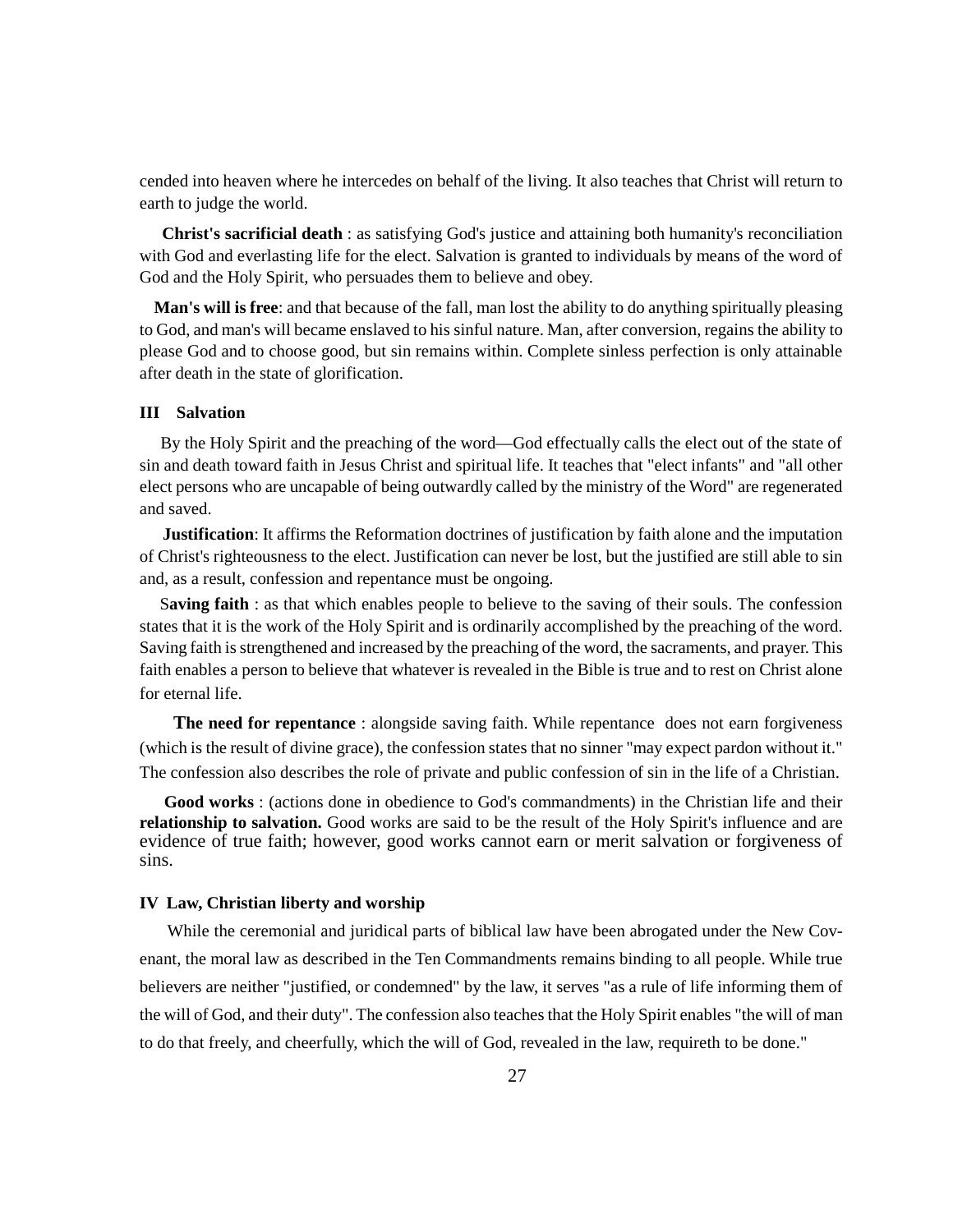#### **V Civil government and marriage**

 Governments are ordained by God to maintain justice and peace and to punish evil doers. The civil magistrate has no right to interfere with the preaching of the word of God or administration of the sacraments. The power of the keys is reserved exclusively to church authorities. Nevertheless, the civil magistrate has a duty to preserve church unity, suppress heresy, and prevent corruption and abuse within the church. To fulfill these obligations, the magistrate has authority to convene synods and ensure that its deliberations are agreeable to "the mind of God."

 **Marriage** : **is to be heterosexual and monogamous.** The purpose of marriage is to provide for the mutual help of husband and wife, the birth of legitimate children, the growth of the church, and preventing "uncleanness." The confession discourages interfaith marriage with non-Christians, Roman Catholics, or "other idolaters". In addition, godly persons should not be "unequally yoked" in marriage to "notoriously wicked" persons. Incestuous marriage, defined according to biblical guidelines, is also pro-

hibited. The only grounds for divorce are adultery or willful abandonment by a spouse.

## **VI Church**

 The church is catholic (or universal) and both invisible and visible. The *invisible church is made up of all the elect* who will ever live. Christ is the head of the church, and the church is the body of Christ and the bride of Christ. The visible church includes all people alive throughout the world who "profess the true religion" and their children. It is described as the kingdom of Christ and the house and family of God. The confession teaches that there is no ordinary possibility of salvation outside of the visible church. It is said that Christ gave to the visible church "the ministry, oracles, and ordinances of God" for the perfecting of the saints.

#### **Communion of saints**

 This is the *spiritual union* that Christians have with Christ and with one another that allows them to share in the grace, suffering, death, resurrection, and glory of Christ.

#### **VII Sacraments**

 In every sacrament there is a spiritual relation between the sign and what is being signified; because of this, the names and effects of one are attributed to the other. The effectiveness of a sacrament depends upon the work of the Holy Spirit and the words of institution, which contains a promise of benefit to worthy receivers. The confession teaches that only *ordained ministers can provide the sacraments,* of which there are only two: baptism and the Lord's Supper.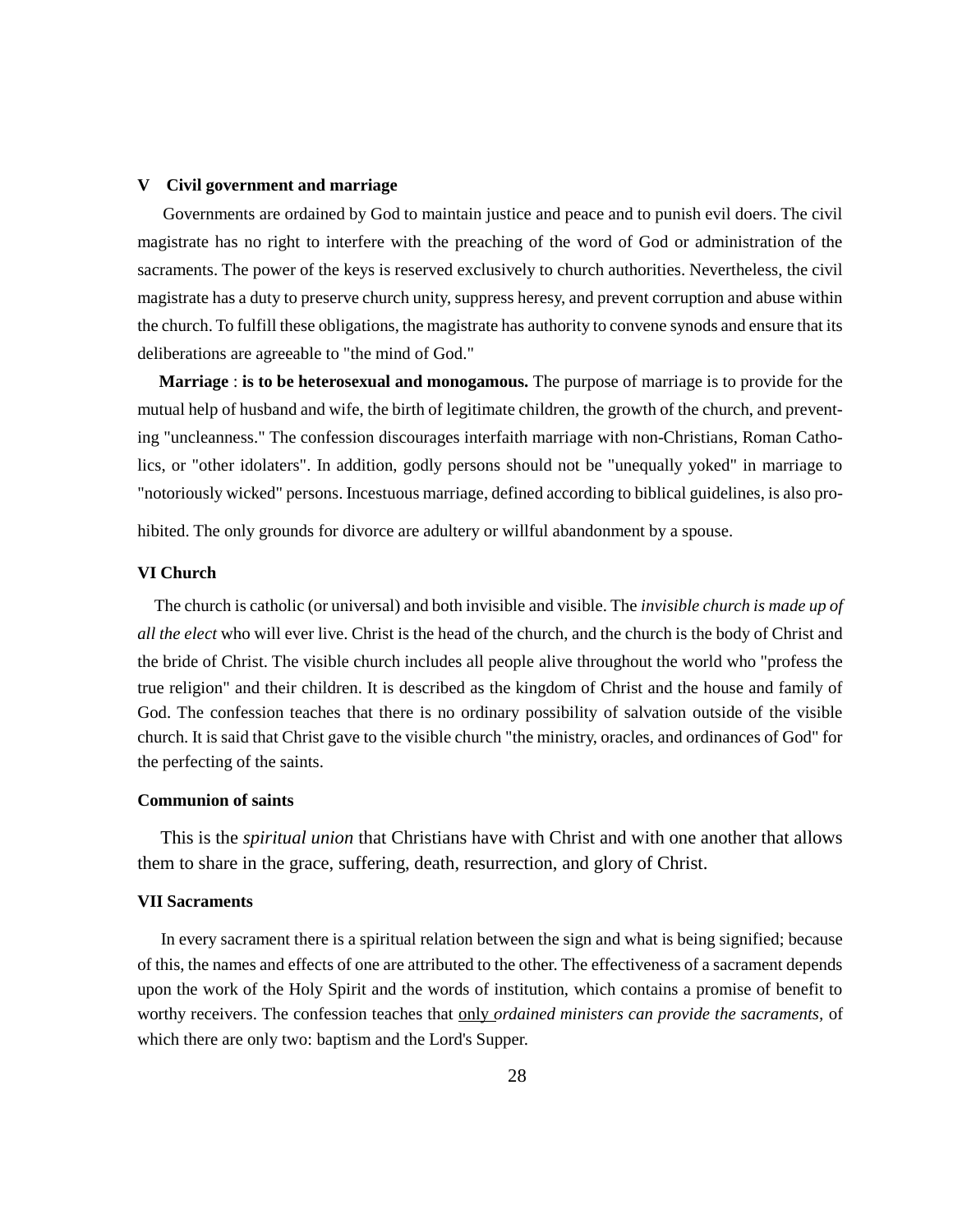**Reformed baptismal theology:** Baptism joins a person to the visible church and signifies the person's union with Christ, regeneration, forgiveness of sin and newness of life. Individuals should be baptized in water using the Trinitarian formula ("in the name of the Father, and of the Son, and of the Holy Ghost"). Baptism by immersion is not necessary; affusion and aspersion are acceptable modes. The *confession approves of infant baptism if* one or both parents are Christians. While it teaches that neglecting baptism is a "great sin".

 **The Lord's Supper** : is not the actual sacrifice of Christ but rather a commemoration of Christ's one sacrifice for the remission of sins and an offering of praise to God. It explicitly condemns the Roman Catholic Church's teaching of "the popish sacrifice of the mass". It also rejects the Roman Catholic doctrine of transubstantiation, which states that after consecration by a priest the bread and wine miraculously become the body and blood of Christ. Rather, the confession teaches that communicants receive the body and blood of Christ and all the benefits of his death spiritually by faith, while the bread and wine remain physically unchanged. Ignorant, wicked and ungodly persons may eat the bread and wine, but they do not receive Christ.

#### **VIII Church government and discipline**

 Church officers, to govern the church. These officers hold the keys of the kingdom, giving them power to discipline church members through admonition, suspension from the Lord's Supper for a period of time, and excommunication, according to the severity of the offense. Church discipline is for the purpose of leading sinful church members to repentance, deterring others from similar behavior, vindicating the honor of Christ, and preventing the wrath of God from falling on the entire church.

#### **IX Eschatology**

 **Christian eschatology describes**: what occurs after death—while the body decomposes, the immortal soul immediately returns to God. *The souls of the righteous are then made perfect in holiness and received into heaven* where they "behold the face of God" and wait for the redemption of their bodies. *The souls of the wicked are sent to hell* where they remain in torment until the judgment. *The confession rejects the idea of purgatory* because it is not present in scripture. The confession teaches that on the *last day,* those alive will not die but will be changed, and all the dead will be resurrected with the same bodies they had when alive. The bodies of the unjust will be "*raised to dishonour", but the bodies of the just will be raised "unto honour."*

**Last Judgment** : In which the Father will give Christ authority to judge all apostate angels and every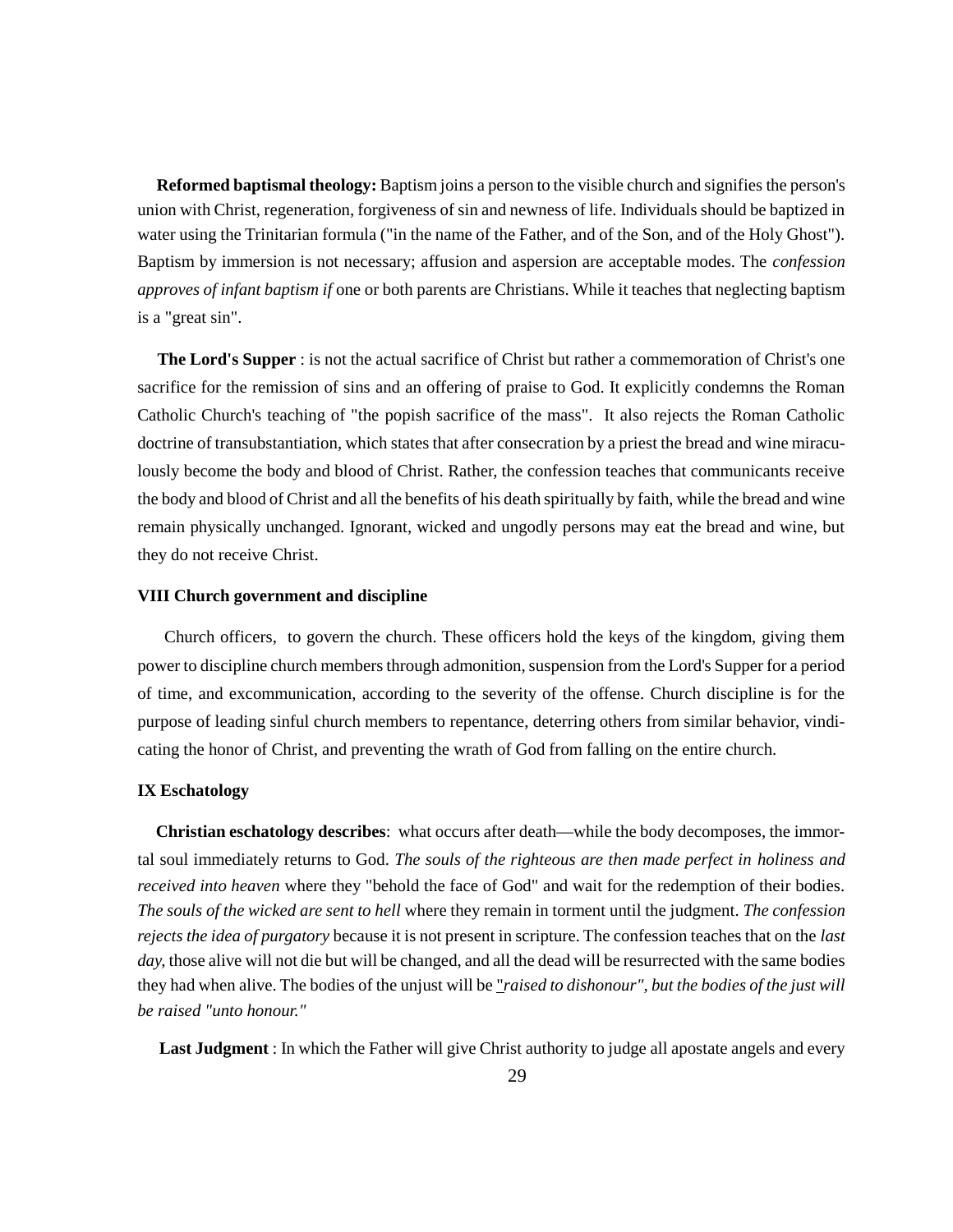person that has lived on earth. Those judged will "give an account of their thoughts, words, and deeds" and will "receive according to what they have done in the body, whether good or evil." God's purpose in dispensing judgment is to show the glory of his mercy—by saving the elect—and of his justice—by the damnation of the reprobate. The righteous will receive eternal life in the presence of God, and the wicked will receive eternal torment and destruction. The date and time of the Last Judgment is unknown.

ഈ വിശ്വാസപ്രമാണത്തിലൂടെ കാര്യങ്ങൾ ഒരുവിധം (ശരിയായ വിദത്തിലല്ലെങ്കിലും) അടുക്കുംചിട്ടയുമായി. സ്വതന്ത്രമായ വിശ്വാസപ്രമാണമുളള ഒരു സഭ എന്ന പേര് ആംഗ്ലിക്കൻ സഭയ്ക്കു കിട്ടി. പക്ഷേ ആംഗ്ലിക്കൻ സഭയ്ക്കു ജന്മനാ ലഭിച്ച കുഴപ്പങ്ങൾ (Primary Complex) വിശ്വാസകാര്യങ്ങളിൽ ഇന്നും അലട്ടുന്നുണ്ട്. പഴയതിനെ വിടാനും പറ്റുന്നില്ല; പുതിയ തിനെ ഉൾക്കൊളളാനുമാവാതെ ശ്വാസം മുട്ടുകയാണ് (മധുരിച്ചിട്ട് തുപ്പാനും വയ്യ; കയ്ച്ചിട്ട് ഇറക്കാനും വയ്യ).

പരിഹാരം അകലെയല്ല; ദൂരെയല്ല. കാരണം; ''പ്രവാചക വാകൃവും അധികം സ്ഥിരമാ യിട്ട് നമുക്കുണ്ട്. നേരം വെളുക്കുകയും നിങ്ങളുടെ ഹൃദയങ്ങളിൽ ഉദയനക്ഷത്രം ഉദിക്കയും ചെയ്യുവോളം ഇരുണ്ട സ്ഥലത്ത് പ്രകാശിക്കുന്ന വിളക്കുപോലെ അതിനെ (പഥ്ര്യോപദേശത്തെ) കരുതിക്കൊണ്ടാൽ മതി'' (2പത്രോസ് 1:19).

ഓർത്തോഡോക്സ് (AD  $100)$  സഭയിൽ നിന്ന് കത്തോലിക്കാ സഭ (AD 313). കത്തോ ലിക്കാ സഭയിൽ നിന്ന് ലുഥറൻ (AD 1517), ആംഗ്ലിക്കൻ സഭകൾ (AD 1529) എന്ന പോലെ ഇനി ഒരു മടക്കം വചനത്തിലേക്ക്, പഥ്യോപദേശത്തിലേക്ക്, അപ്പോസ്തലന്മാരിലേ ക്ക് ആംഗ്ലിക്കൻ സഭ ആരംഭകാലം മുതൽ തുടർന്നുപോരുന്നതും ഇപ്പോൾ ചെയ്തു വരുന്ന തുമായ പ്രവൃത്തികളെ വചന വെളിച്ചത്തിൽ നമുക്ക് വിലയിരുത്താം. തിരുത്തേണ്ടവ, ശരിയാ ക്കേണ്ടവ (എത്ര കയ്പും, വിഷമം ഉണ്ടാക്കുന്നതാണെങ്കിലും) ശരിയാക്കാം. യെരുശലേമി ലേക്ക് (ആദ്യ സഭയിലേക്ക്) നമുക്കു നടക്കാം.

നടന്നെത്തുമ്പോൾ അവിടെയതാ (അവിടെ മാത്രമേ!) രാജാധി രാജാവും, കർത്താധി കർത്താവുമായ നമ്മുടെ വാഴ്ത്തപ്പെട്ട നാഥനെ കാണാനാകു. ഈ ലക്കത്തിൽ തുടങ്ങിയ ഈ തീർഥയാത്ര തുടരാം. വരൂ, നമുക്കൊരുമിച്ച് യെരുശലേമിലേക്കു പോകാം! പാർക്കാൻ കെട്ടിയടച്ച തോട്ടവും, മുന്തിരിത്തോപ്പുകളും അവിടെയുണ്ട്! അവിടെ മാത്രമേയുള്ളൂ!!

എല്ലാ നല്ല ദാനവും തികഞ്ഞ വരമൊക്കെയും ഉയരത്തിൽ നിന്ന് വെളിച്ചങ്ങളുടെ പിതാവി ങ്കൽ നിന്ന് ഇറങ്ങിവരുന്നു (യാക്കോബ് 1:17). ഉയരത്തിൽ നിന്ന്, വെളിച്ചങ്ങളുടെ പിതാവിങ്കൽ നിന്ന് ആജ്ഞ ലഭിച്ച് ശുശ്രുഷയ്ക്കു പുറപ്പെടുന്ന വ്യക്തികളിലും, കുടുംബങ്ങളിലും, മിഷന റികളിലും, പ്രാർത്ഥനാലയങ്ങളിലും, സഭകളിലും തങ്ങളുടെ ചിന്തകൾ, പ്രവൃത്തികൾ, ലക്ഷ ്യം എന്നിവയിൽ വ്യക്തതയും, ക്ലിപ്തതയും ഉണ്ടായിരിക്കും. വ്യക്തികളുടെയും, രാഷ്ട്രങ്ങളു ടെയും, സഭകളുടെയും ചരിത്രങ്ങൾ ചൂണ്ടികാണിക്കുന്നത് അതാണ്.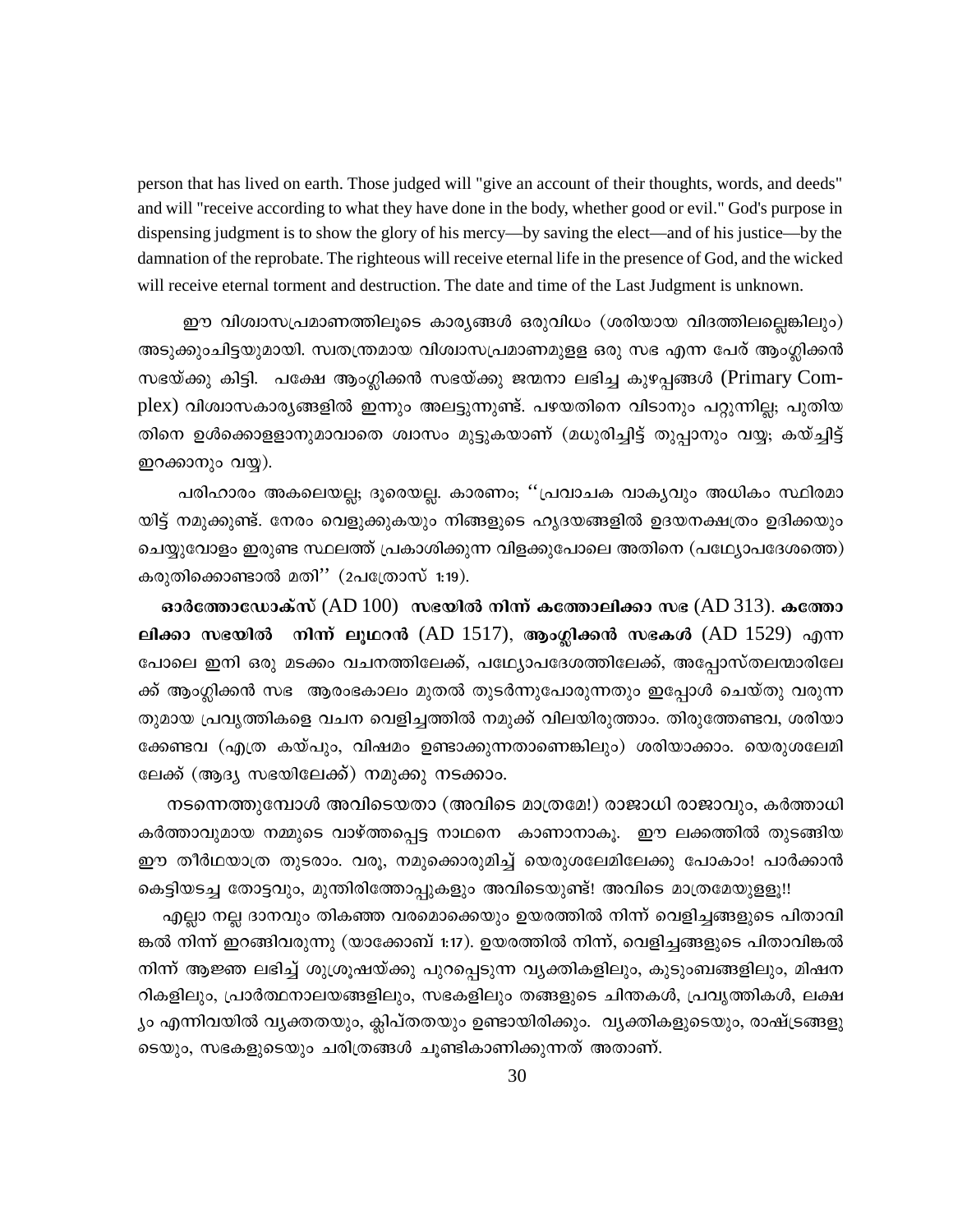### നിങ്ങളുടെ ശ്രദ്ധയ്ക്ക്

ആംഗ്ലിക്കൻ സഭാ ചരിത്രത്തെ വായനക്കാർ മുഴുവനും വായിച്ചറിഞ്ഞാൽ മാത്രമേ ഇപ്പോൾ സി.എസ്.ഐ. സഭകളിൽ പ്രവേശിച്ചിട്ടുളളതും ഇനി പ്രവേശിക്കാൻ പോകുന്നതു മായ എതിർ ക്രിസ്തുവിന്റെ നവീന ഉപദേശങ്ങളെ (ഉദാ. ലെന്റ് കാല ധ്യാന ലേഖനത്തിൽ സുചിപ്പിച്ച ഭൗമ സംരക്ഷക യജ്ഞം, ലിംഗസമത്വം, പാരിസ്ഥിതികസംതുലനം, ഭൗമ ബൈബിൾ പ്രഭാഷണങ്ങൾ എന്നിവ) മനസ്സിലാക്കാൻ കഴിയൂ.

നമ്മുടെ വാഴ്ത്തപ്പെട്ട കർത്താവ്, തന്റെ അപ്പോസ്തലന്മാരിലൂടെ നമ്മെ ഏല്പിച്ച സത്യ സുവിശേഷവും, നിർമ്മല സത്യങ്ങളും എത്ര ലളിതമെന്നും, സുന്ദരമെന്നും നിങ്ങൾക്കു അറി യാമോ? അത് അതിന്റെ പരിശുദ്ധിയോടെ നമുക്ക് മനസ്സിലാക്കാം. ഒപ്പം സ്വീകരിക്കാം.

ഇപ്പോൾ സിനഡിൽ നിന്നും, മറ്റു പല കോണുകളിൽ നിന്നും ഉയരുന്ന പല ചിന്താധാര കളുടെ ആരംഭം നാം കണ്ടു പിടിച്ചാൽ, മറ്റുളളവ മനസ്സിലാക്കുവാൻ എളുപ്പമാണ്.

ഇവ നടപ്പിലാക്കുന്നതിനു മുമ്പ് സഭ, ജാഗ്രതയോടെ ഇരിക്കണമെന്നും തങ്ങളെ കാത്തു കൊളളണം എന്നുളളതുകൊണ്ടാണ് ഇവ എഴുതുന്നത്.

സി.എസ്.ഐ. മോഡറേറ്റർ Most. Rt. Rev. Thomas K. Oomman അവർകൾ Stroke ബാധിച്ച് CMC Hospital ലിൽ Admit ആയി. ഈ വിവരം അറിഞ്ഞ ഉടനെ തന്നെ, ഞാൻ Vellore CMC ൽ ചെന്ന് രണ്ട് Doctor മാരോട് എല്ലാ വിവരങ്ങളും ചോദിച്ചറിഞ്ഞ്, കാര്യങ്ങൾ മനസ്സിലാക്കി. സമയ ക്ലിപ്തത മൂലം മോഡറേറ്റർക്കായി ICU യുടെ മുൻപിൽ നിന്ന് പ്രാർഥിച്ചു മടങ്ങി.



വായനക്കാർ മോഡറേറ്റർമാരുടെ മാനസാന്തരത്തിനായി പ്രാർഥിക്കണം എന്നഭൃർഥിച്ചുകൊളളുന്നു. ഇതുപോലുള്ള വിഷമ സമയങ്ങളിൽ, ദൈവാത്മാവ് മോഡറേറ്റർമാരോടും മറ്റ് വ്യക്തികളോ



Thomas K. Oomman,

ടും സംസാരിക്കും. വചനത്തിലേക്കു മോഡറേറ്റർ മടങ്ങിവരും എന്ന് വിശ്വിസിക്കുന്നു. മോഡ റേറ്റരുടെ ദേഗവിവരമറിഞ്ഞ് വിഷമത്തിലായിരിക്കുന്ന ഏവർക്കും ദൈവാത്മാവ് ആശ്വാ സവും ആലോചനയും വിപത്പ്രബോധനവും നല്കട്ടെ. ഞാൻ തുടർന്നും പ്രാർഥിക്കുന്നു. ദൈവം നിങ്ങളേവരെയും അനുഗ്രഹിക്കട്ടെ.